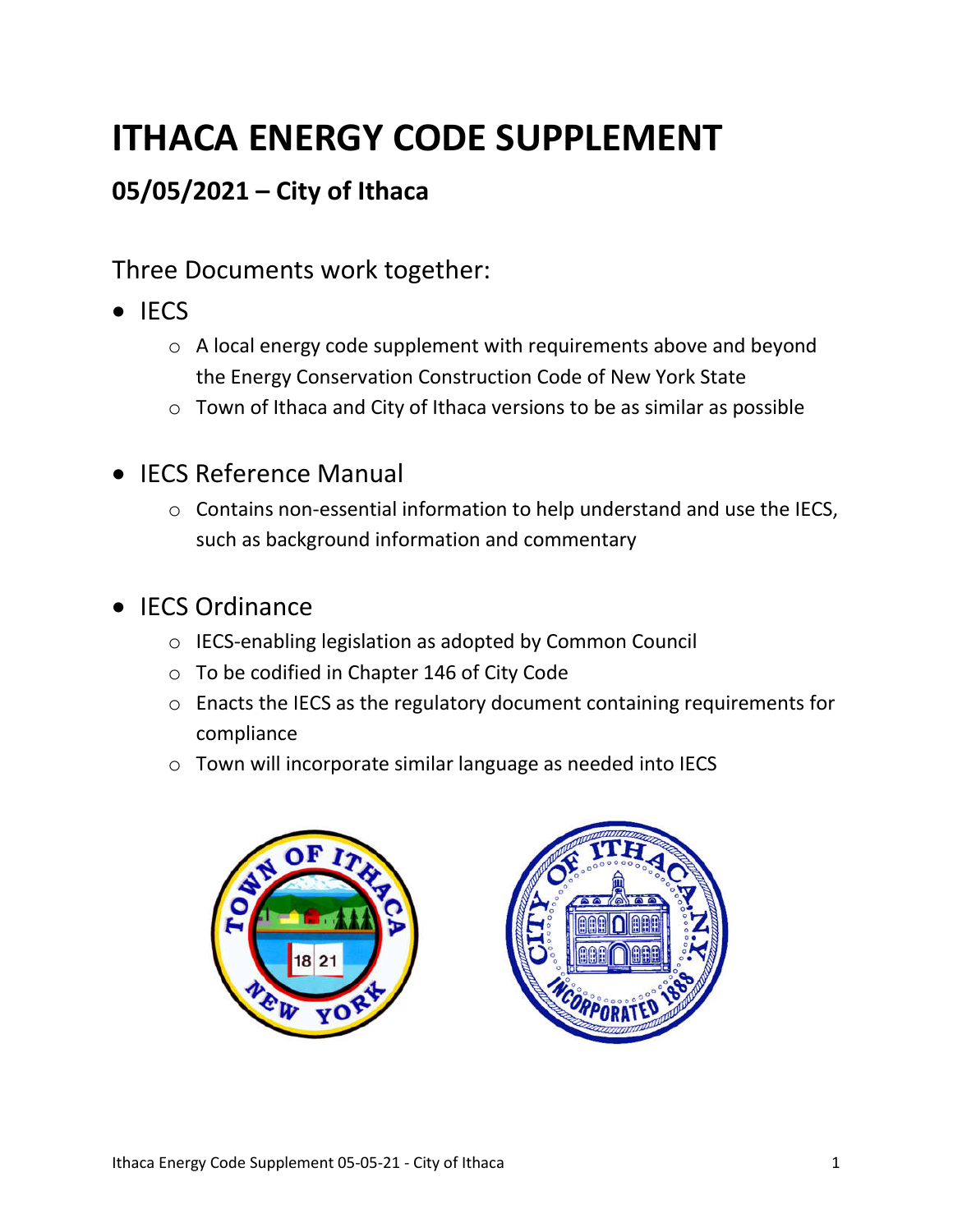## Chapter 1 PURPOSE

## SECTION 101 PURPOSE

#### **101.1**

This Ithaca Energy Code Supplement establishes a local energy code supplement with requirements above and beyond the state energy code. A separate Ithaca Energy Code Supplement Reference Manual provides commentary, examples, and other resources to support the requirements set forth in this document.

#### **101.2**

The requirements set forth give priority to electrification, renewable energy, and affordability. Objectives include:

- To deliver measurable and immediate reductions in greenhouse gas (GHG) emissions from new buildings, major renovations, and new additions.
- To promote best practices in the design of affordable buildings to deliver reduced GHG emissions.
- To provide a rapid but orderly transition to buildings that do not use fossil fuels for major building energy needs such as space heating and hot water heating, by 2026. For construction subject to the Ithaca Energy Code Supplement, requirements for reductions in GHGs go into effect in three steps: 2021, 2023, and 2026.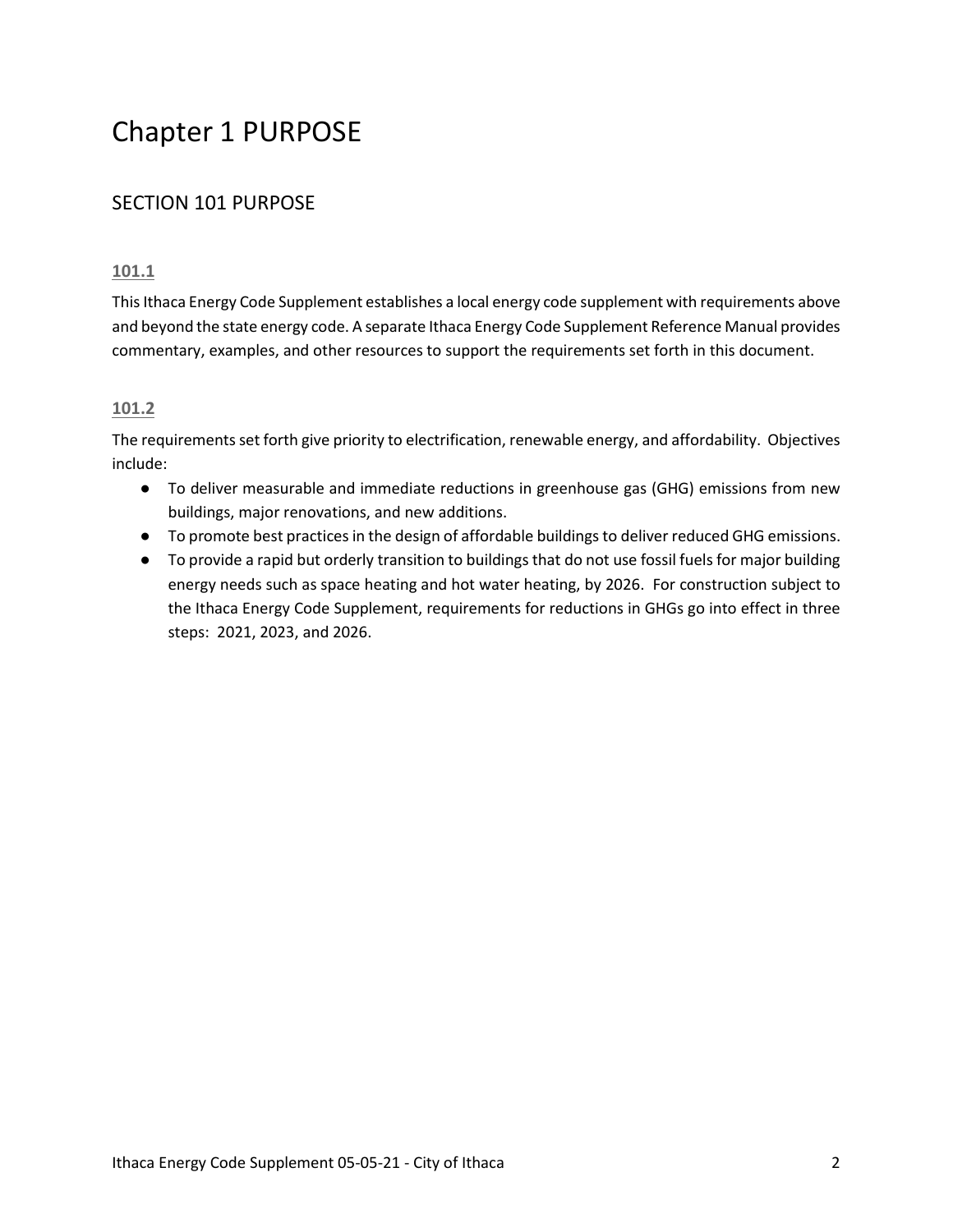## Chapter 2 SCOPE AND APPLICATION

## SECTION 201

#### **201.1**

This energy code supplement provides requirements that are in addition to the requirements of the Energy Conservation Construction Code of New York State (ECCCNYS). This chapter shall be enforced in addition to the ECCCNYS.

### SECTION 202 APPLICABILITY

#### **202.1 Applicability**

The requirements of this Ithaca Energy Code Supplement shall apply to the following construction:

- 1) All new construction, excluding additions and renovations that are not specified in this list
- 2) All additions 500 square feet or larger to single family dwellings or two-family dwellings
- 3) All additions 1,000 square feet or larger to buildings other than single family dwellings or twofamily dwellings
- 4) All MAJOR RENOVATIONS, as defined in Chapter 3.

#### **Exception to 202.1 Applicability**

The requirements of the IECS shall not apply to construction that does not include directly heated space.

#### **202.2 Compliance**

Code compliance as applied to types of buildings:

- Commercial Buildings shall meet the provisions of Chapter 4, Commercial Building Provisions.
- Residential Buildings shall meet the provisions of Chapter 5, Residential Building Provisions.
- Mixed-use buildings where more than 50% of the heated floor area is residential shall meet the requirements for residential buildings set forth in Chapter 5. Mixed-use buildings where 50% or more of the heated floor area is commercial shall meet the requirements for commercial buildings set forth in Chapter 4. In mixed-use buildings, the whole building shall comply with all applicable requirements; no portion is exempt from requirements.
- Additions The applicant shall demonstrate compliance for additions in either of the following two ways:
	- 1. Independent of the existing building: All applicable requirements shall be met for the addition alone, without considering the existing building. If the addition is complying independent of the existing building, then all references to "building" in Chapters 4, 5 and 6 shall refer to the addition.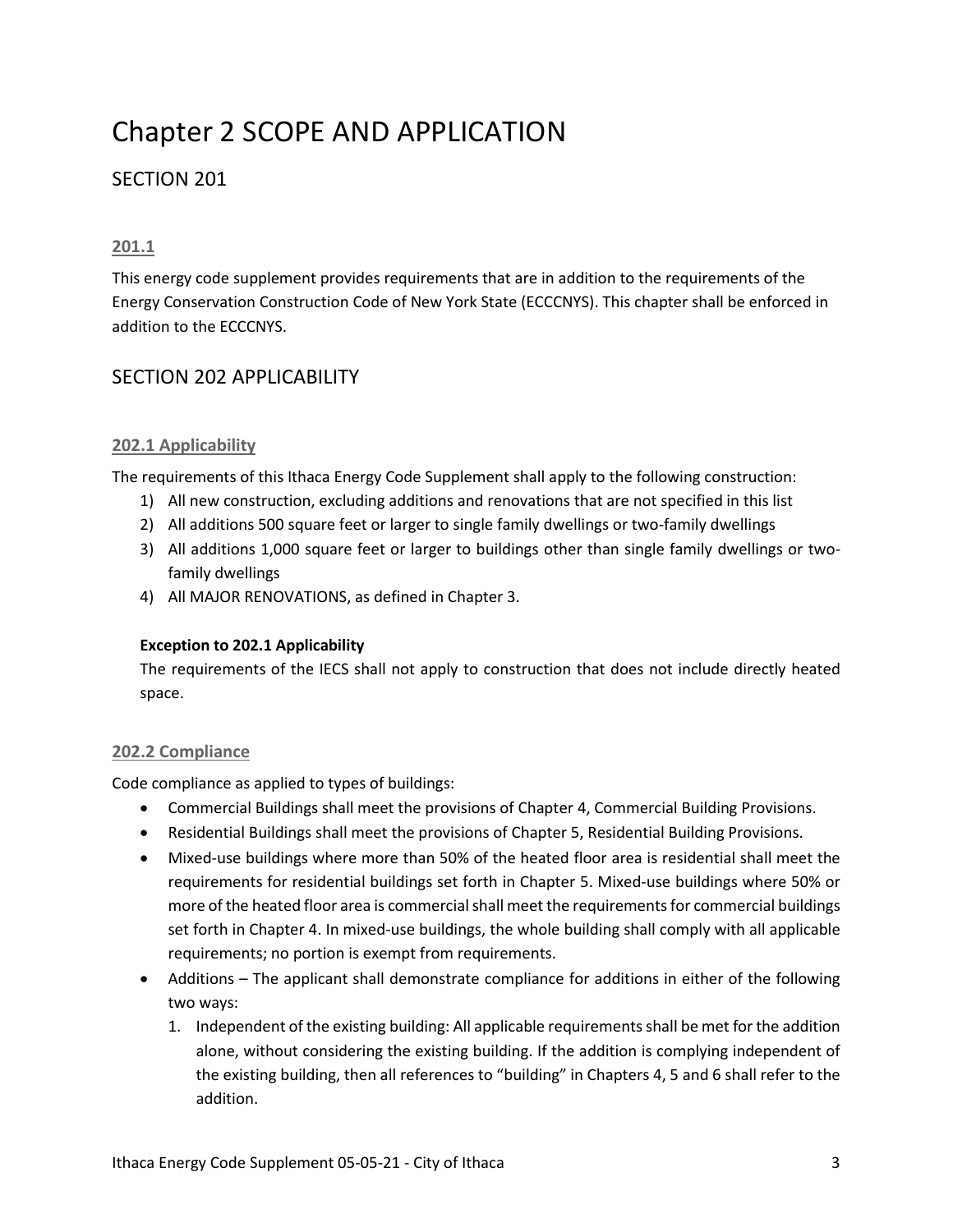- 2. Together with the existing building: All applicable requirements shall be met for the addition and the existing building together, as a whole. If the addition is complying together with the existing building, then all references to "building" in Chapters 4, 5, and 6 shall refer to the addition and the existing building together.
- In MAJOR RENOVATIONS, the whole building, including space outside of the work area, shall comply with all applicable requirements.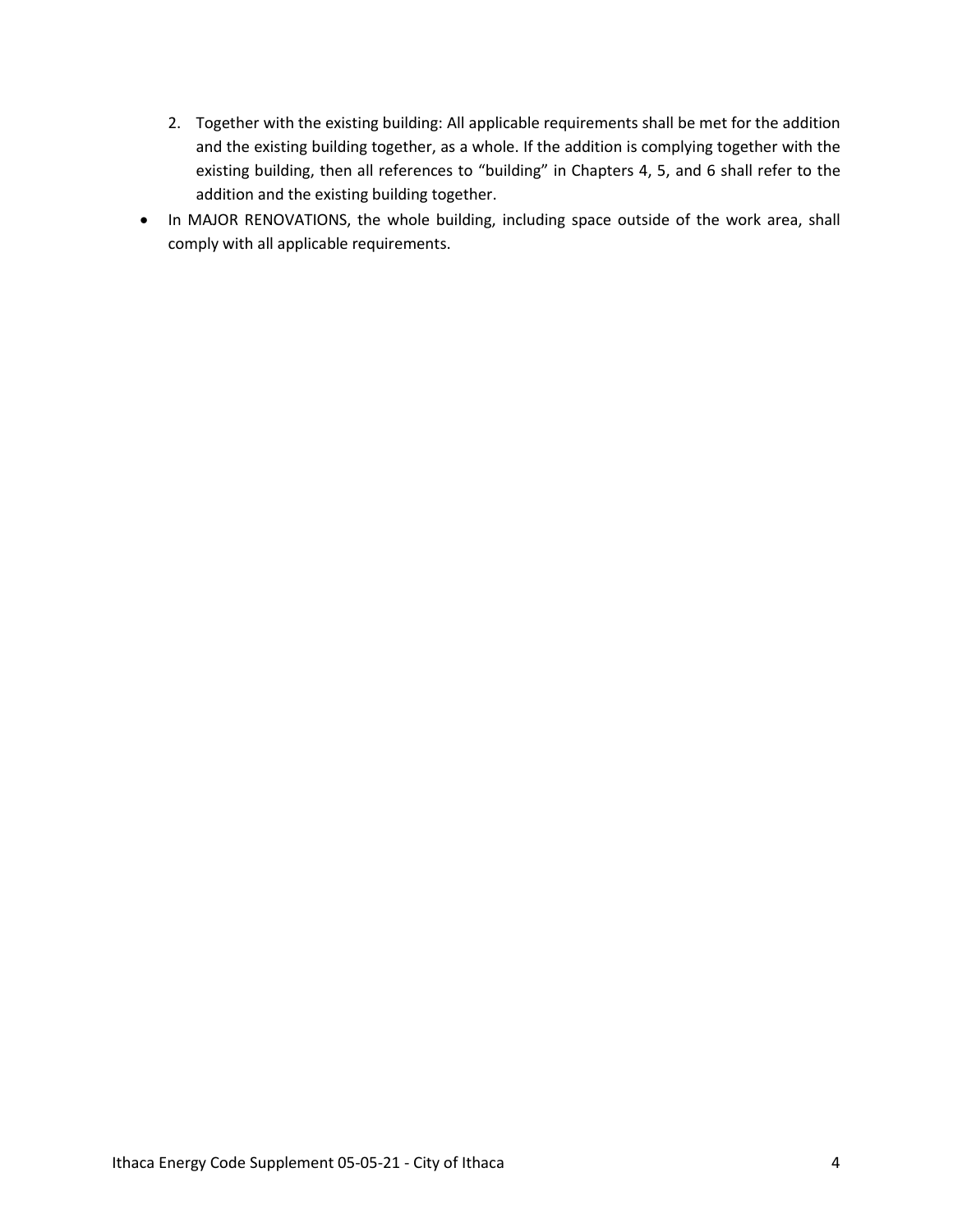## Chapter 3 DEFINITIONS

## SECTION 301 GENERAL

#### **301.1 Terms Defined in Other Codes**

Where terms are not defined in this code and are defined in the Energy Conservation Construction Code of New York State, such terms shall have the meanings ascribed to them as in that code. Where terms are not defined in this code and are defined in a New York State code other than the Energy Conservation Construction Code, and the applicable code is specifically referenced in relation to the terms, such term shall have the meanings ascribed to them in relation to the referenced code.

## SECTION 302 GENERAL DEFINITIONS

ACCREDITED PASSIVE HOUSE CERTIFIER - An organization accredited by Passive House Institute or Passive House Institute US as a Passive House Certifier. A list of Accredited Passive House Certifiers can be found at www.passivehouse.com and www.phius.org.

ADAPTIVE REUSE – The repurposing of a building for a new permitted use or change in occupancy type.

ASHRAE 90.1. The publication entitled "ANSI/ASHRAE/IES Standard 90.1, Energy Standard for Buildings Except Low-rise Residential Buildings" published by ASHRAE, the American Society of Heating, Refrigerating and Air-Conditioning Engineers. In several provisions, a specific printing of the standard is specified, for example, ASHRAE 90.1-2013.

BIOMASS – Organic material that is processed and burned to provide energy, particularly for space heating, through direct thermal energy. Biomass for space heating purposes includes cord wood, pellets, and chips.

BUILDING THERMAL ENVELOPE – The insulated exterior walls (above and below grade), floors, ceilings, roofs, and any other building element assemblies that enclose heated space or provide a boundary between heated space and unheated space.

COMMERCIAL BUILDING – See also MIXED-USE BUILDING. Any building that is not included in the definition of RESIDENTIAL building.

COMMUNITY RENEWABLE ENERGY FACILITY: An off-site renewable energy system or facility that is qualified as a community energy facility under applicable New York state and local utility statutes and rules.

DESIGN PROFESSIONAL – A Professional Engineer (PE) or a Registered Architect (RA) licensed to practice in the State of New York.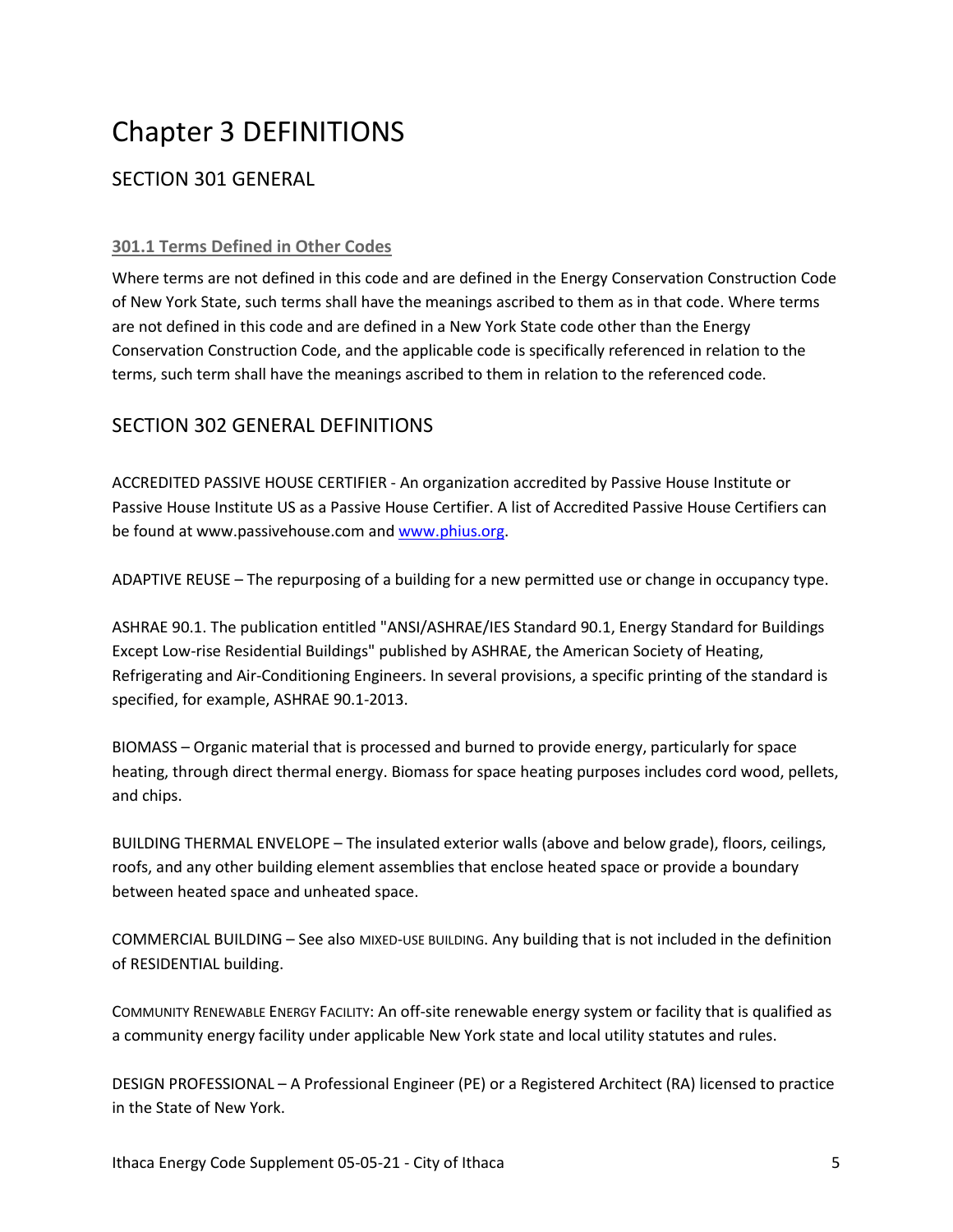DIRECTLY HEATED FLOOR AREA – The horizontal projection of the floors associated with the directly heated space.

DIRECTLY HEATED SPACE - An area or room that is enclosed within the building thermal envelope and is directly heated using fossil fuel, electricity, or biomass as the energy source. Spaces are indirectly heated (and not directly heated) where they connect through openings with heated spaces, where they are separated from heated spaces by uninsulated walls, floors or ceilings, or where they contain uninsulated ducts, piping or other sources of heating using fossil fuel, electricity, or biomass.

DORMITORY - A multiple dwelling which provides sleeping accommodations and domestic facilities and services for a group of college, university or secondary school students.

EASY PATH – Also known as PRESCRIPTIVE COMPLIANCE PATH. One possible compliance path for this Code, under which a certain number of points must be earned.

ELECTRIC VEHICLE CHARGING STATION (ELECTRIC VEHICLE SUPPLY EQUIPMENT [EVSE], EV CHARGING STATION, CHARGING POINT) - The element in an infrastructure that supplies electric energy for the recharging of plug-in electric vehicles.

ELECTRIC VEHICLE PARKING SPACE (EV PARKING SPACE) – A parking space that includes access to a dedicated electric vehicle charging port and supporting electrical infrastructure, collectively referred to as Electric Vehicle Supply Equipment (EVSE).

ENERGY USE – All references to energy use in this document refer to site energy use, which is the heat and electricity consumed by a building as reflected at the meter and/or in the utility bills.

ENERGY PROFESSIONAL - A professional holding a current accreditation in the energy field from BPI, AEE, ASHRAE, RESNET, or other body approved by the Director of Planning and Development or their designee.

FLOOR AREA – The total square footage of all levels as measured from the inside finished surface of the walls, but excluding outside courts, unconditioned garages, and uninhabitable crawl spaces and attics.

FOSSIL FUELS – An energy source formed in the Earth's crust from decayed organic material. The common fossil fuels are petroleum, coal, and natural gas. For purposes of this IECS, fossil fuels shall also include common extracts, derivatives, and products of fossil fuels, including but not limited to propane, kerosene, and gasoline.

GREENHOUSE GAS (GHG) – Any of several gases, including carbon dioxide (CO2), methane (CH4), nitrous oxide  $(N_2O)$ , and fluorinated gases, that trap heat in the atmosphere.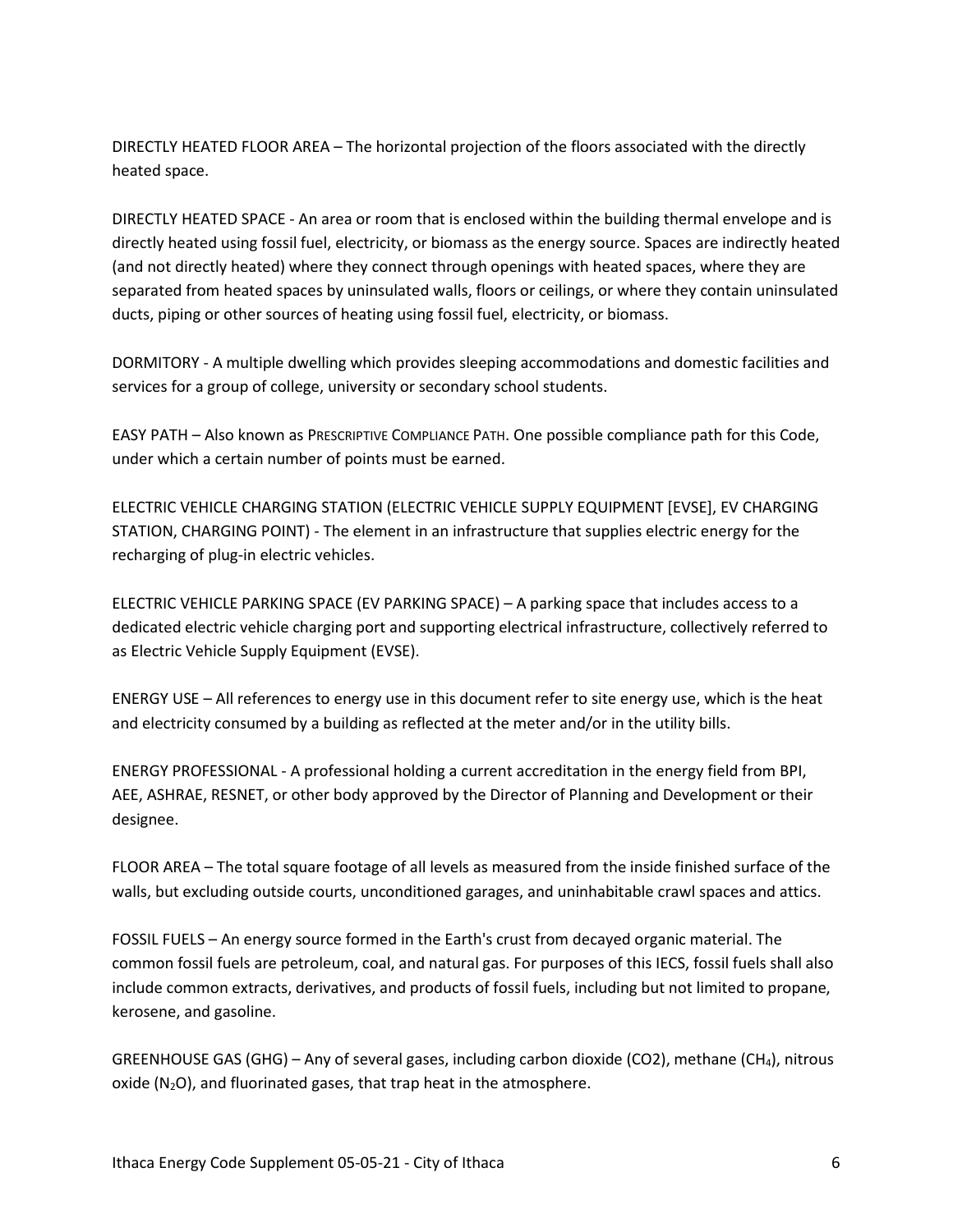HEATED FLOOR AREA – The horizontal projection of the floors associated with the heated space.

HEATED SPACE - An area or room that is enclosed within the building thermal envelope and is directly or indirectly heated using fossil fuel, electricity, or biomass as the energy source. Spaces are indirectly heated where they connect through openings with heated spaces, where they are separated from heated spaces by uninsulated walls, floors or ceilings, or where they contain uninsulated ducts, piping or other sources of heating using fossil fuel, electricity, or biomass.

HEAT PUMP, AIR SOURCE – Air source heat pumps extract heat from the ambient air. Water loop boiler/tower heat pumps are not considered air source heat pumps.

HEAT PUMP, GROUND SOURCE – Ground source heat pumps, also known as geothermal heat pumps, are heat pumps that extract heat from the earth, groundwater, a body of water, or similar sources. Water loop boiler/tower heat pumps are not considered ground source heat pumps.

HOTEL – As defined in City Code Section 325, and shall include hotel, motel, bed-and-breakfast inn, as those terms are defined in Section 325.

LEADERSHIP IN ENERGY AND ENVIRONMENTAL DESIGN (LEED) – A green building rating/certification system, developed by the U.S. Green Building Council (USGBC) and administered by Green Business Certification, Inc. (GBCI).

LIGHTING POWER ALLOWANCE (LPA) - Maximum allowed lighting power density. Lighting Power Allowances for use in Prescriptive Compliance Path/Easy Path point AI4 Right Lighting are given in Table AA1 (Appendix A).

LIGHTING POWER DENSITY (LPD) - Lighting power consumption per square foot of floor area, measured in watts per square foot.

LIVABLE SPACE - A space in a building for living, sleeping, eating or cooking. Bathrooms, toilet rooms, closets, halls, storage or utility spaces and similar areas are not considered livable spaces.

MAJOR RENOVATION – Any construction or renovation to an existing structure other than a repair or addition, where (1) the WORK AREA exceeds 75 percent of the FLOOR AREA and (2) two or more of the following occur:

A) Replacement or new installation of a heating plant or system (e.g. boiler, furnace, or other major system). Changes to ventilation and air conditioning systems are not considered renovations of the heating system.

B) Construction that involves disassembly of greater than 50% of the area of the above-grade portion(s) of the BUILDING THERMAL ENVELOPE in the building.

C) Changes to lighting, including but not limited to new installation, replacement, relocation, or removal, of lamps, lighting, or other illumination fixtures in greater than 50% of the building FLOOR AREA. Space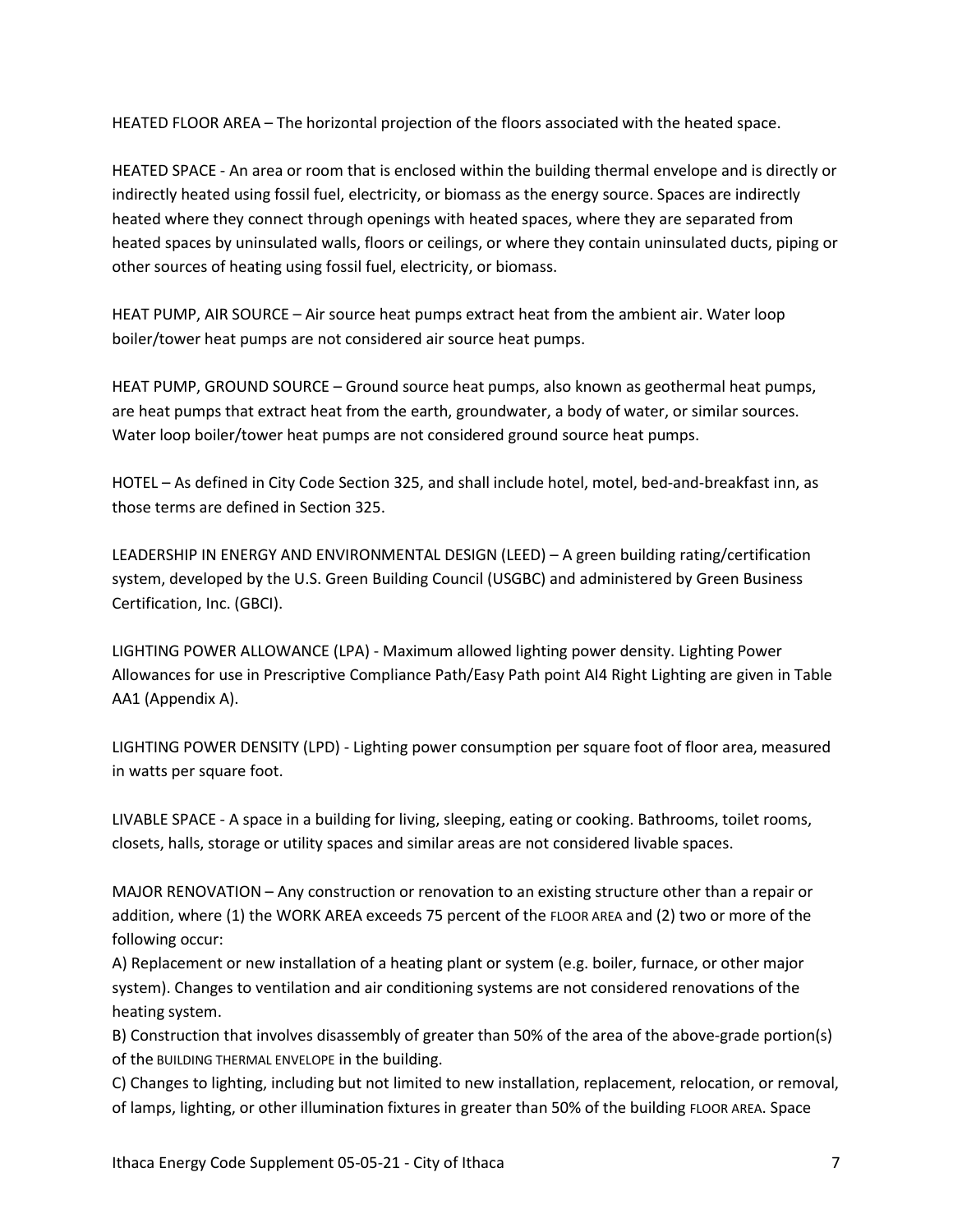within a building interior that is not currently lit, and is not proposed to be lit, shall not count toward the 50% calculation.

MIXED-USE BUILDING – See also RESIDENTIAL BUILDING and COMMERCIAL BUILDING. Any building in which a portion of the use is residential, and a portion of the use is commercial. For purposes of this Supplement, any mixed-use building in which more than 50% of the HEATED FLOOR AREA is for residential use shall be classified as a RESIDENTIAL BUILDING. Any other mixed-use building shall be classified as a COMMERCIAL BUILDING. When determining the size of residential spaces, include all dwelling units, as well as all shared amenity spaces (common areas) that serve only the dwelling units, including but not limited to shared lobbies, hallways, stairways, gyms and laundry areas.

NATIONAL GREEN BUILDING STANDARD (NGBS, OR ICC/ASHRAE 700) – A green building rating/certification system approved by the American National Standards Institute (ANSI), under which points can be earned for energy efficiency; water efficiency; resource efficiency; lot development; operation and maintenance; and indoor environmental quality.

OCCUPIABLE SPACE - A room or enclosed space designed for human occupancy in which individuals congregate for amusement, educational or similar purposes or in which occupants are engaged at labor, and which is equipped with means of egress and light and ventilation facilities meeting the requirements of the Building Code of New York State.

ON-SITE RENEWABLE ENERGY SYSTEM: a renewable energy system located on any of the following:

- a. The building
- b. The property upon which the building is located
- c. A property that shares a boundary with and is under the same ownership or control as the property on which the building is located
- d. A property that is under the same ownership or control as the property on which the building is located and is separated only by a public right-of-way from the property on which the building is located

PASSIVE HOUSE CERTIFICATION – A certification program for buildings, including commercial buildings, constructed to high-performance "passive building standards."

PERFORMANCE-BASED COMPLIANCE PATH – Also known as WHOLE BUILDING PATH. A compliance path for the Ithaca Energy Code Supplement, under which a building must comply with specified standards of one of several certification programs and/or use modeling to show compliance.

PLUG LOAD - A device that is powered by means of an electrical plug and matching socket or receptacle. This excludes devices that are accounted for as part of major building end uses such as HVAC, lighting systems, and water heating.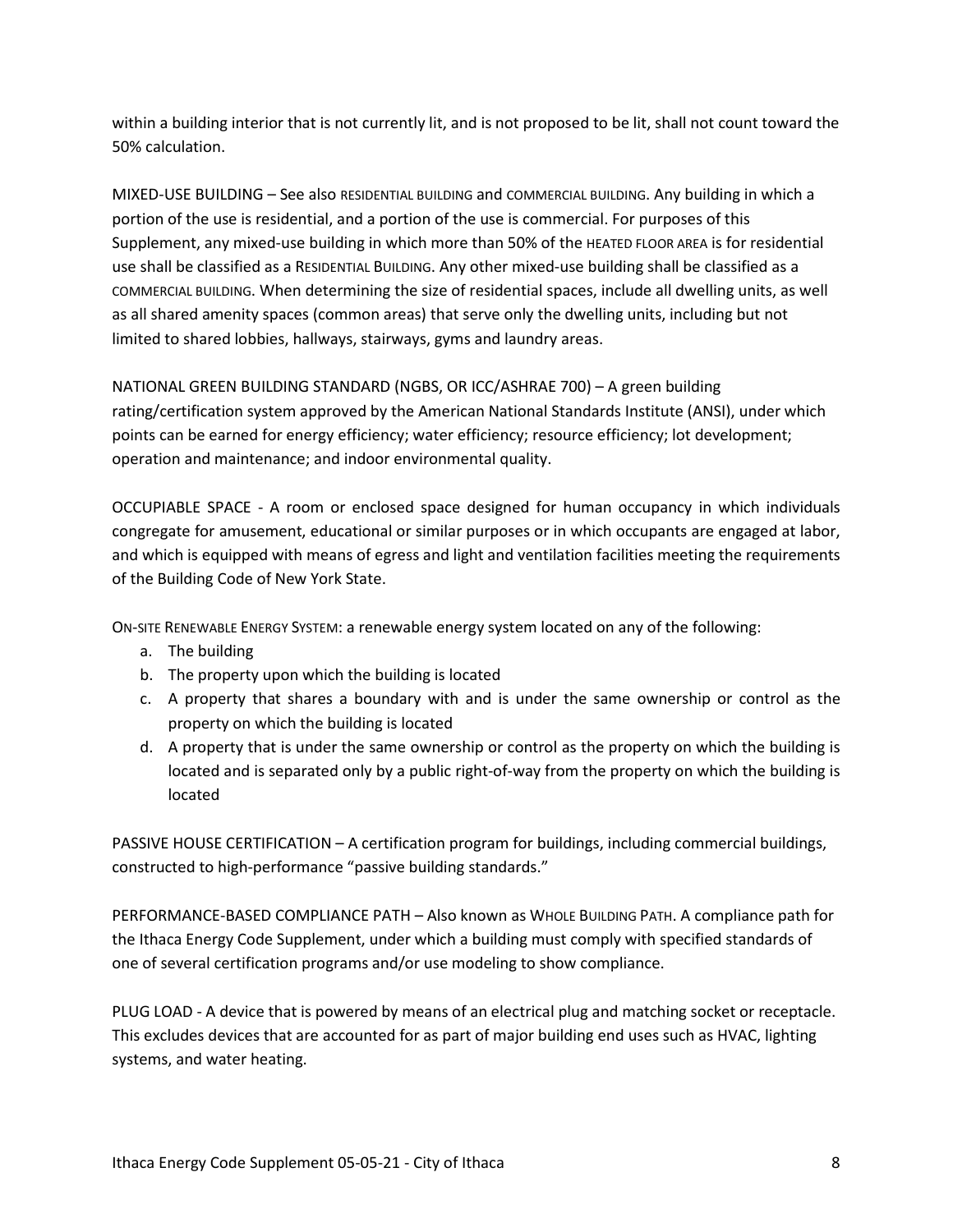PRESCRIPTIVE COMPLIANCE PATH – Also known as Easy Path. A compliance path for the Ithaca Energy Code Supplement, under which a certain number of points must be earned for the building to show compliance.

PROCESS ENERGY - Energy consumed in support of a manufacturing, industrial, commercial, research, or educational process other than space heating, ventilating, air conditioning, service water heating, plug loads, lighting, and appliances. Examples of process loads include commercial cooking, commercial refrigeration, energy used by machinery in manufacturing, energy used by medical equipment, emergency generators, and energy used for agricultural needs. Examples of loads that are *not* considered process loads include electricity required for exhaust fans, heating and cooling for ventilation makeup air for any purpose including kitchen and lab hoods, and energy used for clothes drying.

REC: See Renewable Energy Credit (REC)

RENEWABLE ENERGY CREDIT (REC)*:* a tradable instrument that represents the environmental attributes of one megawatt-hour of renewable electricity generation and is transacted separately from the electricity generated by the renewable energy source. Also known as REC, renewable energy certificate, energy attribute and energy attribute certificate.

RESIDENTIAL BUILDING – See also MIXED-USE BUILDING. Any building covered by the Residential Code of New York State, as well as any building that is classified in accordance with Chapter 3 of the Building Code of New York State in Group R-2, R-3, or R-4, including any residential building that has more than three stories above grade plane.

RESTAURANT – Any restaurant, fast food establishment, food production facility or tavern as those terms are used and defined in Section 325 of the City of Ithaca Code.

SERVICE WATER HEATING - Also known as domestic hot water heating. Supply of hot water for purposes other than comfort heating.

SPANDREL PANEL - The area of a curtain wall or screen located between vision areas of windows, which conceals structural building components such as columns, floors, HVAC equipment, and plumbing.

SPLIT SYSTEM - A heat pump or air conditioner in which one component is located outdoors and the other component(s) indoors, and which components are connected by refrigerant piping.

WHOLE BUILDING PATH – Also known as PERFORMANCE-BASED COMPLIANCE PATH. One possible compliance path for the Ithaca Energy Code Supplement, under which a building must comply with specified standards of one of several certification programs and/or use modeling to show compliance.

WINDOW-TO-WALL RATIO – The total area of exterior glazing (windows) in a building divided by the total area of the above-grade walls, expressed as a percentage.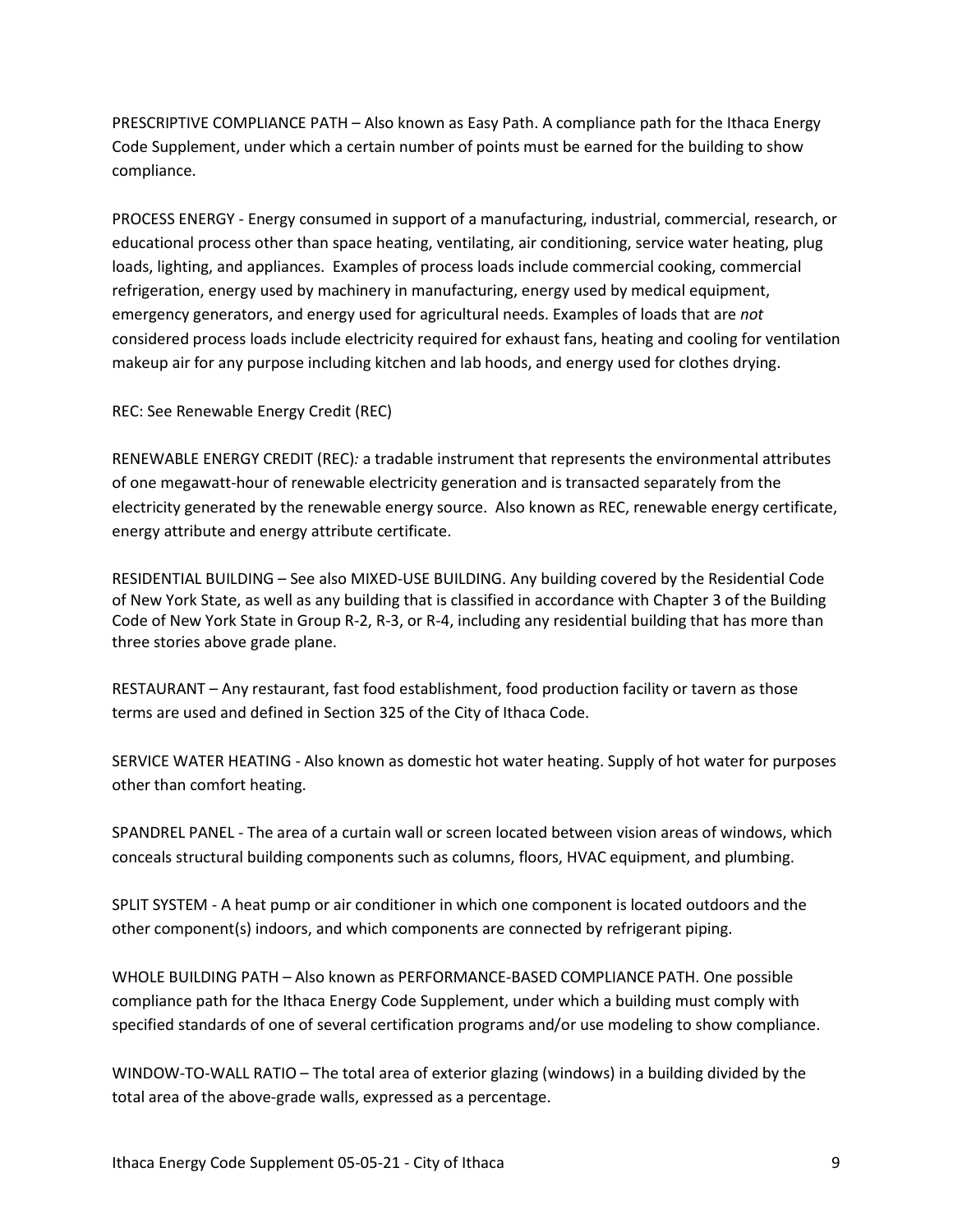WORK AREA – That portion or portions of a building consisting of all reconfigured spaces as indicated on the construction documents. Work area excludes other portions of the building where incidental work entailed by the intended work must be performed, and portions of the building where work not initially intended by the owner is specifically required by the provisions of the New York State Existing Building Code.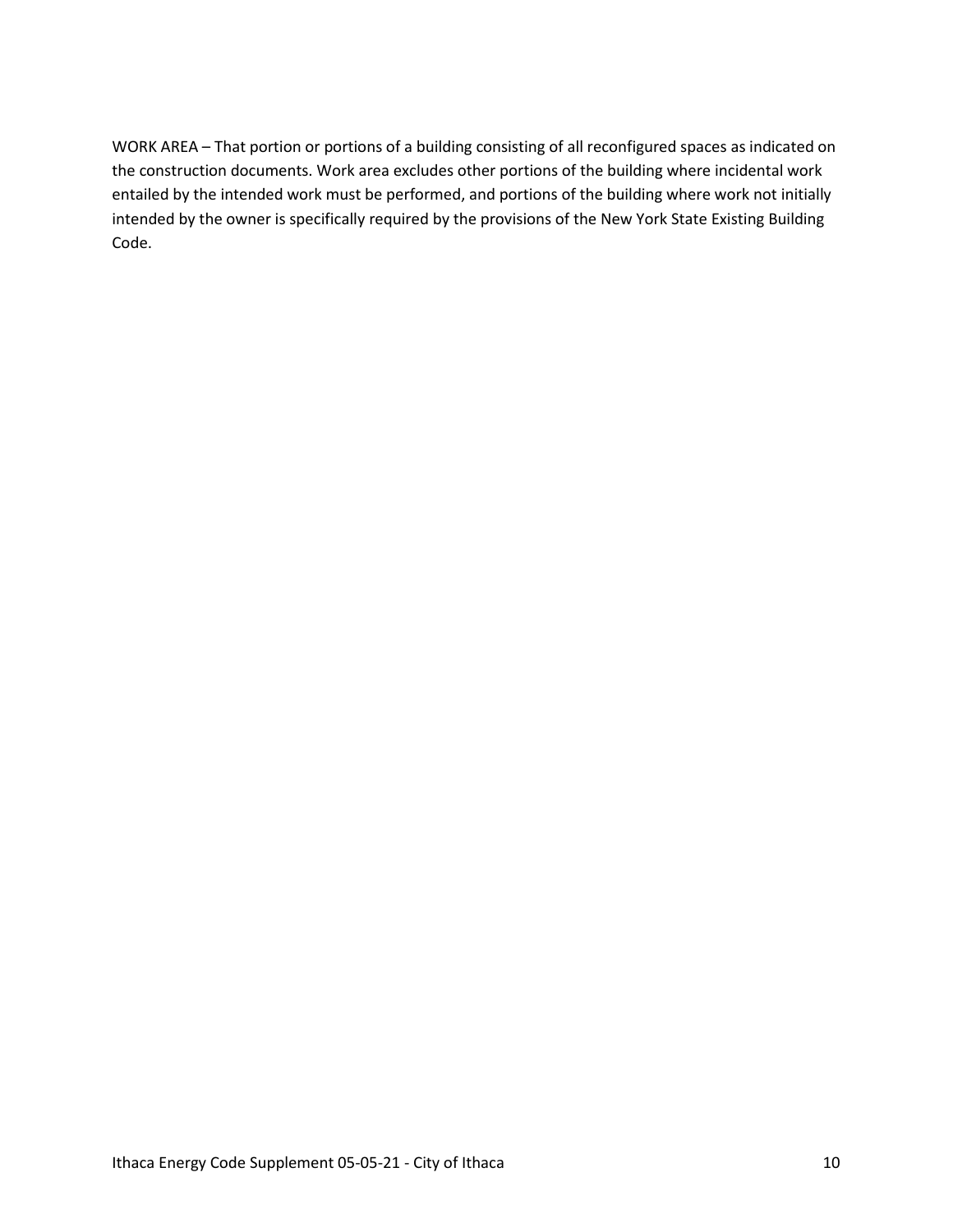## Chapter 4 COMMERCIAL BUILDING PROVISIONS

## SECTION C401 GENERAL

#### **C401.1 Scope**

The provisions in this chapter are applicable to COMMERCIAL BUILDINGS and MIXED-USE BUILDINGS where 50% or more of the heated floor area is commercial, their building sites, and associated systems and equipment.

#### **C401.2 Application**

COMMERCIAL BUILDINGS shall comply with one of the following:

- 1. Prescriptive Compliance Path/Easy Path: The requirements of Section C402
	- a. As part of the application packet, the applicant shall submit a checklist and worksheet which the City shall use as the basis for verifying and showing compliance with the IECS.
- 2. Performance-based Compliance Path/Whole Building Path: The requirements of Section C403
	- a. As part of the application packet, the applicant shall submit the relevant documentation, which is detailed in C403, which the City shall use as the basis for verifying and showing compliance with the IECS.

### Section C402 PRESCRIPTIVE COMPLIANCE PATH/EASY PATH

#### **C402.1 General**

To meet the requirements of this section C402, a building must achieve a minimum of six (6) of the points described in this section. A summary table is provided in 402.6.

#### **C402.2 Efficient Electrification (EE)**

#### **C402.2.1 EE1 Heat Pumps for Space Heating**

Two points shall be earned for using air source heat pumps or three points shall be earned for using ground source heat pumps, as described in C402.2.1.

#### C402.2.1.1

Only air source heat pumps or ground source heat pumps shall be used for all space-heating needs, with exceptions for electric resistance heating as described in section 402.2.1.4. A heating system that uses only ground source heat pumps (and electric resistance heating as allowed) shall earn three points. A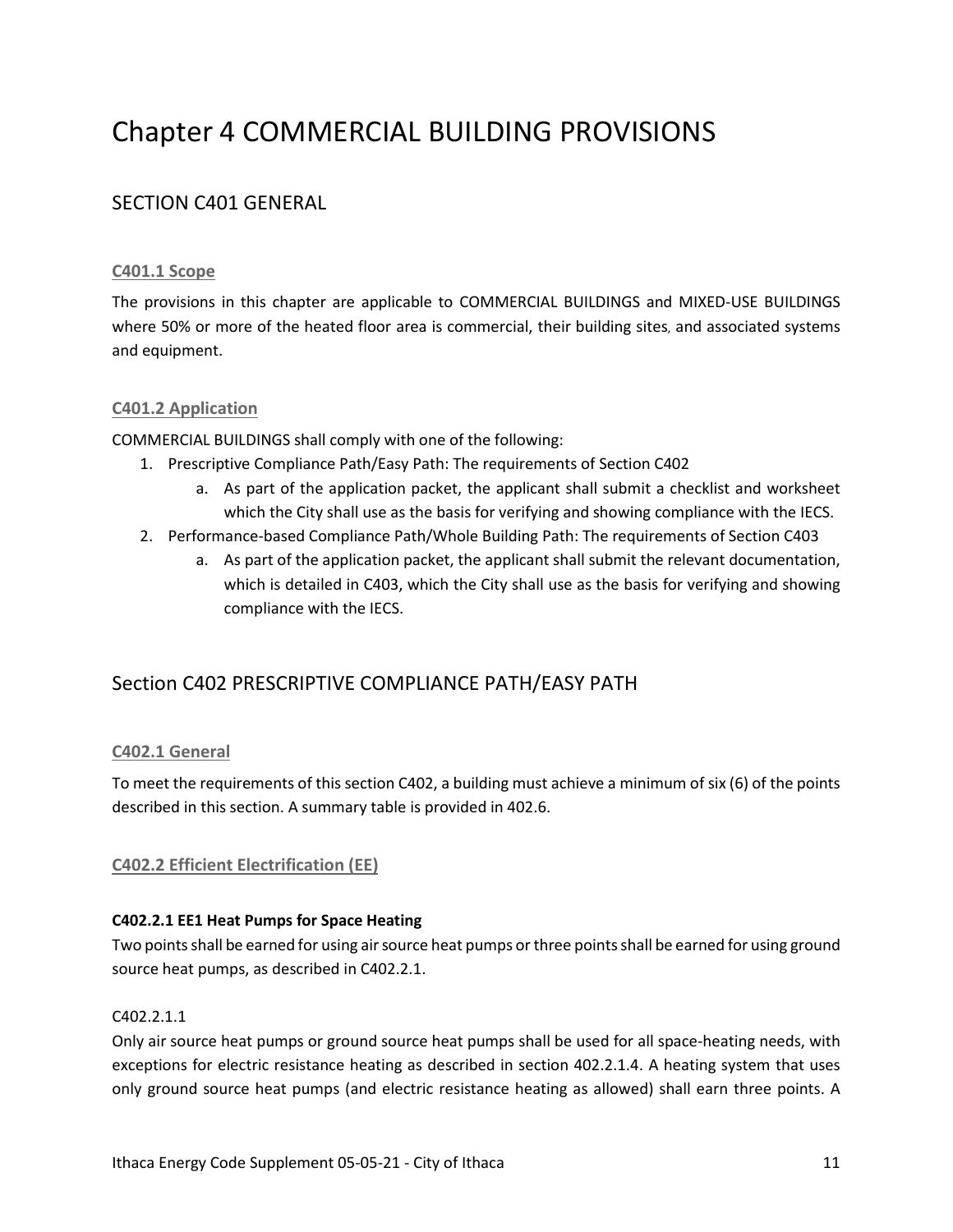heating system that uses only air source heat pumps or uses a combination of air source and ground source heat pumps (and electric resistance heating as allowed) shall earn two points.

#### C402.2.1.2

Fossil fuels shall not be used for any space heating, space cooling or ventilation systems in the building, including backup heating systems. Water loop boiler/tower heat pumps that use fossil fuels shall not earn credit under this point.

#### C402.2.1.3

Except as stated in the second sentence of this provision C402.2.1.3, air source heat pumps shall be listed in the Northeast Energy Efficiency Partnerships (NEEP) Cold Climate Air Source Heat Pump Product List, for the product types and sizes covered. For any air source heat pump not covered by NEEP, the heat pump shall use a variable speed compressor(s) and the heat pump compressor(s) shall operate in temperatures below zero (0) degrees Fahrenheit (the compressor may be supplemented by electric resistance heat in accordance with the exceptions described in section 402.2.1.4).

#### C402.2.1.4

To allow flexibility, electric resistance heat is allowed for a portion of space heating needs. Applicants shall submit documentation showing that at least one of the following conditions is met.

- 1) Stand-alone electric resistance heating (not associated with heat pumps) is used to heat 10% or less of the building's heated floor area.
- 2) Stand-alone electric resistance heating (not associated with heat pumps) is used to meet 10% or less of the building's projected annual space heating load.

#### **C402.2.2 EE2 Heat Pumps for Service Water Heating**

One point shall be earned for meeting the requirements of C402.2.2.

Restrictions: This point may only be earned when all commercial portions of the building meet one of the following criteria.

- a) Are classified as hotel, restaurant, or inpatient healthcare
- b) Collectively use more than 40 gallons of water per square foot on an annual basis, as cited in the latest Commercial Buildings Energy Consumption Survey (CBECS) or comparable source

#### C402.2.2.1

All service water heating systems shall use heat pumps and shall not use fossil fuels. All heat pump water heaters shall be set on heat pump-only mode.

**Exception**: In commercial kitchens, booster heat units for dishwashing must be electric, but shall be exempt from the heat pump requirement. Units used to pre-heat water for dishwashing shall use heat pumps.

#### **C402.2.3 EE3 Commercial Cooking Electrification**

Three points shall be earned for meeting the requirements of C402.2.3.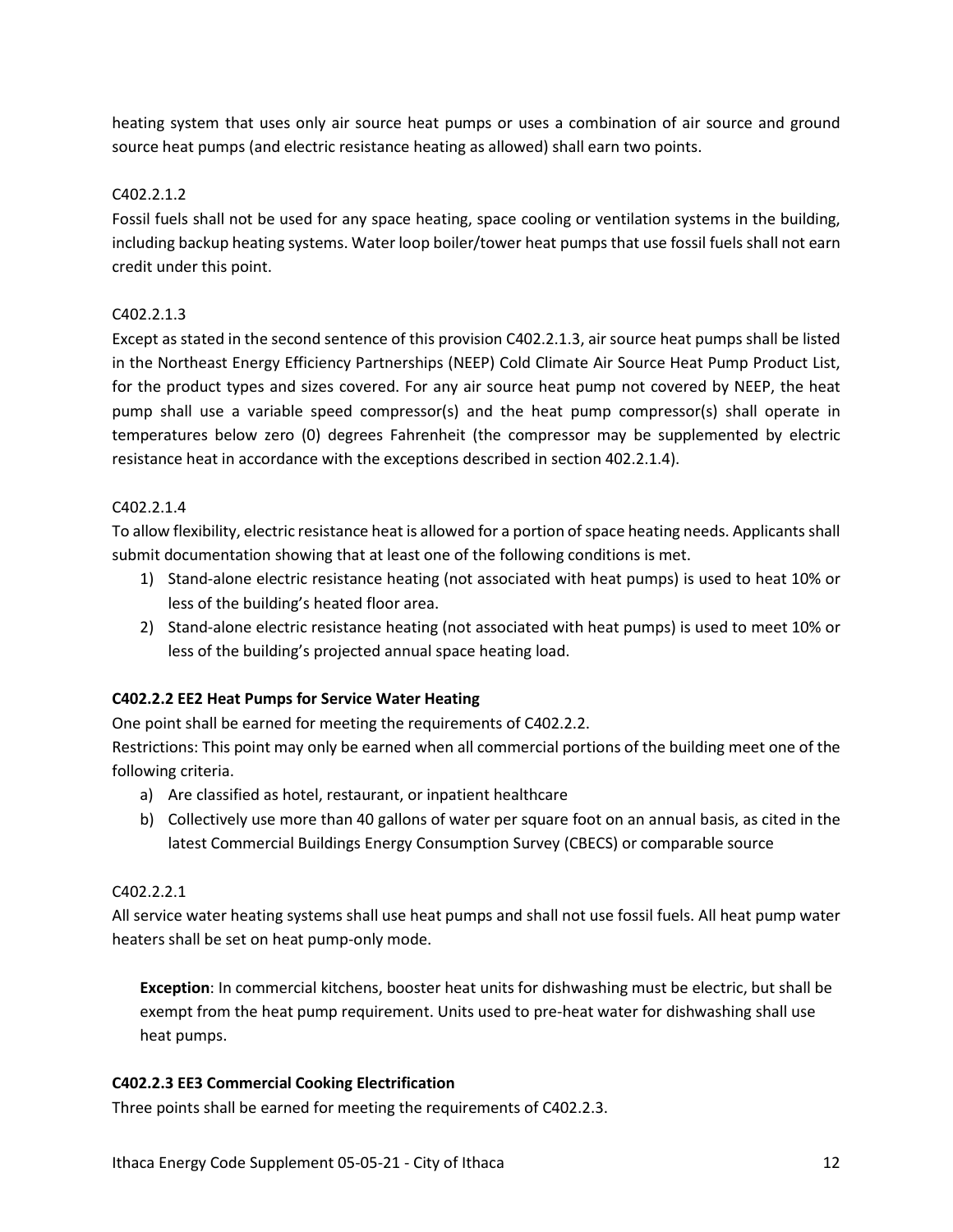Restrictions:

- 1) Points may only be earned for buildings or portions thereof that are restaurants or other food service establishments that use a commercial kitchen hood, and
- 2) Points may only be earned if the building does not use fossil fuels, except for PROCESS ENERGY. For this point, PROCESS ENERGY shall exclude commercial cooking.

#### C402.2.3.1

All cooking equipment, including but not limited to ranges, griddles, and fryers, shall be electric.

#### **C402.3 Affordability Improvements (AI):**

#### **C402.3.1 AI1 Smaller Building/Room Size**

One or two points may be earned according to the requirements below. Restrictions:

- a. This point may only be earned for Hotels.
- b. For additions, this point may only be earned if the applicant demonstrates IECS compliance for the addition together with the existing building. This point may not be earned when considering the addition independent of the existing building.

#### C402.3.1.1

For hotels, the average DIRECTLY HEATED FLOOR AREA of all guest rooms in the building shall not be greater than the maximum average guest room size listed in Table C402.3.1.1. Individual guest rooms may exceed the maximum size.

Table C402.3.1.1

Area Requirements for Hotels and Motels

| Maximum average guest room size<br>allowed to receive one point (SF)  | 280 |
|-----------------------------------------------------------------------|-----|
| Maximum average guest room size<br>allowed to receive two points (SF) | 230 |

#### **C402.3.2 AI2 Heating System in Heated Space**

One point may be earned according to the requirements below.

#### C402.3.2.1

All components of heating systems shall be installed inside space that meets all the following criteria:

- 1) Inside the BUILDING THERMAL ENVELOPE
- 2) DIRECTLY HEATED SPACE
- 3) LIVABLE SPACE, OCCUPIABLE SPACE or contiguous to LIVABLE SPACE or OCCUPIABLE SPACE
- 4) On a building level where at least 50% of the FLOOR AREA is DIRECTLY HEATED FLOOR AREA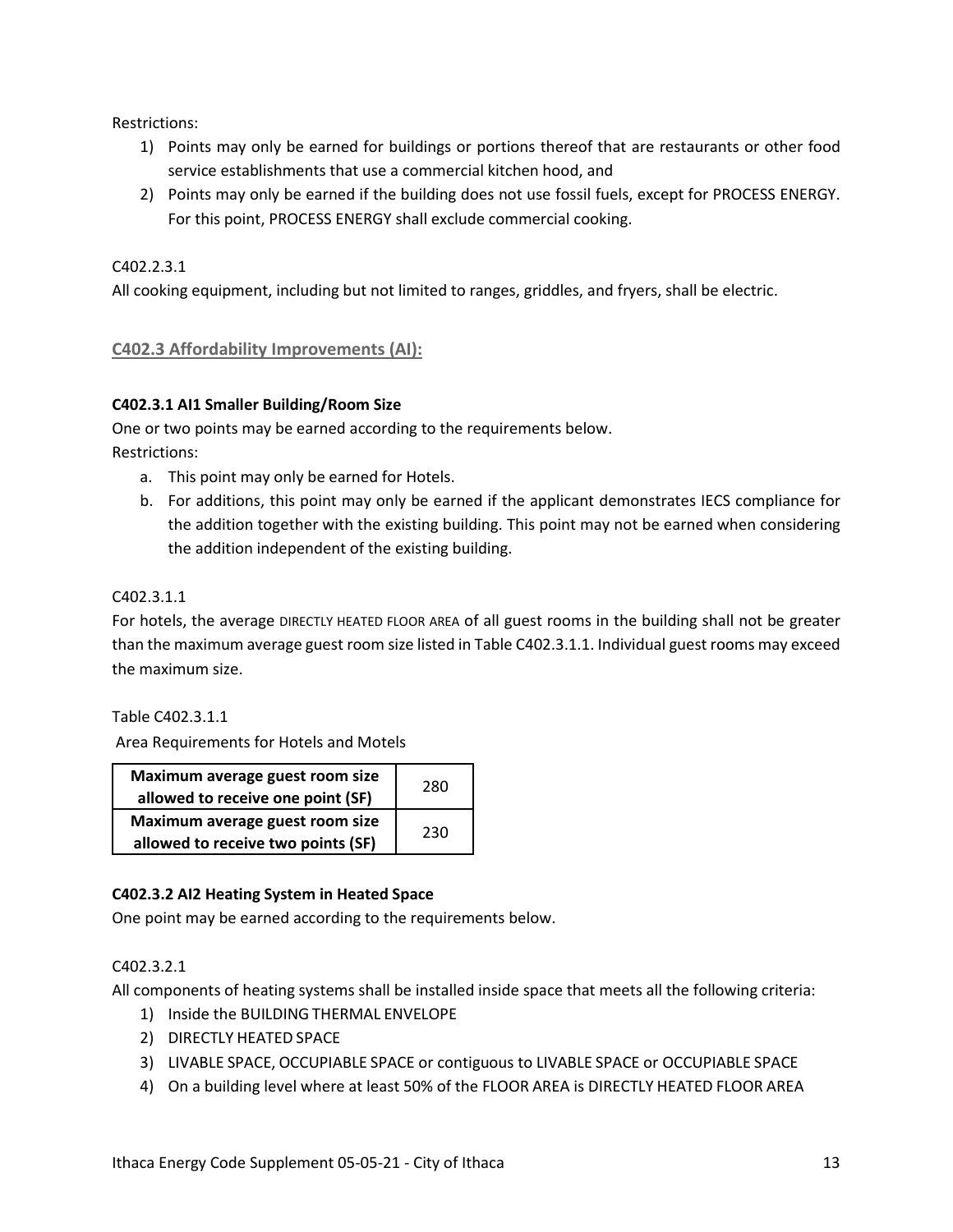For purposes of this section, heating system includes all parts of the system except for exhaust components and dedicated air intake components, including but not limited to mechanical equipment and the distribution network. Examples of spaces that are not allowed for heating system installation include but are not limited to: unheated or unfinished basements and attics, crawl spaces, outdoors, roofs, and exterior wall cavities. Rooftop systems, window-mounted systems, and "through-the wall" equipment such as packaged terminal equipment shall not be used.

#### **Exceptions:**

- 1) Outdoor units of split system heat pumps may be located outdoors.
- 2) There are no limitations on the location of refrigerant piping.

#### **C402.3.3 AI3 Efficient Building Shape**

One point may be earned according to the requirements below.

#### C402.3.3.1

The exterior surface area divided by the DIRECTLY HEATED FLOOR AREA shall be less than the maximum value provided in Table C402.3.3.1.

#### C402.3.3.2

The exterior surface area shall be measured along the above-grade portion(s) of the BUILDING THERMAL ENVELOPE, including but not limited to walls, roofs/ceilings (depending on the location of insulation), and exposed floors (such as those below a cantilever). The area of windows, doors, and skylights shall be included as part of the exterior surface area. The areas of the BUILDING THERMAL ENVELOPE between directly heated spaces and indirectly heated spaces or unheated spaces, such as the wall between a heated building and an attached unheated garage, shall be included as part of the exterior surface area.

#### C402.3.3.3

For additions, the area of the thermal envelope between directly heated space in the addition and directly heated space in the original building (including shared walls and, if the addition is above the original building, floors/ceilings) shall not be counted as part of the exterior surface area.

#### **Table C402.3.3.1**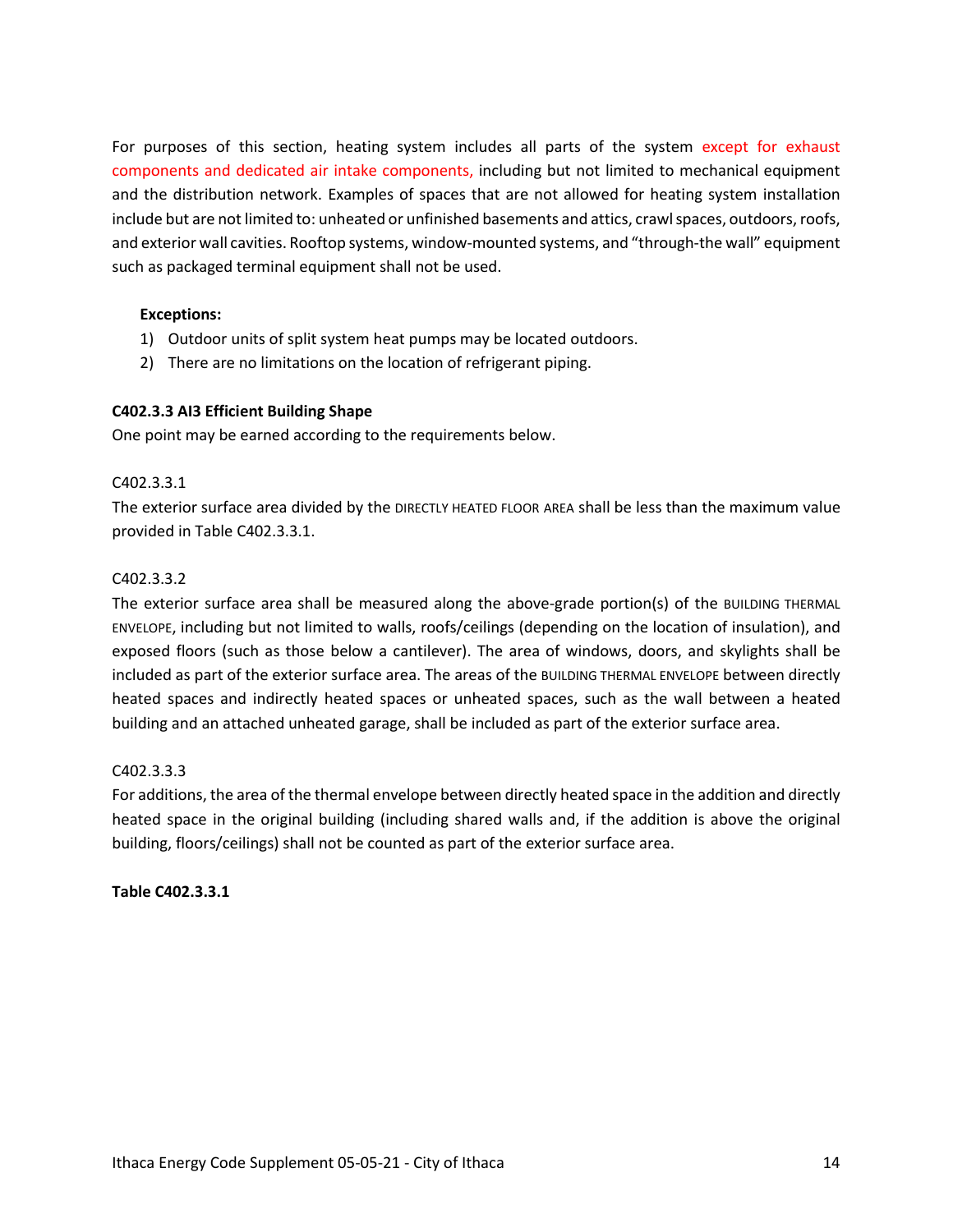|                 | Maximum Value of:          |                   | Maximum Value of:          |
|-----------------|----------------------------|-------------------|----------------------------|
|                 | Exterior Surface Area (SF) |                   | Exterior Surface Area (SF) |
| Directly Heated | divided by Directly Heated | Directly Heated   | divided by Directly Heated |
| Floor Area (SF) | Floor Area (SF)            | Floor Area (SF)   | Floor Area (SF)            |
| 199 or less     | 4.69                       | $3,000 - 3,999$   | 1.60                       |
| $200 - 299$     | 3.88                       | $4,000 - 4,999$   | 1.48                       |
| $300 - 399$     | 3.45                       | $5,000 - 5,999$   | 1.39                       |
| 400 - 499       | 3.17                       | $6,000 - 6,999$   | 1.31                       |
| $500 - 599$     | 2.98                       | $7,000 - 7,999$   | 1.25                       |
| $600 - 699$     | 2.83                       | $8,000 - 8,999$   | 1.19                       |
| 700 - 799       | 2.71                       | $9,000 - 9,999$   | 1.15                       |
| 800 - 899       | 2.68                       | $10,000 - 14,999$ | 1.05                       |
| $900 - 999$     | 2.57                       | 15,000 - 19,999   | 0.94                       |
| $1,000 - 1,099$ | 2.47                       | 20,000 - 29,999   | 0.84                       |
| $1,100 - 1,199$ | 2.38                       | 30,000 - 39,999   | 0.75                       |
| $1,200 - 1,299$ | 2.31                       | $40,000 - 49,999$ | 0.68                       |
| $1,300 - 1,399$ | 2.24                       | $50,000 - 59,999$ | 0.64                       |
| 1,400 - 1,499   | 2.18                       | $60,000 - 69,999$ | 0.61                       |
| $1,500 - 1,599$ | 2.13                       | 70,000 - 79,999   | 0.58                       |
| $1,600 - 1,699$ | 2.08                       | $80,000 - 89,999$ | 0.55                       |
| $1,700 - 1,799$ | 2.04                       | $90,000 - 99,999$ | 0.53                       |
| $1,800 - 1,899$ | 2.00                       | 100,000 - 199,999 | 0.46                       |
| $1,900 - 1,999$ | 1.96                       | 200,000 - 299,999 | 0.39                       |
| $2,000 - 2,499$ | 1.86                       | 300,000 - 399,999 | 0.35                       |
| $2,500 - 2,999$ | 1.74                       | 400,000 or more   | 0.33                       |

#### **C402.3.4 AI4 Right Lighting**

One point may be earned according to the requirements below.

#### C402.3.4.1. Mixed-Use Buildings

For mixed-use buildings classified as Commercial, the entire commercial portion and all common areas serving the residential portion (all areas outside of dwelling units, e.g. hallways, lobbies) shall comply with the requirements in this section. Lighting inside the dwelling units does not need to comply with the requirements in this section.

#### C402.3.4.2 Lighting Power Allowance

The total connected interior lighting power shall not be greater than the interior lighting power allowance. The total connected interior lighting power shall be calculated using the method described in the Energy Conservation Construction Code of NYS. (*Informative note: the method can be found in the 2020 ECCCNYS in section C405.3.1 Total Connected Interior Lighting Power.*) The total interior lighting power allowance, in watts, shall be determined according to Table AA1 (Appendix A), for all areas of the building covered in this permit. The lighting power allowance shall be determined by multiplying the floor area of each space times the lighting power density (LPD) value for the space type in Table AA1 that most closely represents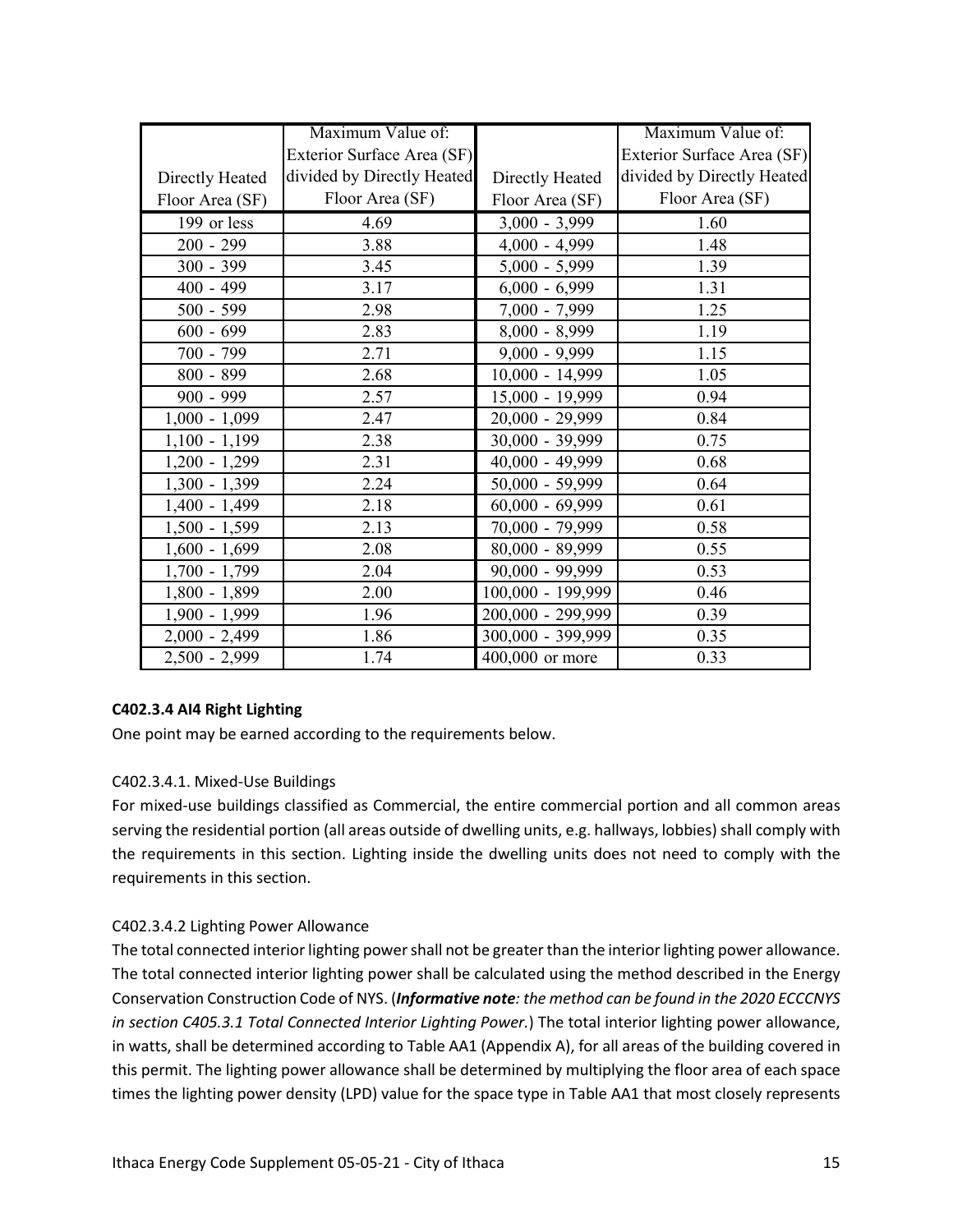the proposed use of the space, and then summing the lighting power allowancesfor all spaces to calculate the total interior lighting power allowance. Trade-offs among spaces are permitted. Construction documents shall include a table of space-by-space as-designed lighting power densities along with the lighting power allowances from Table AA1.

C402.3.4.3 Additional interior lighting power.

An increase in the interior lighting power allowance is permitted for specific lighting functions. Additional power shall be permitted only where the specified lighting is installed and automatically controlled separately from the general lighting, to be turned off during non-business hours. This additional power shall be used only for the specified luminaires and shall not be used for any other purpose. An increase in the interior lighting power allowance is permitted in the following cases:

1. For lighting equipment to be installed in sales areas specifically to highlight merchandise, the additional lighting power shall be determined in accordance with Equation 4-1.

Equation 4-1: Additional interior lighting power allowance = 250 watts + (Retail Area 1  $*$  0.3 W/ft<sup>2</sup>) + (Retail Area 2 \* 0.3 W/ft<sup>2</sup>) + (Retail Area 3 \* 0.7 W/ft<sup>2</sup>) + (Retail Area 4 \* 1.3 W/ft<sup>2</sup>) Where:

Retail Area 1 = The floor area for all products not listed in Retail Area 2, 3 or 4 Retail Area 2 = The floor area used for the sale of vehicles, sporting goods, and small electronics. Retail Area 3 = The floor area used for the sale of furniture, clothing, cosmetics, and artwork. Retail Area 4 = The floor area used for the sale of jewelry, crystal, and china.

**Exception:** Other merchandise categories are permitted to be included in Retail Areas 2 through 4, provided that justification documenting the need for additional lighting power based on visual inspection, contrast, or other critical display is approved by the code official.

2. For spaces in which lighting is specified to be installed in addition to the general lighting for the purpose of decorative appearance or for highlighting art or exhibits, provided that the additional lighting power shall be not more than  $0.5$  w/ft<sup>2</sup> of such spaces.

#### C402.3.4.4 Lighting Controls

Except where lighting is required to stay on by New York State or local code, motion sensors are required for interior lighting in the following space types: office, conference room, kitchenette, corridor, stairwell, restroom, lobby. Short off-delay (1 minute or less) is required for motion sensors. Manual control that allows lights to be kept off shall be provided. Except where lighting is required to stay on by New York State or local code, all exterior lighting shall be controlled by motion sensors, as well as photocells that ensure lighting stays off during daylight hours.

#### **Exception:**

Lighting for signs is exempt from the requirements of C402.3.4.4

C402.3.4.5 Other Lighting Standards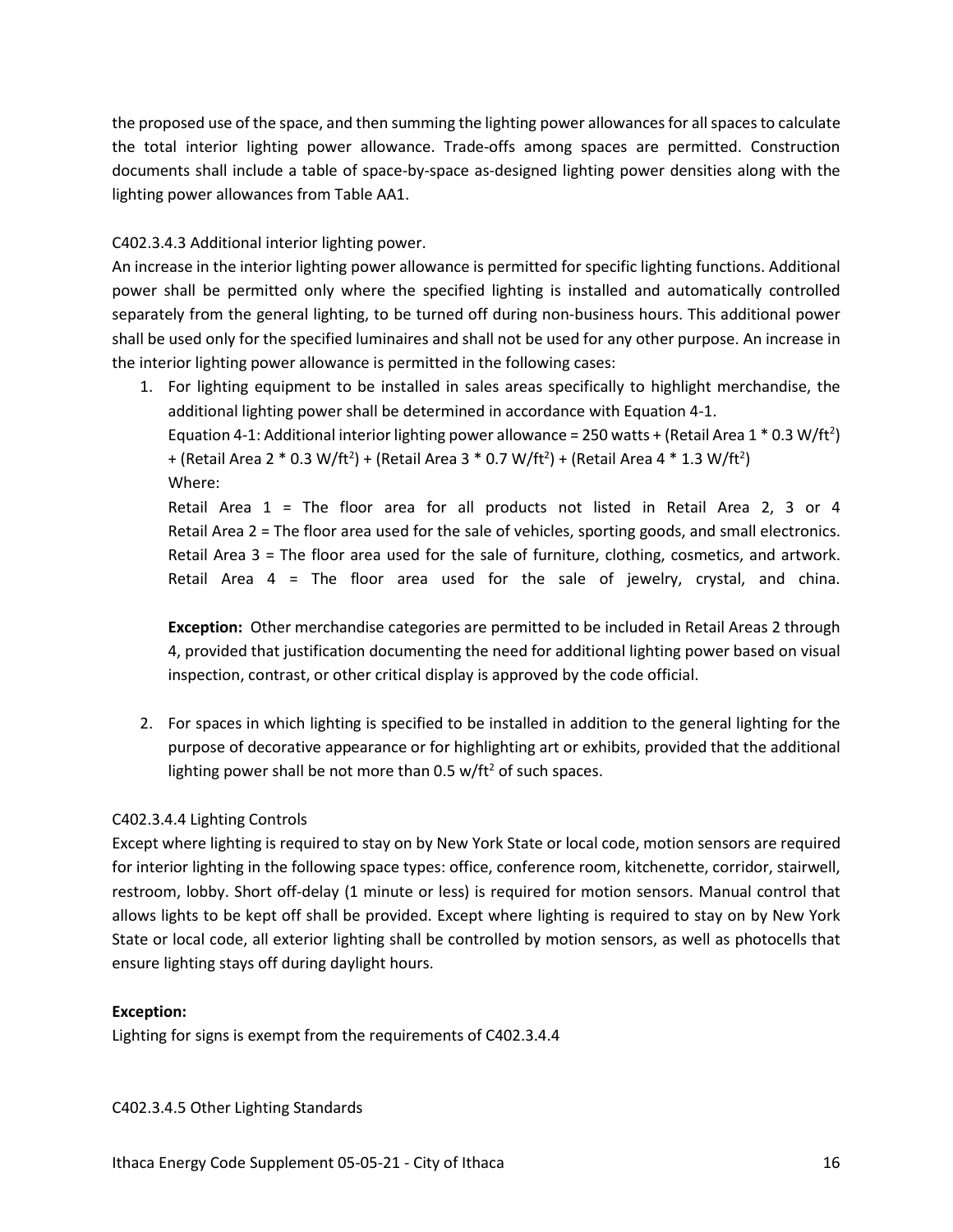Exterior lighting shall comply with Dark Sky standards.

#### C402.3.4.6 Commissioning

Commissioning of lighting and lighting controls is required. A commissioning plan shall be developed by a DESIGN PROFESSIONAL or an ENERGY PROFESSIONAL or approved agency (as defined in the state energy code) and shall include the following items:

- 1. A narrative description of the activities that will be accomplished during each phase of commissioning, including the personnel intended to accomplish each of the activities.
- 2. A listing of specific lighting and controls to be tested and a description of the tests to be performed.
- 3. Functions to be tested, including but not limited to, lighting power density (to show compliance with lighting power allowance requirements) and control settings.
- 4. Conditions under which the tests will be performed.
- 5. Measurable criteria for performance.

The DESIGN PROFESSIONAL or ENERGY PROFESSIONAL shall execute the commissioning plan. A commissioning report, consistent with the commissioning plan, shall be submitted prior to the Certificate of Occupancy being issued.

#### **C402.3.5 AI5 Modest Window-to-Wall Ratio**

One point may be earned according to the requirements below.

#### C402.3.5.1

The vertical fenestration area, not including opaque doors and opaque spandrel panels, shall be not greater than 20 percent of the gross above-grade wall area.

#### C402.3.5.2

For additions, the area of above-grade walls that were part of the building thermal envelope of the original building but are not part of the building thermal envelope of the new building shall be counted towards the above-grade wall area of the addition.

#### **C402.4 Renewable Energy (RE):**

#### **C402.4.1 RE1 Renewable Energy Systems**

Up to three points may be earned according to the requirements below.

#### C402.4.1.1 Points available

On-site and off-site renewable energy systems that meet the requirements of this section shall earn up to three points based on their annual electrical or thermal energy production. Multiple renewable energy systems may be used to earn points, but no more than three total points may be earned for any combination of renewable energy systems.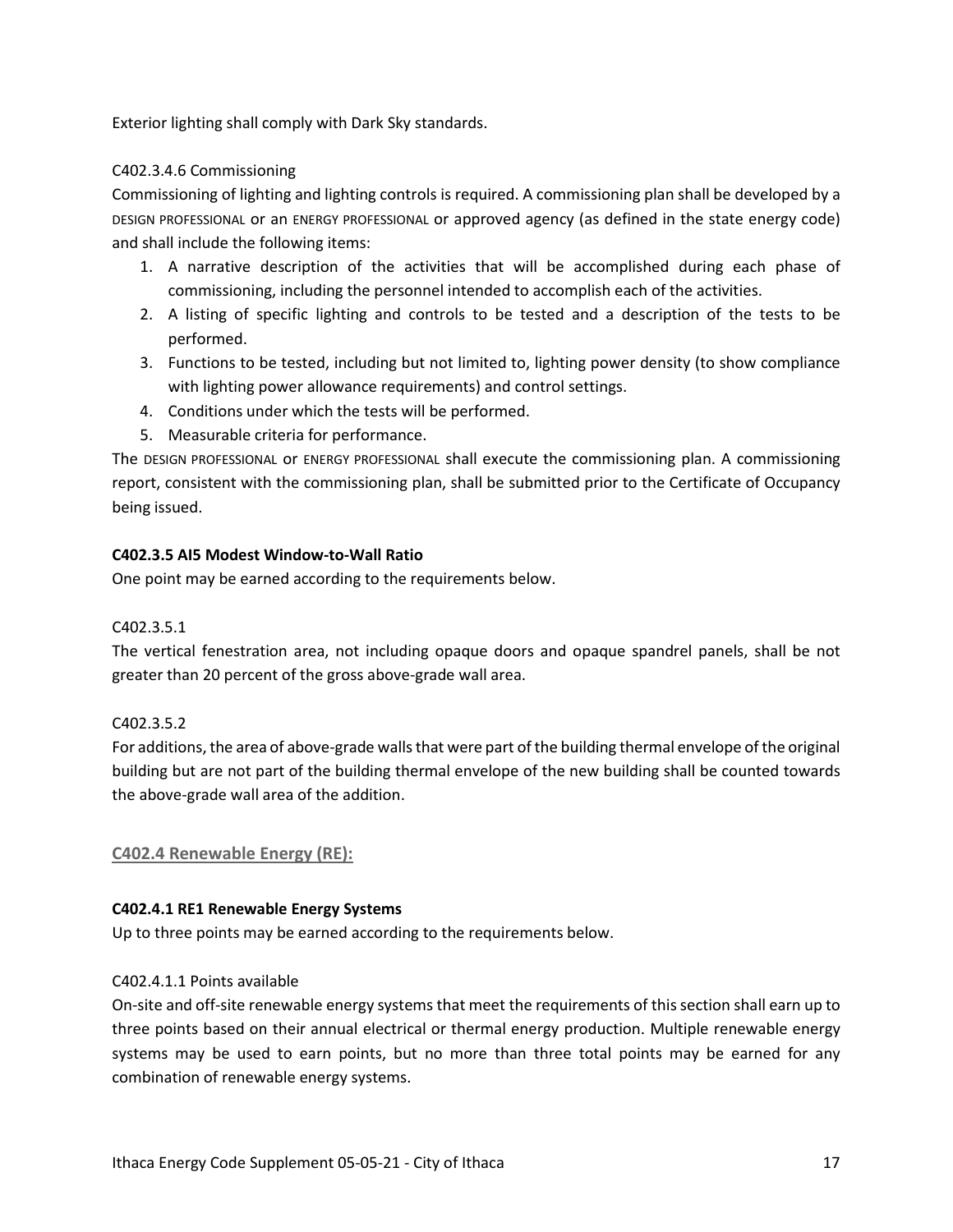#### C402.4.1.2 Determining the number of points earned

The number of points earned shall be determined according to the steps below. The applicant shall submit documentation of all related assumptions and calculations.

#### **Step 1**: Calculate Renewable Energy Production

The Renewable Energy Production (REP) is the projected annual energy production of the renewable energy system, expressed in kilowatt-hours per year (kWh/yr). For thermal systems, the conversion 1 kWh = 3.412 kBtu shall be used.

#### **Step 2**: Calculate the Number of Points Earned

The number of points earned for a renewable energy system is based on the directly heated floor area of the building it serves. Points shall be earned based on a weighted average related to residential and commercial floor area, as described in Equation 4-2. For purposes of this section C402.4.1, residential space shall include dwelling units and common areas that only serve dwelling units.

Equation 4-2: Minimum Renewable Energy Production needed to earn each point =  $(1.2 \text{ kWh/ft}^2 \times \text{RA}) + (2.4 \text{ kWh/ft}^2 \times \text{CA})$ CA = Directly heated floor area of Commercial space (ft<sup>2</sup>)  $RA =$  Directly heated floor area of Residential space (ft<sup>2</sup>) *Note: For buildings that have no residential space, set RA equal to zero. For buildings that have no commercial space, set CA equal to zero.*

#### *Example Calculation - for informational purposes only*

Assumptions: Mixed-use building with 2,000 ft<sup>2</sup> of residential directly heated floor area and 5,000 ft<sup>2</sup> of commercial directly heated floor area. A 25 kW solar array is being used.

Step 1: Using the PVWatts Calculator, it is projected that the 25 kW solar array will produce 30,000 kWh/year.

Renewable Energy Production is 30,000 kWh/year

Step 2: Using Equation 4-2:

Minimum REP needed for each point =  $(1.2 \text{ kWh/ft}^2 \times \text{RA}) + (2.4 \text{ kWh/ft}^2 \times \text{CA})$ Minimum REP needed for each point =  $(1.2 \text{ kWh/ft}^2 \times 2,000 \text{ ft}^2) + (2.4 \text{ kWh/ft}^2 \times 5,000 \text{ ft}^2)$ Minimum REP needed for each point = 2,400 kWh + 12,000 kWh Minimum REP needed for each point = 14,400 kWh

Using the assumptions for this building and renewable energy system, two (2) points may be earned.

#### C402.4.1.3 Energy Sources

Renewable energy systems shall produce electricity from solar, wind, or hydropower resources, or produce thermal energy from solar, geothermal, or hydrothermal resources. Thermal energy absorbed from or rejected to outdoor air/ground/water and used in conjunction with heat pumps does not count as renewable energy for the purposes of this section. Hydropower shall be from new generation capacity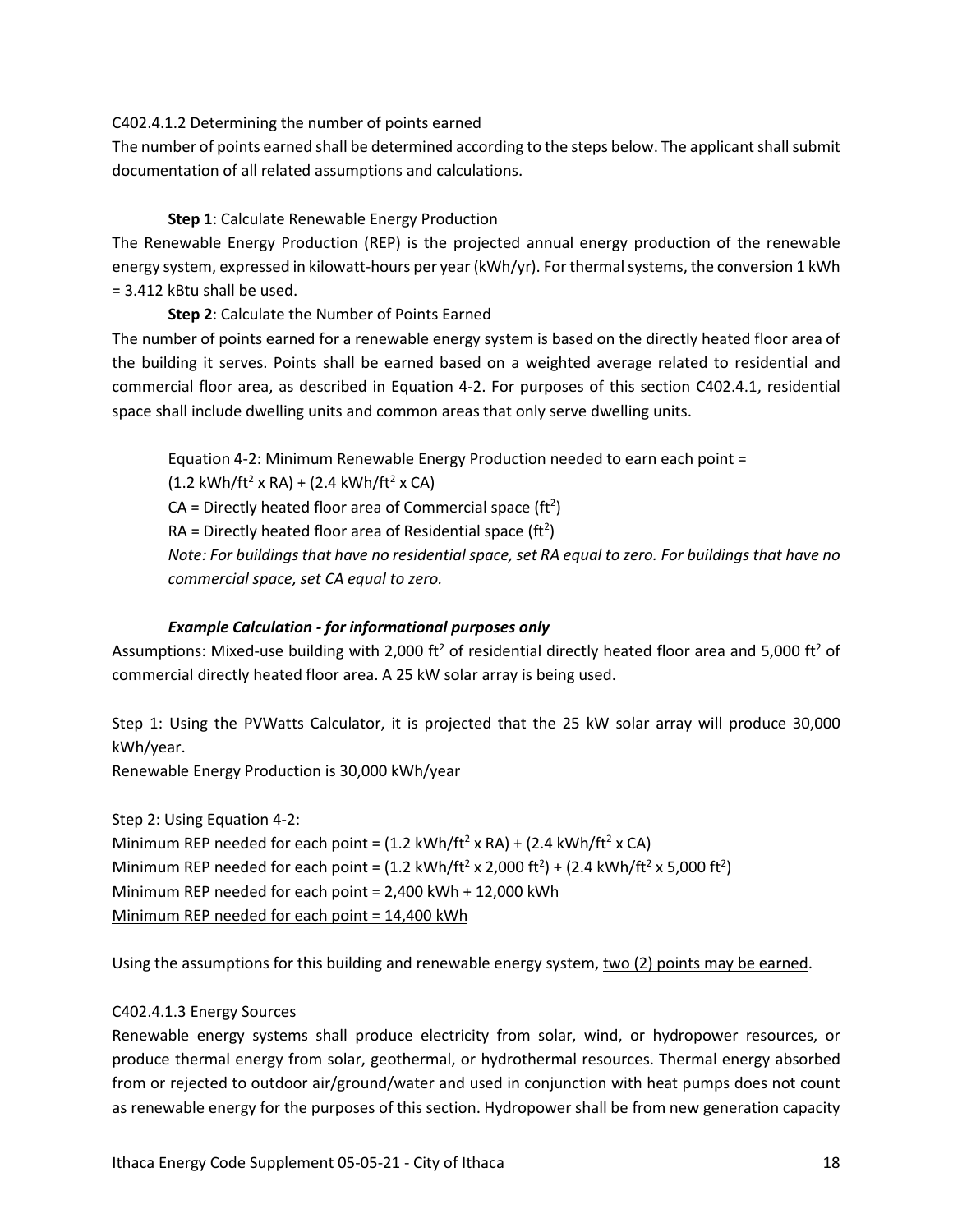on a nonimpoundment or new generation capacity on an existing impoundment. Hydropower shall meet one of the following conditions:

- a. The hydropower facility complies with the *Low Impact Hydropower Certification Handbook* and is certified by a nationally recognized accreditation organization.
- b. The hydropower facility complies with UL 2854 and is certified by an organization that has the standard in its ISO 17065 scope of accreditation.
- c. The hydropower facility consists of a turbine in a pipeline or a turbine in an irrigation canal.

For facilities falling under condition (a) or (b), only output generated during the period of certification is eligible for *RECs* sale in accordance with the provisions of this section. Renewables from new impoundments of water are not eligible.

#### C402.4.1.4 Qualifying Renewable Energy Systems

Renewable energy systems producing electricity or thermal energy that is delivered to or credited to the building to comply with Section C402.4.1 shall meet the following requirements:

- a. Renewable energy systems shall satisfy one of the following criteria:
	- 1. ON-SITE RENEWABLE ENERGY SYSTEM
		- i. Self-generation
		- ii. Purchase Contract such as a Power Purchase Agreement
	- 2. Off-site renewable energy system
		- i. Self-generation (an off-site renewable energy system owned by the building owner)
		- ii. COMMUNITY RENEWABLE ENERGY FACILITY
		- iii. Purchase Contract such as a Power Purchase Agreement
- a. The renewable energy system shall be located in New York Independent System Operator (NYISO) territory and shall be located where the energy can be delivered to the building site by any of the following:
	- 1. Direct connection to the renewable energy system
	- 2. The local utility or distribution entity
	- 3. An interconnected electrical network where energy delivery capacity between the generator and the building site is available (*Informative Note:* Examples of interconnected electrical networks include regional power pools and regions served by Independent System Operators or Regional Transmission Organizations.)
- b. The renewable energy system must have commenced operation on or after January 1, 2015 and before the date the certificate of occupancy for the building is issued.

#### **Exception to C402.4.1.4 (c)**

If the building owner can provide evidence that, for the duration of the planning process, it has made a good faith effort to have the renewable energy system constructed and operational by the time of certificate of occupancy, and due to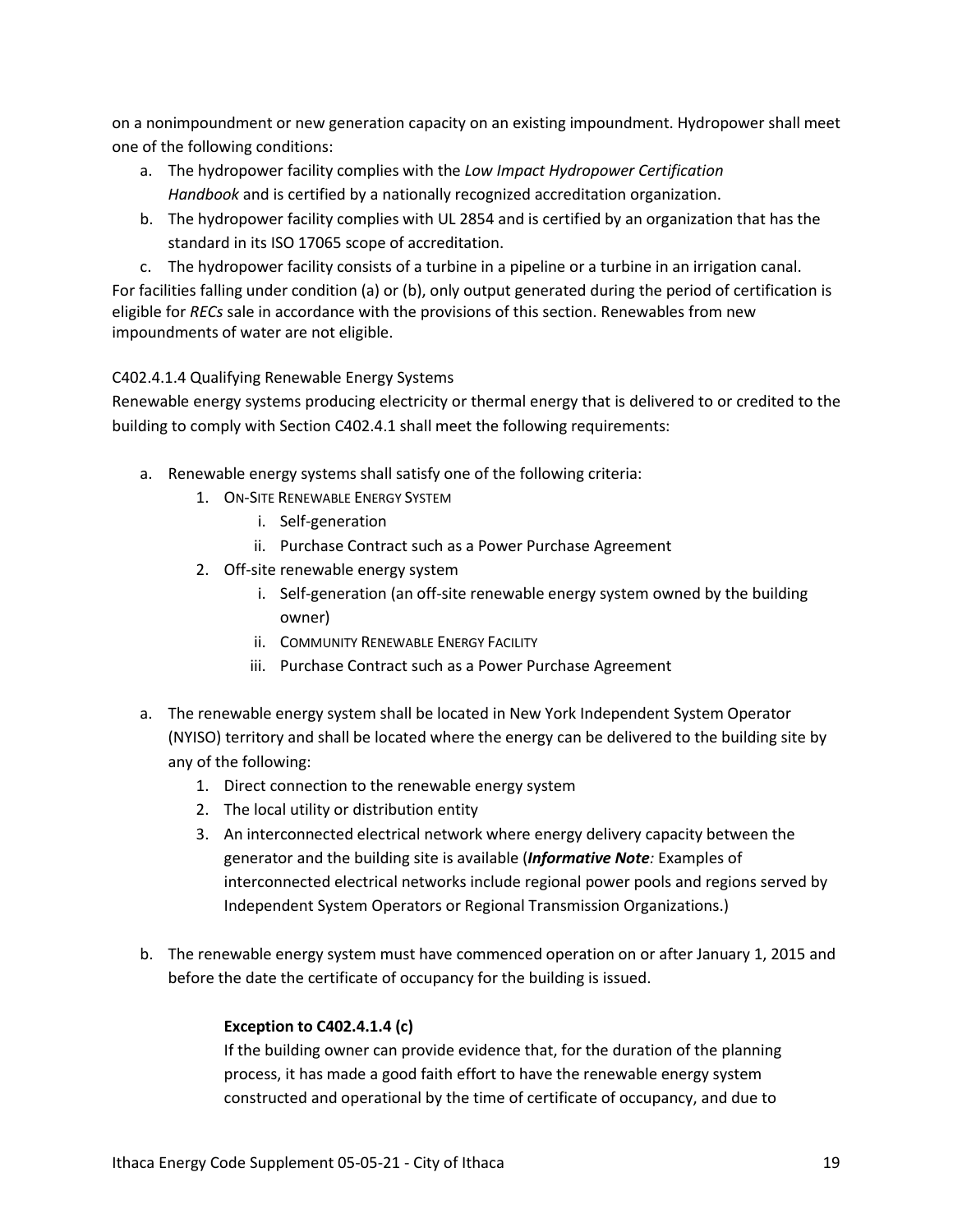circumstances out of the control of or not otherwise due to any negligence or willful misconduct on behalf of the building owner, the renewable energy system is not constructed or is not operational, then the building owner shall be allowed up to one year after the certificate of occupancy is issued to meet C402.4.1.4 (c).

d. Where the renewable energy system ceases operation, or the owner cannot legally claim the associated energy or RECs for any reason, the building owner shall produce or procure alternative qualifying renewable energy in an amount equal to or greater than the amount needed to earn the same number of points under the requirements of C402.4.1.2.

#### C402.4.1.5 Reporting and Documentation

- a. The building owner shall submit documentation of renewable energy system ownership, participation in a community renewable energy facility, or renewable energy procurement. Records on power and thermal energy produced or purchased by the building owner from the renewable energy producer shall be retained by the building owner on behalf of the entity demonstrating financial or operational control over the building seeking compliance to this standard and submitted to the Code Enforcement Officer on an annual basis for no less than 15 years.
- b. For systems generating electricity, documentation shall be provided to the CODE ENFORCEMENT OFFICER that indicates an exclusive chain of custody and ownership of the RECs from the renewable energy system to the building owner, on an annual basis for no less than 15 years. RECs supplied from the renewable energy system shall be conveyed to and retired on behalf of the entity who has financial or operational control over the building's electricity consumption. The annual generation vintage date of delivered RECs shall be allocated to the same 12-month reporting year, up to six months prior, or up to three months after the calendar year in which the electricity is used in the building.

#### **Exceptions to C402.4.1.5 (b)**

1) If the total capacity of all renewable energy systems being used to earn points under C402.4.1 is less than 25 kW, the requirements of C402.4.1.5(b) shall be waived.

2) Where the building owner cannot provide documentation on the chain of custody or ownership of the RECs from the renewable energy system, the building owner shall provide documentation to the CODE ENFORCEMENT OFFICER of an alternate supply contract for replacement RECs from an alternate renewable energy source. The quantity of RECs contracted for shall be equal to or greater than the amount needed to earn the desired number of points under the requirements of C402.4.1.2. These *RECs* shall comply with the *Green-e® Renewable Energy Standard for Canada and the United States* (latest edition) and shall be conveyed to and retired on behalf of the entity who has financial or operational control over the building's electricity consumption.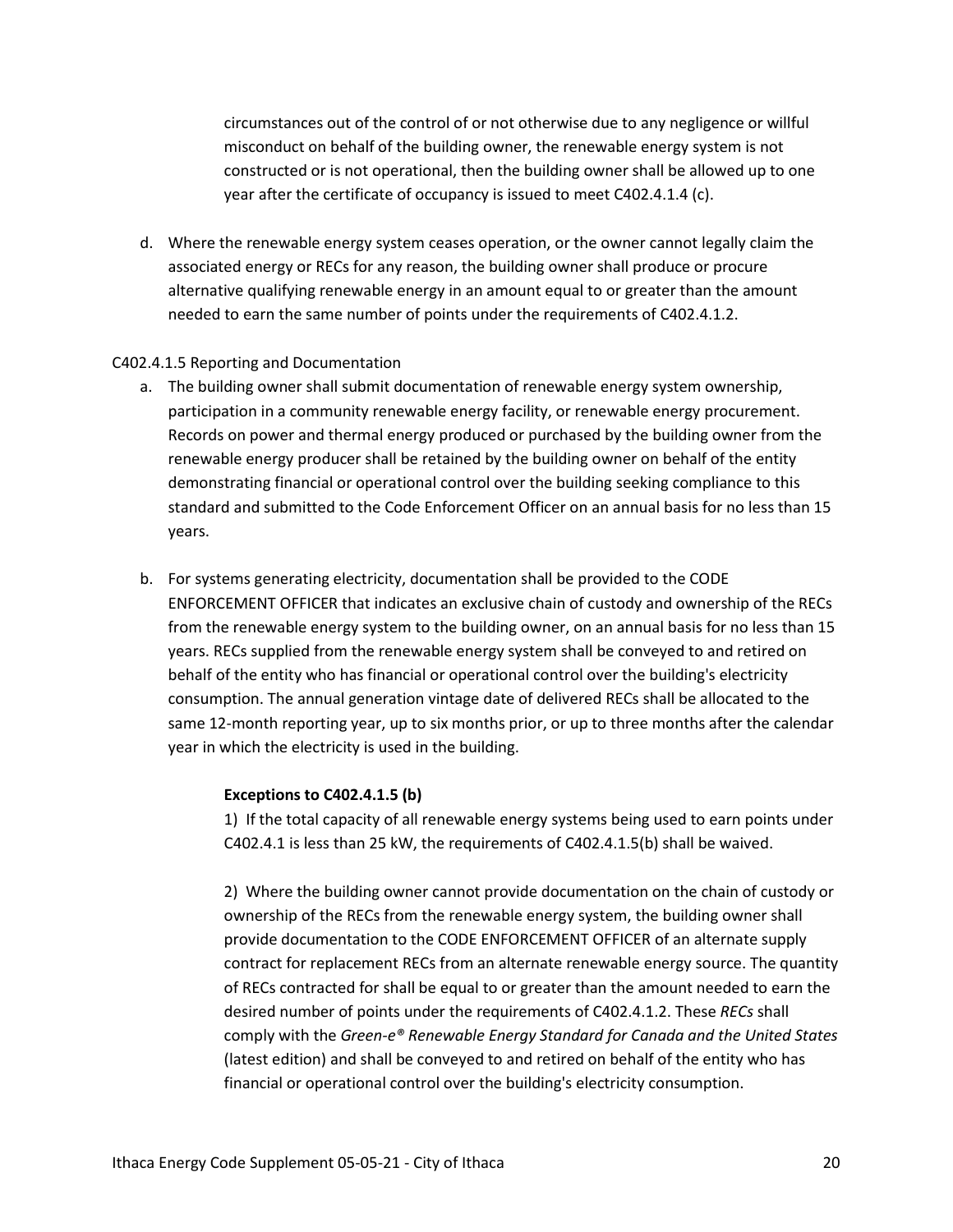- c. Electricity, thermal energy and RECs from renewable energy systems may not be counted more than once for purposes of demonstrating compliance with this section C402.4.1. The reporting and documentation required in C402.4.1.4 shall clearly state how the energy and RECs are allocated to specific buildings. The City may request additional documentation to provide reasonable proof of ownership/procurement, and fulfillment of RECS and allocation requirements.
- d. In the case of full or partial transfer of ownership of the building, the following must be provided: proof of transfer of ownership; a signed statement from the new owner stating they understand the requirements of this section C402.4.1 and the duty to fulfill them; and contact information for the person(s) responsible for submitting annual reporting.

#### C402.4.1.6 Penalties for non-compliance

If a building uses this section C402.4.1 for compliance with the IECS and, for any reason, the requirements of this section are not met in full, as determined by a Code Enforcement Officer, the City may impose a fine in accordance with Code Section 146-59 for each day the building remains out of compliance. In no instance shall the applicable 15-year energy production and allocation requirements, the 15-year RECs requirements, or other requirements detailed in this section C402.4.1 be shortened or waived.

#### **C402.4.2 RE2 Biomass Space Heating**

Three points may be earned according to the requirements below.

#### C402.4.2.1

Only biomass systems shall be used for all space-heating needs, with exceptions for electric resistance heating as described in C402.4.2.4.

#### C402.4.2.2

Fossil fuels shall not be used for any space heating, space cooling or ventilation systems in the building, including backup heating systems.

#### C402.4.2.3

All biomass equipment must comply with the NYSERDA Renewable Heat NY program guidelines, available at www.nyserda.ny.gov/All-Programs/Programs/Renewable-Heat-NY.

#### C402.4.2.4

To allow flexibility, electric resistance heat is allowed for a portion of space heating needs. Applicants shall submit documentation showing that at least one of the following conditions is met.

1) Stand-alone electric resistance heating is used to heat 10% or less of the building's heated floor area.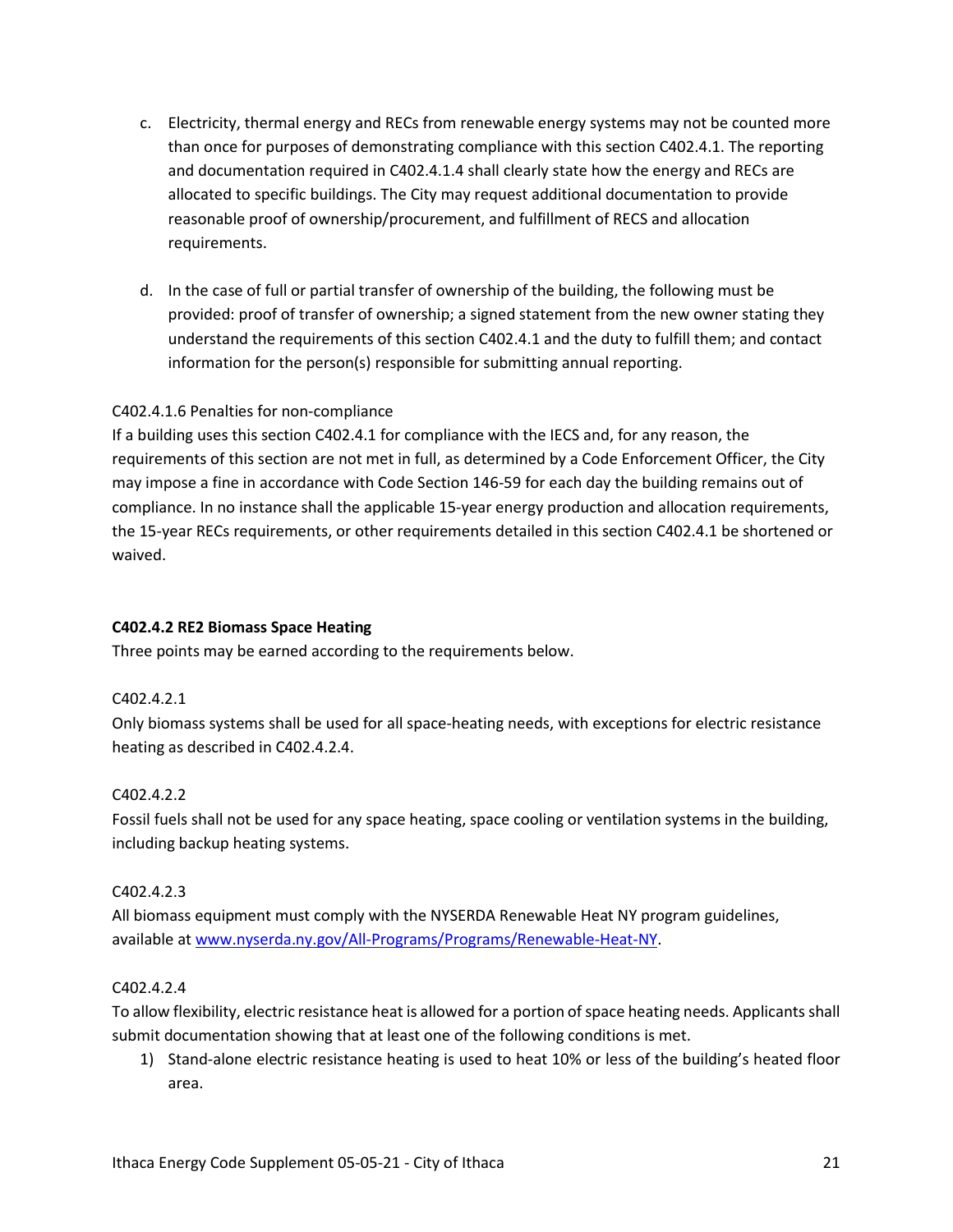2) Stand-alone electric resistance heating is used to meet 10% or less of the building's projected annual space heating load.

#### **C402.5 Other Points (OP):**

#### **C402.5.1 OP1 Development Density**

One point may be earned according to the requirements below. Restrictions: A maximum of two points total may be earned for points OP1 Development Density, OP2 Walkability, and OP3 Electric Vehicle Parking Spaces combined.

#### C402.5.1.1

One point shall be earned if (DU + CA) > (7 x Acreage), where:

DU = the number of all Residential dwelling units on the entire parcel occupied by the building

CA = the floor area of all Commercial space, measured in units of 1,000 square feet, on the entire parcel occupied by the building

Acreage = the land area, measured in acres, of the entire parcel occupied by the building.

#### C402.5.1.2

DU shall include all dwelling units on the parcel occupied by the building, including those in existing buildings. CA shall include all Commercial space on the parcel occupied by the building, including that in existing buildings. CA shall not include common areas serving only dwelling units or other Residential space. Acreage shall include all land area on the parcel occupied by the building.

#### *Example Calculation - for informational purposes only*

Mixed Use Development Residential units: 12 apartments  $\rightarrow$  DU = 12 Commercial space: 10,000 sq ft  $\rightarrow$  CA = 10 Parcel acreage: 1.5 acres  $\rightarrow$  Acreage = 1.5

 $DU + CA = 12 + 10 = 22$ 7 x Acreage = 7 x 1.5 = 10.5  $22 > 10.5$ 1 point may be earned.

#### **C402.5.2 OP2 Walkability**

One point may be earned according to the requirements below.

Restrictions: A maximum of two points total may be earned for points OP1 Development Density, OP2 Walkability, and OP3 Electric Vehicle Parking Spaces combined.

C402.5.2.1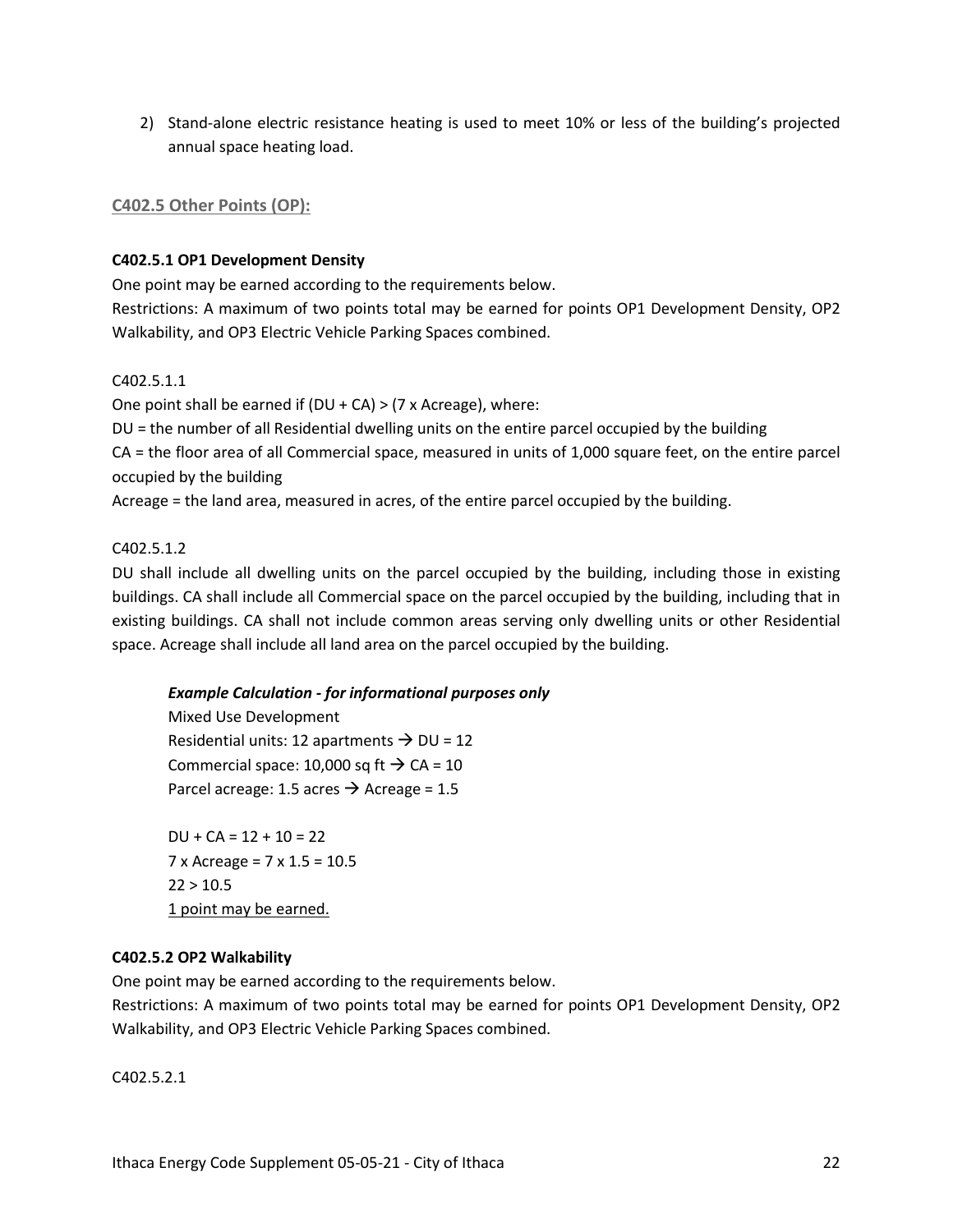This point shall be earned when the following condition is met, in addition to the other requirements in this section C402.5.2.

- 1) The building is within one quarter (0.25) mile of at least five of the Neighborhood Amenity Types listed in Table C402.5.2.1.
	- a. No single Amenity Type shall be counted more than twice, even when more than two examples of the Amenity Type exist. For example, a building on Aurora Street's "Restaurant Row" could count two restaurants maximum.
	- b. At least two Amenity Categories shall be represented.
	- c. The one quarter mile measurement(s) may be taken from any part(s) of the building.

#### C402.5.2.2

For all buildings, at the time of project completion, sidewalks, walkways and/or trails must be present on the property and connect to an existing network of pedestrian infrastructure.

Table C402.5.2.1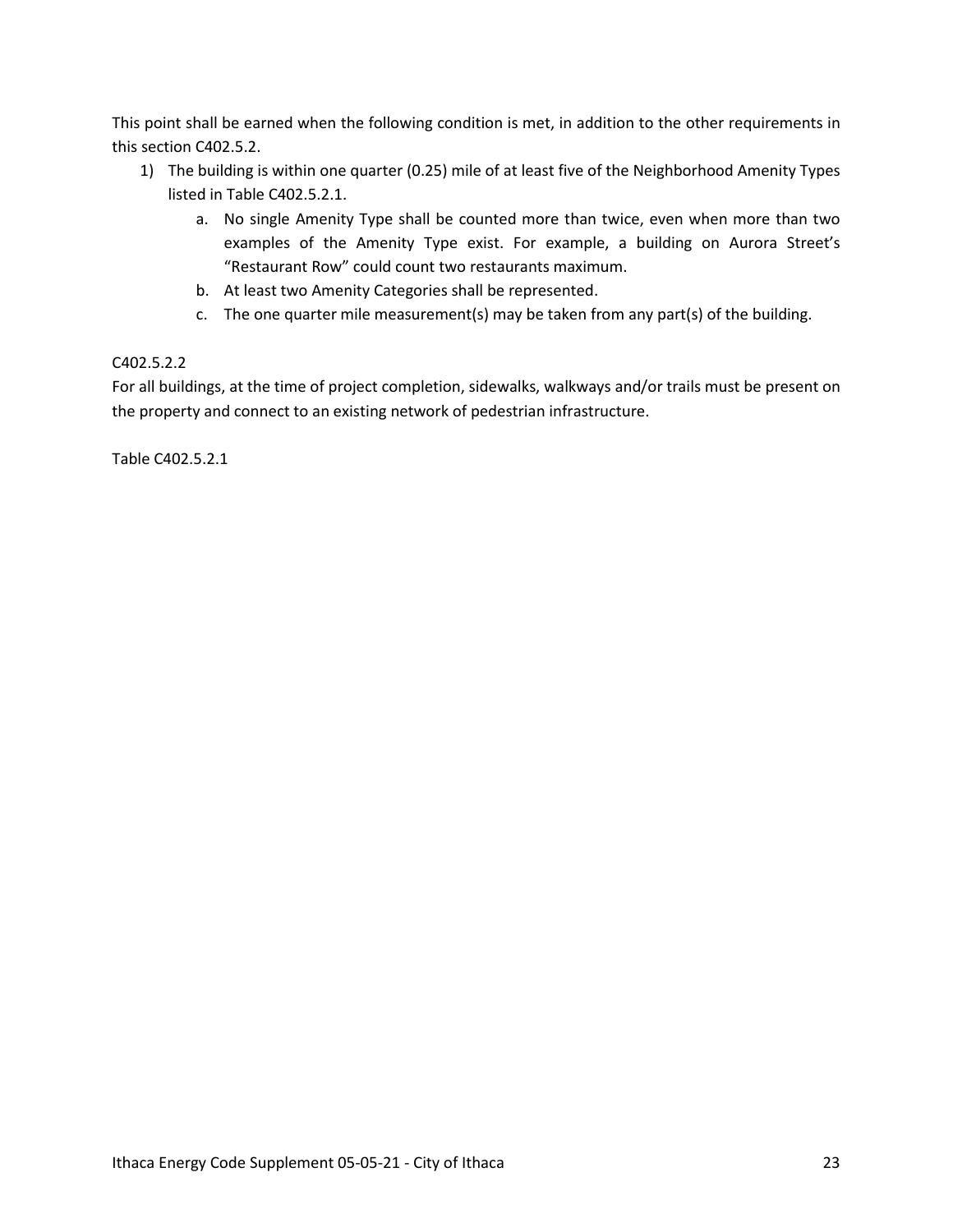#### **Neighborhood Amenity Types and Categories**

| <b>Amenity Category</b>        | <b>Amenity Type</b>                                       |  |  |
|--------------------------------|-----------------------------------------------------------|--|--|
| Food retail                    | Supermarket                                               |  |  |
|                                | Grocery with produce section                              |  |  |
|                                |                                                           |  |  |
| Community-serving retail       | Convenience store                                         |  |  |
|                                | Farmers market                                            |  |  |
|                                | Hardware store                                            |  |  |
|                                | Pharmacy                                                  |  |  |
|                                | Other retail                                              |  |  |
|                                |                                                           |  |  |
| Services                       | Bank                                                      |  |  |
|                                | Family entertainment venue (e.g., theater, sports)        |  |  |
|                                | Gym, health club, exercise studio                         |  |  |
|                                | $\overline{\text{Hair}}$ care                             |  |  |
|                                | Laundry, dry cleaner                                      |  |  |
|                                | Restaurant, café, diner (excluding those with only drive- |  |  |
|                                | thru service)                                             |  |  |
|                                |                                                           |  |  |
| Civic and community facilities | Adult or senior care (licensed)                           |  |  |
|                                | Child care (licensed)                                     |  |  |
|                                | Community or recreation center                            |  |  |
|                                | Cultural arts facility (museum, performing arts)          |  |  |
|                                | Education facility (e.g., K-12 school, university, adult  |  |  |
|                                | education center, vocational school, community college)   |  |  |
|                                | Government office that serves public on-site              |  |  |
|                                | Medical facility that treats patients                     |  |  |
|                                | Place of worship                                          |  |  |
|                                | Post office                                               |  |  |
|                                | Public library                                            |  |  |
|                                | Public park                                               |  |  |
|                                | Social services center                                    |  |  |

#### **C402.5.3 OP3 Electric Vehicle Parking Spaces**

One point may be earned for installing electric vehicle parking space(s) and related infrastructure that meet the requirements of this section.

Restrictions: A maximum of two points total may be earned for points OP1 Development Density, OP2 Walkability, and OP3 Electric Vehicle Parking Spaces combined.

#### C402.5.3.1 Required Number of EV Parking Spaces

The number of required EV parking spaces shall be determined using Table C402.5.3.1(1), based on the number of Residential Dwelling Units (DU) and the area of Commercial space (CA).

DU = the number of Residential dwelling units in the building.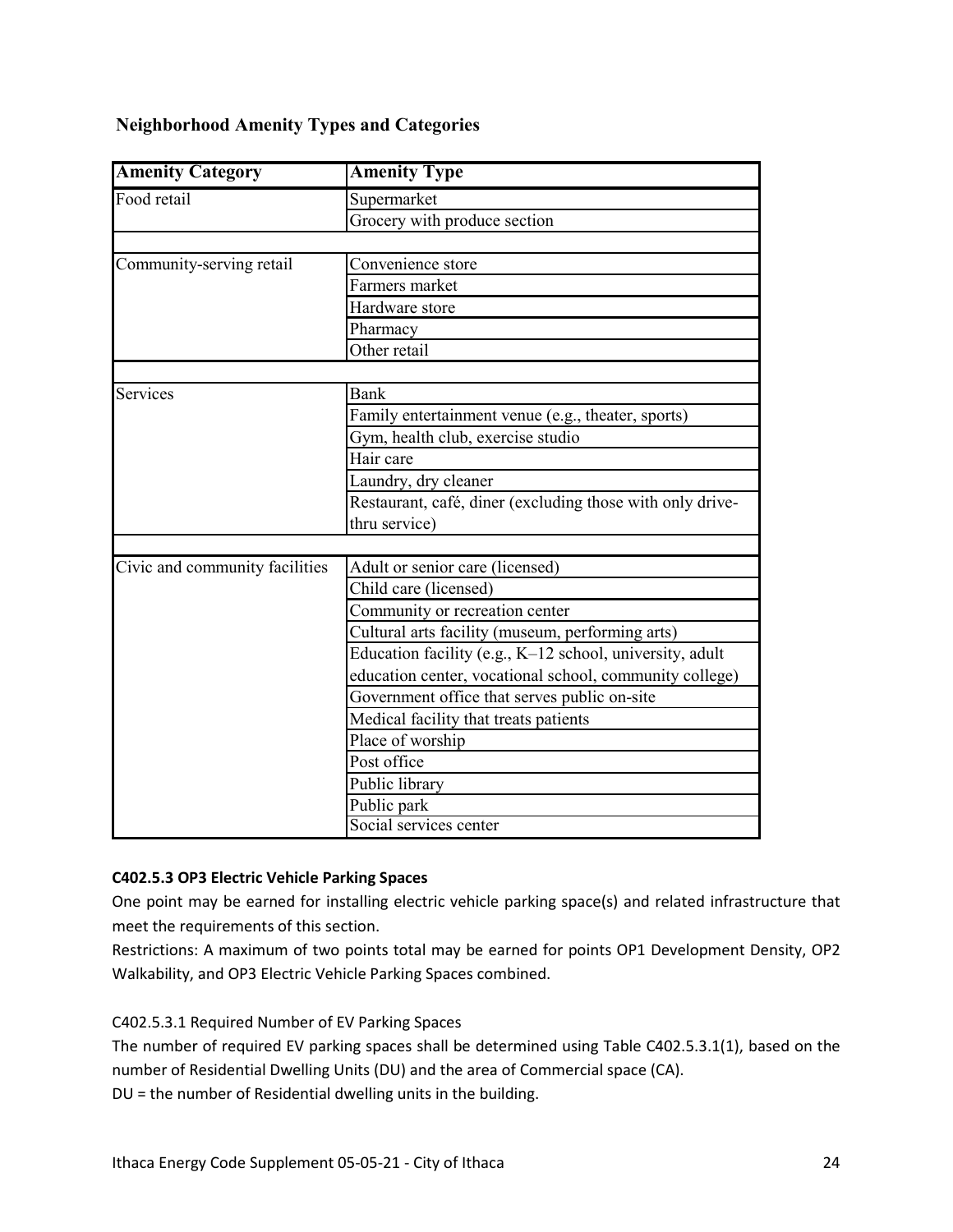CA = the area of all Commercial space, measured in units of 1,000 square feet, in the building. CA shall not include common areas serving only dwelling units or other portions of Residential space.

When determining the total number of required spaces in mixed-use buildings, EV space requirements for Residential Dwelling Units and for Commercial space shall be calculated separately and summed.

#### Table C402.5.3.1 (1)

|                                  | <b>Residential Buildings</b>                                    |                                      | <b>Commercial Buildings</b>          |
|----------------------------------|-----------------------------------------------------------------|--------------------------------------|--------------------------------------|
| Number of<br>Dwelling Units (DU) | Number of EV<br>Spaces Required for<br>Residential Portion (SR) | Area in units of 1,000 Sq.<br>Ft(CA) | Number<br>Spaces Req<br>Commercial p |
| $1$ to $6$                       |                                                                 | 5                                    | 2                                    |
| 7 to 13                          | 2                                                               | 10                                   | 3                                    |
| 14 to 20                         |                                                                 | 15                                   | 5                                    |
| 21 to 24                         |                                                                 | 20                                   | 6                                    |
| 25 to 30                         | 5                                                               | 25                                   | $\tau$                               |
| 31 to 38                         | 6                                                               | 30                                   | 9                                    |
| 39 to 46                         |                                                                 | 35                                   | 10                                   |
| 47 to 53                         | 8                                                               | 40                                   | 12                                   |
|                                  |                                                                 |                                      |                                      |

Required Number of Electric Vehicle Parking Spaces

**For up to 25 Dwelling Units, use table. For 26 or more Dwelling Units: SR = (0.13 x DU) + 1**

Complete Residential and Commercial calculations separately, add results, and round up to nearest whole number:

**SR + SC = ST (Total EV Parking Spaces)**

| umber of Electric Venicle Parking Spaces |                                                                 |  |                                      |                                                                |  |
|------------------------------------------|-----------------------------------------------------------------|--|--------------------------------------|----------------------------------------------------------------|--|
| <b>Residential Buildings</b>             |                                                                 |  | <b>Commercial Buildings</b>          |                                                                |  |
| iber of<br>Units (DU)                    | Number of EV<br>Spaces Required for<br>Residential Portion (SR) |  | Area in units of 1,000 Sq.<br>Ft(CA) | Number of EV<br>Spaces Required for<br>Commercial portion (SC) |  |
| to 6                                     |                                                                 |  |                                      |                                                                |  |
| o 13                                     |                                                                 |  | 10                                   |                                                                |  |
| to $20$                                  |                                                                 |  | 15                                   |                                                                |  |
| to $24$                                  |                                                                 |  | 20                                   | 6                                                              |  |
| to $30$                                  |                                                                 |  | 25                                   |                                                                |  |
| to $38$                                  |                                                                 |  | 30                                   | $\mathbf Q$                                                    |  |
| to $46$                                  |                                                                 |  | 35                                   | 10                                                             |  |
| to 53                                    |                                                                 |  | 40                                   | 12                                                             |  |

The numbers listed above are examples. **For all building sizes use the equation: SC = 0.28 x CA**

Complete Residential and Commercial calculations separately, add results, and round up to nearest whole number. **SR + SC = ST (Total EV Parking Spaces)**

Table C402.5.3.1 (2) Sample Calculation for required number of EV Parking Spaces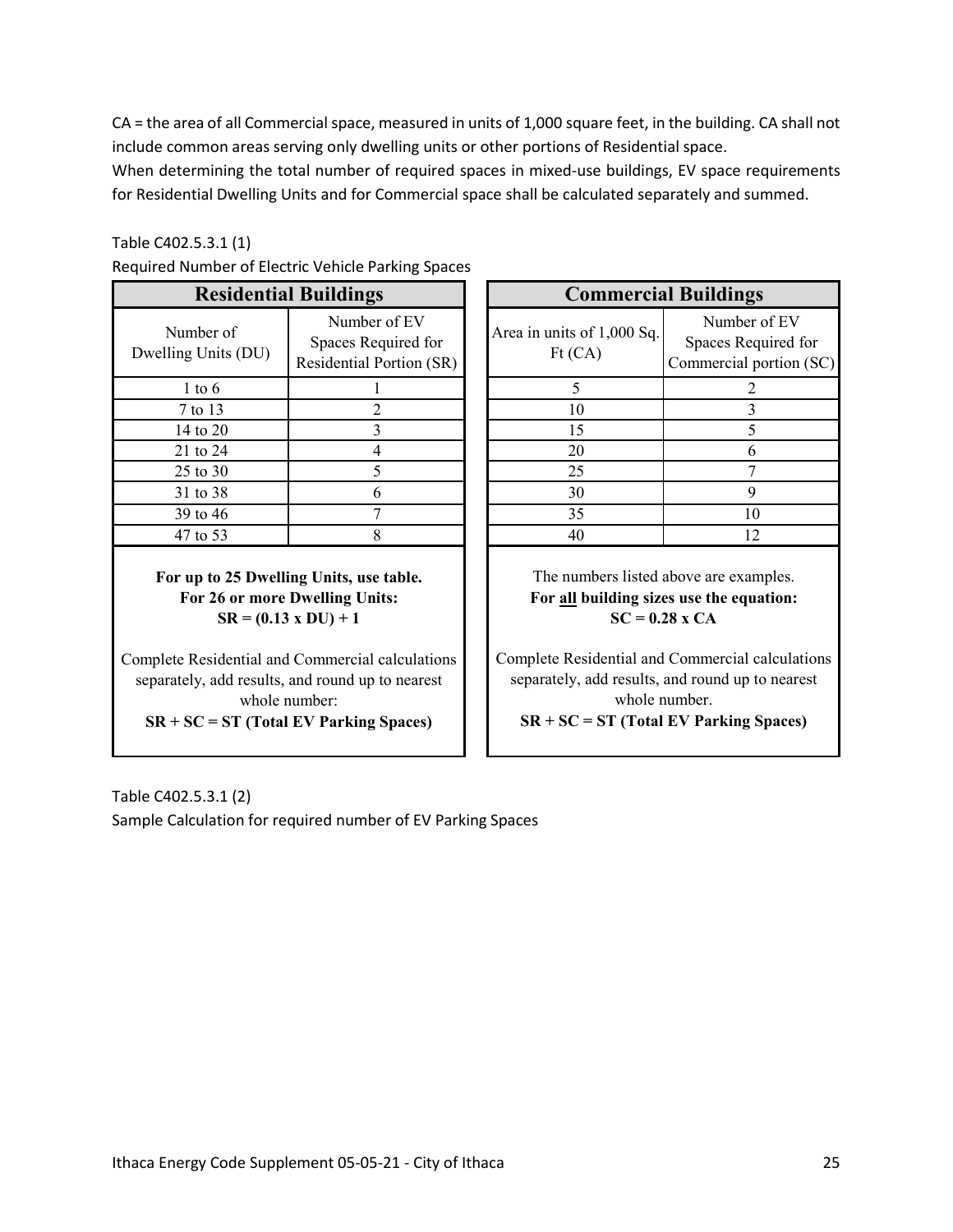Sample Calculation 44,300 sq ft mixed-use building. 26 Dwelling Units (DU) and 6,000 sq ft Commercial Area (CA)  $SR = (0.13 \times 26) + 1$  $SR = 3.4 + 1 = 4.4$ **4.4 EV spaces are required for Residential portion**  $SC = 0.28 \times 6$  $SC = 1.7$ **1.7 EV spaces are required for Commercial portion**  $ST = SR + SC$  rounded up  $ST = 4.4 + 1.7 = 6.1$ , round up **7 EV spaces are required for the building to earn a point.**

#### C402.5.3.2

The requirements for this point as set forth here and in Table C402.6 are NOT intended to override or supplant existing zoning code provisions regarding parking requirements. To the extent that zoning permissible parking spaces cannot be accommodated on the building site, the building must seek off-site spaces in accordance with the provisions of this point and applicable zoning laws.

#### C402.5.3.3

All Electric Vehicle Parking Spaces shall be located on the same parcel as the building, in the same parking facilities as those used by one or more of the following target user groups: customers/clients; employees; and fleet vehicles. If no parking facilities exist on the same parcel, and off-site parking facilities do exist for one or more of the user groups, then EV parking spaces may be installed in those off-site parking facilities. Off-site parking must be within 0.25 miles of the building.

#### C402.5.3.4

All Electric Vehicle Parking Spaces shall be served by a dedicated Electric Vehicle Charging port. Electric Vehicle Charging Stations may have any number of ports.

#### C402.5.3.5

At least one Accessible Electric Vehicle parking space is required in any parking facility that includes more than 10 Electric Vehicle parking spaces. Any parking facility with more than 50 Electric Vehicle parking spaces must provide at least two Accessible Electric Vehicle parking spaces. The associated space(s) are not required to be designated only for accessible parking, as defined by the Building Code of NYS, but must meet all other accessibility requirements contained in New York State law.

#### C402.5.3.6

All buildings must install Level 2 EV charging stations that operate on a 240-volt AC circuit and/or Direct Current Fast Chargers.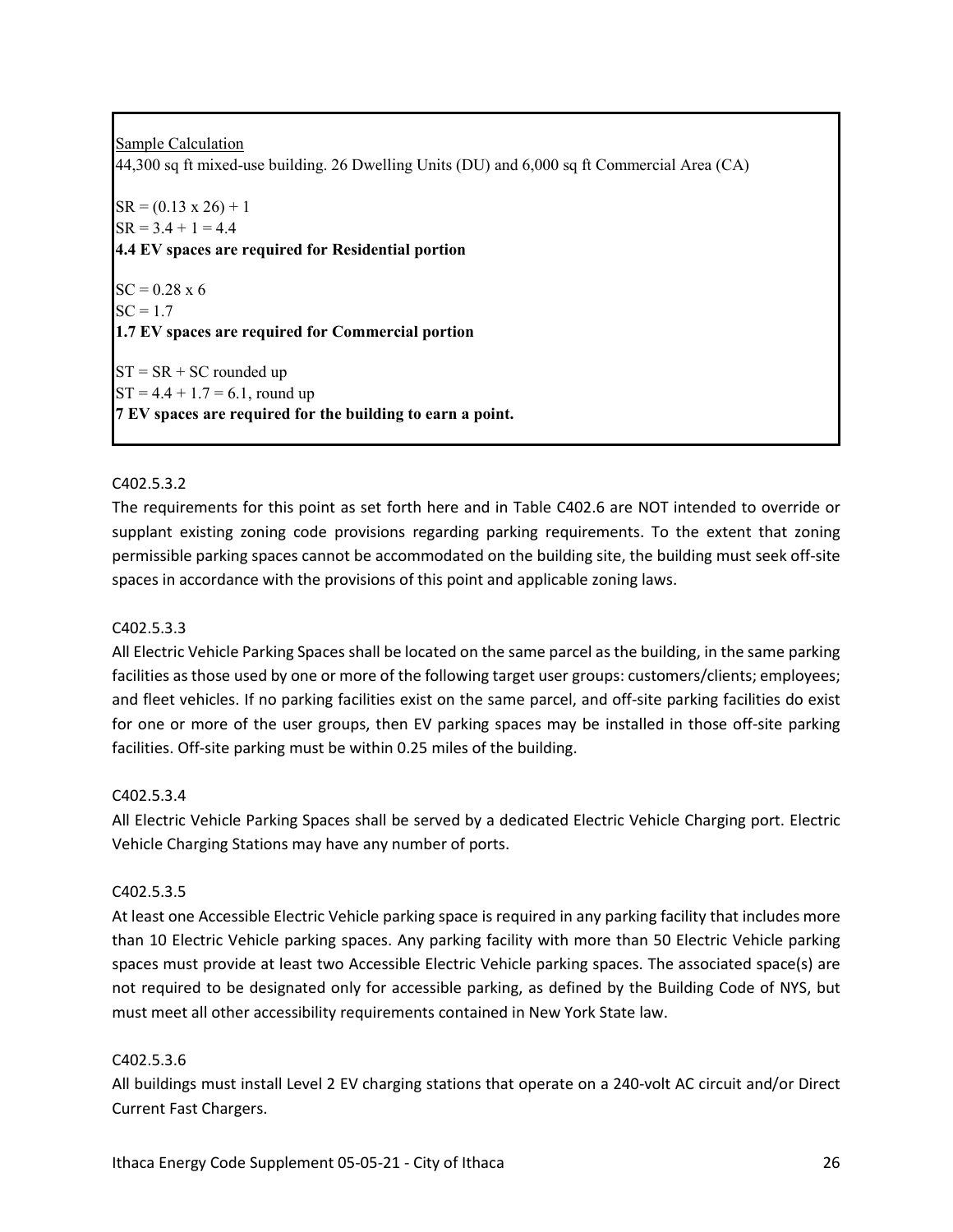#### C402.5.3.7

Electric vehicle charging spaces shall be provided with a dedicated branch circuit, raceways, and all other electric vehicle charging equipment. The branch circuit shall be identified for electric vehicle service in the service panel or subpanel directory. Electrical room(s) serving areas with EV parking spaces shall be designed to accommodate the electrical equipment and distribution required to serve all of the electric vehicle charging stations.

#### C402.5.3.8

Electric vehicle charging station equipment shall be maintained in all respects, including the functioning of the charging equipment. A phone number or other contact information shall be provided on the charging station equipment for reporting when the equipment is not functioning, or other problems are encountered.

#### C402.5.3.9

The Electric Vehicle Charging Station, including the charging cord, shall be installed so as to not interfere with pedestrian walkways at any time.

#### C402.5.3.10

Except for Accessible EV parking spaces, each EV parking space shall be posted with signage indicating that the space is only to be used for electric vehicle charging purposes. Days and hours of operations and any other restrictions on use of the parking space shall be included if time limits or tow-away provisions are to be enforced.

#### **C402.5.4 OP4 Adaptive Reuse**

One point may be earned according to the requirements below.

#### C402.5.4.1

The building must maintain 50% or more of the existing building structure and building thermal envelope, based on measurement of the surface area. The existing building structure must be retained in place and re-purposed for a different permitted use (for example, when an old school is adapted for use as apartments). A major renovation of a building and re-use for the same purpose shall not be eligible for this point.

#### **C402.5.5 OP5 NY Stretch Code**

One point may be earned according to the requirements below.

C402.5.5.1

The building shall comply with all requirements of the NYStretch Energy Code - 2020 Version 1.0, which is available at:

www.nyserda.ny.gov/All-Programs/Programs/Energy-Code-Training/NYStretch-Energy-Code-2020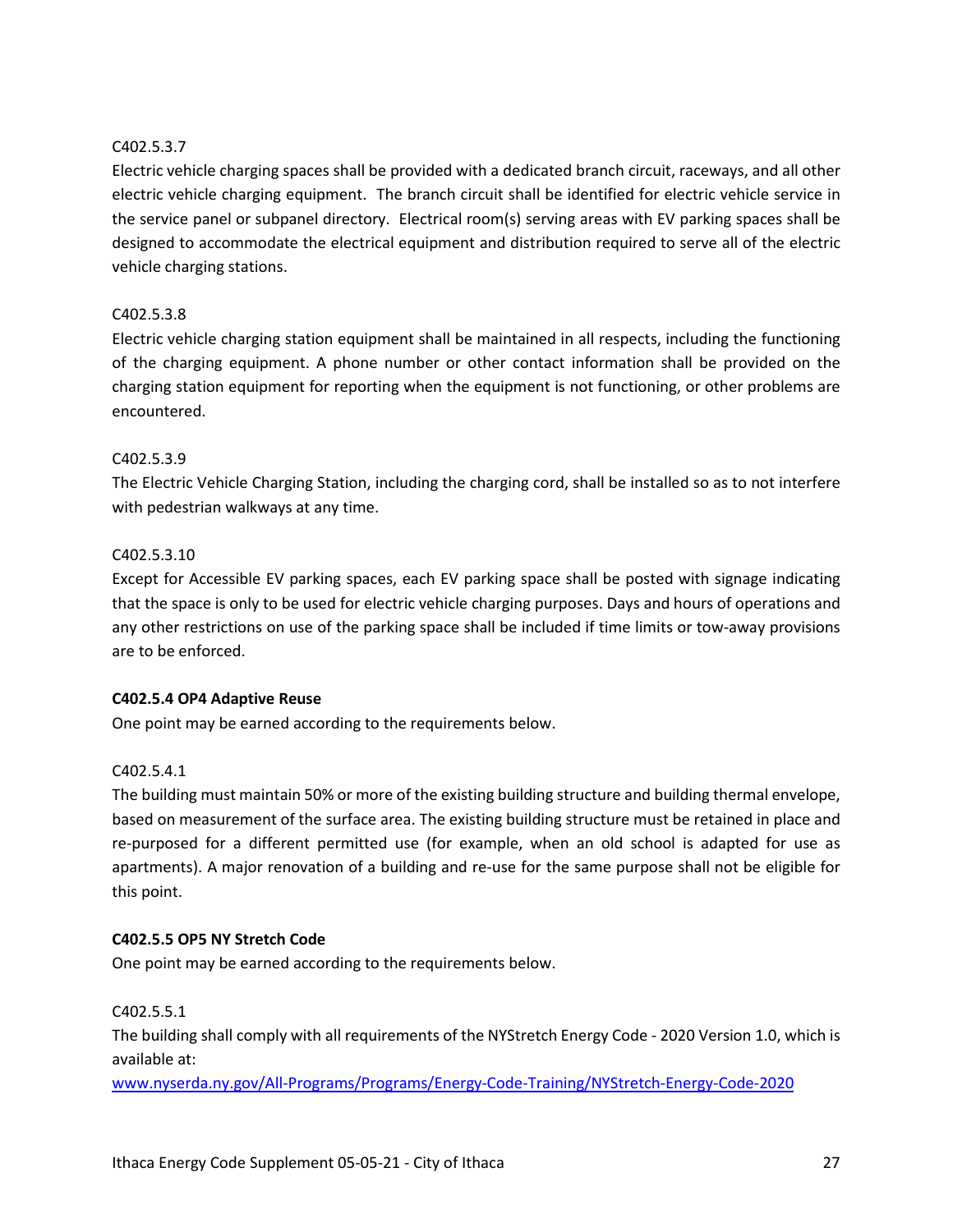#### **C402.5.6 OP6 Custom Energy Improvement**

Up to two points may be earned according to the requirements below.

#### C402.5.6.1

To earn one point, both of the following conditions must be met:

1. Reduce energy use by 1.2 kWh/SF/year or 4.1 kbtu/SF/year for all residential HEATED FLOOR AREA in the building.

2. Reduce energy use by 2.4 kWh/SF/year or 8.2 kbtu/SF/year for all commercial HEATED FLOOR AREA in the building.

#### C402.5.6.2

To earn two points, both of the following conditions must be met:

1. Reduce energy use by 2.4 kWh/SF/year or 8.2 kbtu/SF/year for all residential HEATED FLOOR AREA in the building.

2. Reduce energy use by 4.8 kWh/SF/year or 16.4 kbtu/SF/year for all commercial HEATED FLOOR AREA in the building.

#### C402.5.6.3

Multiple improvements may be combined to achieve each point under this improvement. Improvements may be made anywhere in the building as long as they meet the thresholds of energy use reduction. The proposed energy improvement(s) shall be submitted to the Code Enforcement Officer in writing, signed by the DESIGN PROFESSIONAL or ENERGY PROFESSIONAL. Energy reduction must be shown through energy analysis performed by a DESIGN PROFESSIONAL or ENERGY PROFESSIONAL. Simplified calculations (e.g., spreadsheet) are acceptable.

#### C402.5.6.4

For a baseline, use the 2016 Energy Conservation Construction Code of New York State. If the baseline condition is not addressed by the ECCCNYS, use baseline conditions as defined in Appendix G of ASHRAE Standard 90.1-2013.

#### C402.5.6.5

Production of renewable energy shall not count toward energy reduction. Energy reduction must be calculated after applying all other proposed energy improvements to the proposed design. In other words, interactive energy savings must be performed. Savings cannot be taken for improvements made with other points, such as right-lighting or the NY Stretch Energy Code.

#### **C402.6 Summary Table for Prescriptive Compliance Path / Easy Path**

The following Table C402.6 is a summary of the Prescriptive Compliance Path / Easy Path for commercial buildings. This is a summary for informational purposes only. To earn points, all applicable requirements in sections C402.1, C402.2, C402.3, C402.4 and C402.5 must be met. In case of discrepancies between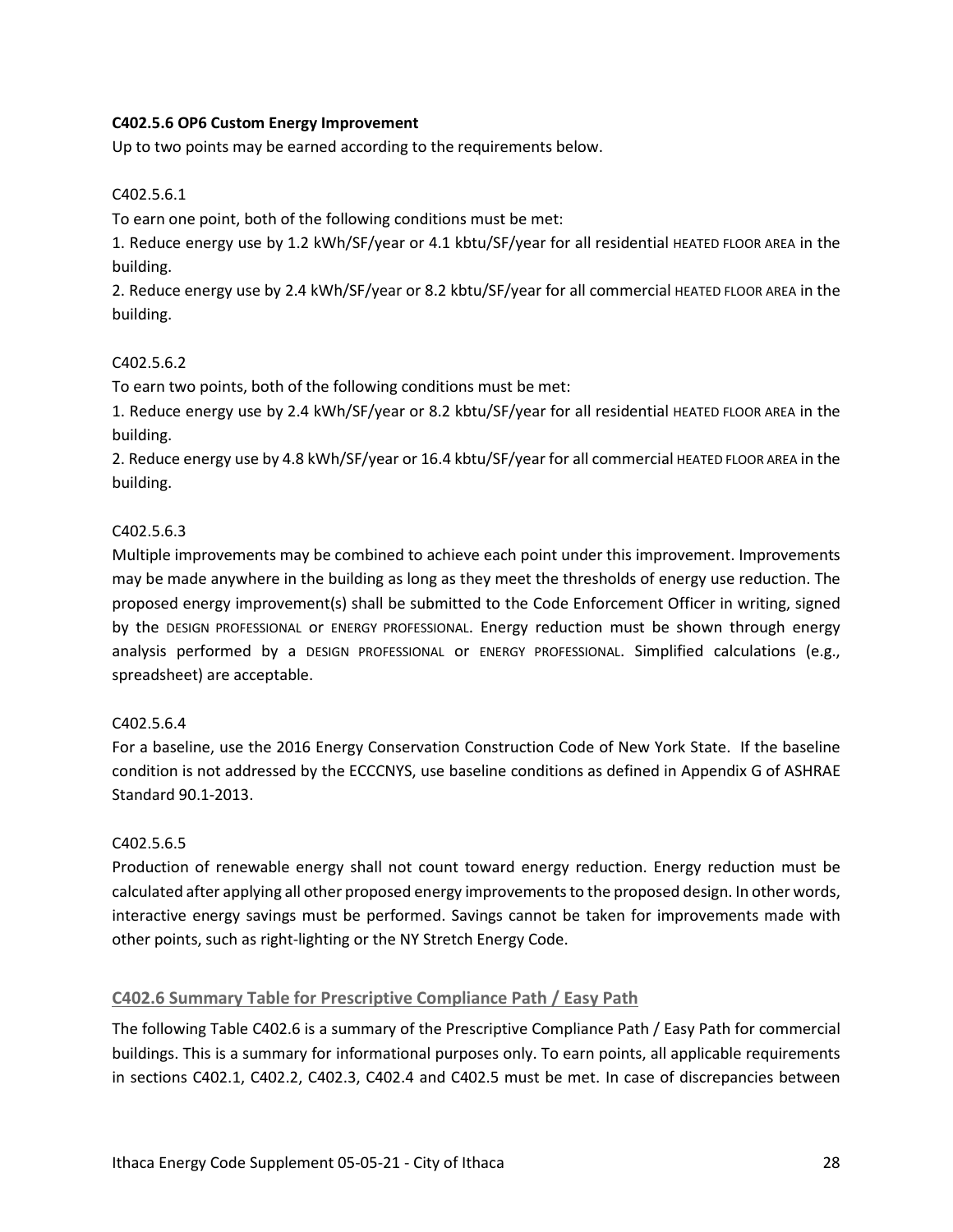Table C402.6 and the requirements in sections C402.1, C402.2, C402.3, C402.4 and C402.5, the latter shall hold precedence.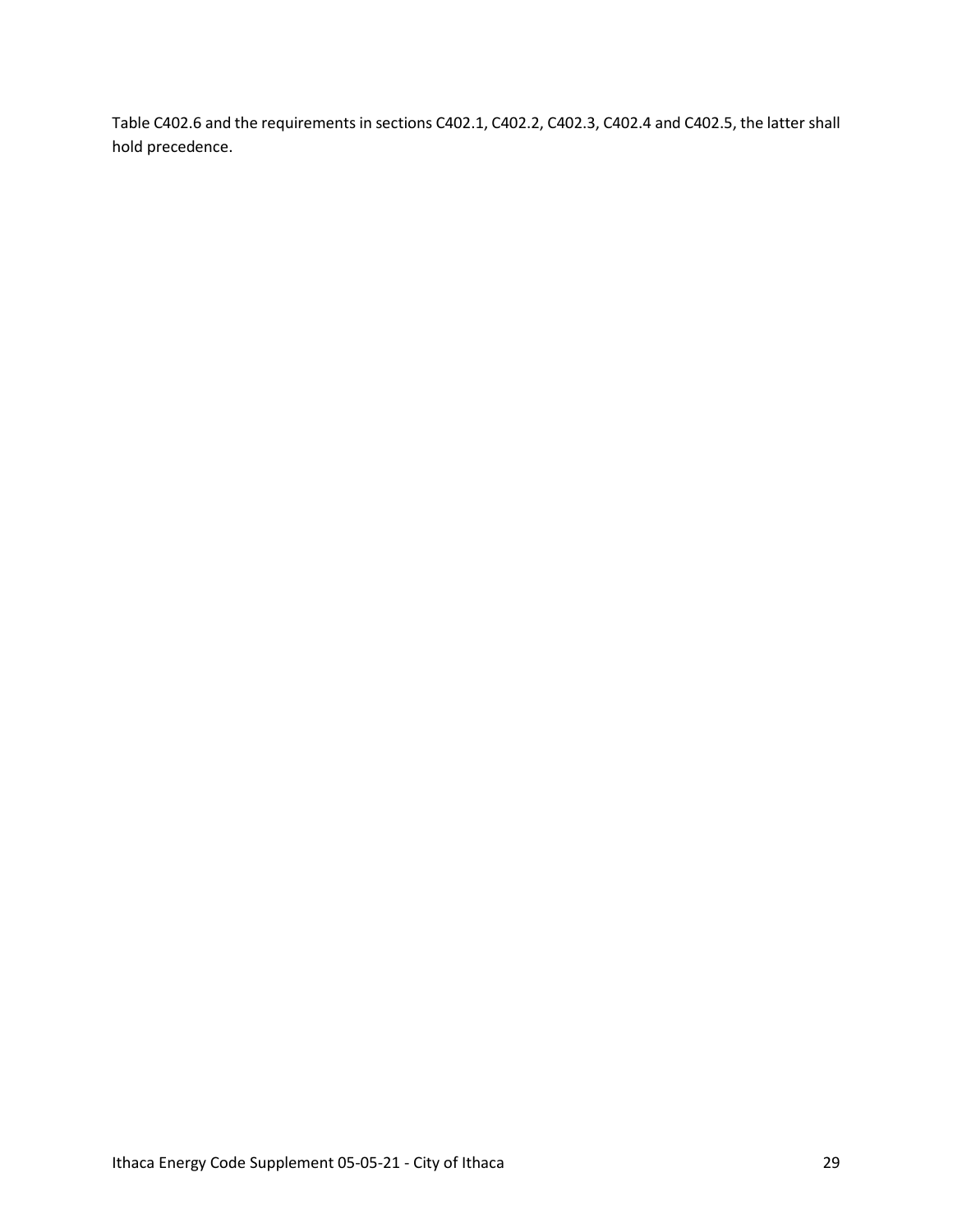#### **Table C402.6**

## **Commercial Compliance Summary for Easy Path/Prescriptive Path Projects must earn at least six points**

| Cate-<br>gory   | Improvement                                  | <b>Points</b>  | <b>Details</b>                                                                                                                                                              |
|-----------------|----------------------------------------------|----------------|-----------------------------------------------------------------------------------------------------------------------------------------------------------------------------|
|                 | <b>EFFICIENT ELECTRIFICATION</b>             |                |                                                                                                                                                                             |
| EE1             | Heat pumps for space<br>heating              | $2 - 3$        | 2 points for air source heat pumps.<br>3 points for ground source heat pumps.                                                                                               |
| EE <sub>2</sub> | Heat pumps for domestic hot<br>water heating | $\mathbf{1}$   | 1 point for water heating systems that use heat pumps. Available<br>to hotels and restaurants only.                                                                         |
| EE3             | Commercial cooking<br>electrification        | 3              | 3 points for electric cooking equipment in restaurants and other<br>food service buildings. Prerequisite: no fossil fuel use in the<br>building.                            |
|                 |                                              |                |                                                                                                                                                                             |
|                 | <b>AFFORDABILITY IMPROVEMENTS</b>            |                |                                                                                                                                                                             |
| AI1             | Smaller building/room size                   | $1 - 2$        | Up to 2 points for smaller room sizes. Available for Hotel and<br>Residential portions only.                                                                                |
| AI2             | Heating systems in heated<br>space           | 1              | 1 point for installing heating systems in directly heated spaces.                                                                                                           |
| AI3             | Efficient building shape                     | 1              | 1 point if exterior surface area divided by directly heated floor<br>area is less than the maximum allowed value.                                                           |
| AI4             | Right-lighting                               | 1              | 1 point for reducing overlighting and implementing other<br>lighting improvements.                                                                                          |
| AI5             | Modest window-to-wall<br>ratio               | $\mathbf{1}$   | 1 point for overall window-to-wall ratio less than 20%<br>(individual spaces may exceed 20%).                                                                               |
|                 | <b>RENEWABLE ENERGY</b>                      |                |                                                                                                                                                                             |
| RE1             | Renewable energy systems                     | $1 - 3$        | Up to 3 points for on-site or off-site renewable electric systems<br>or on-site renewable thermal systems.                                                                  |
| RE <sub>2</sub> | <b>Biomass systems</b>                       | $\overline{3}$ | 3 points for biomass space heating systems.                                                                                                                                 |
|                 | <b>OTHER POINTS</b>                          |                |                                                                                                                                                                             |
| OP <sub>1</sub> | Development density                          | 1              | 1 point for achieving sufficient development density on the<br>building parcel. A maximum of two points total may be earned<br>for points OP1, OP2, and OP3 combined.       |
| OP <sub>2</sub> | Walkability                                  | $\mathbf{1}$   | 1 point if the building meets the walkability criteria. A<br>maximum of two points total may be earned for points OP1,<br>OP2, and OP3 combined.                            |
| OP3             | <b>Electric Vehicle Parking</b><br>Spaces    | $\mathbf{1}$   | 1 point for installing electric vehicle parking spaces and related<br>infrastructure. A maximum of two points total may be earned for<br>points OP1, OP2, and OP3 combined. |
| OP4             | Adaptive reuse                               | $\mathbf{1}$   | 1 point for substantial re-purpose of existing building.                                                                                                                    |
| OP <sub>5</sub> | Meet NY Stretch Code                         | $\mathbf{1}$   | 1 point for complying with NYStretch Energy Code                                                                                                                            |
| OP <sub>6</sub> | Custom energy improvement                    | $1 - 2$        | Up to 2 points for reduction in energy use.                                                                                                                                 |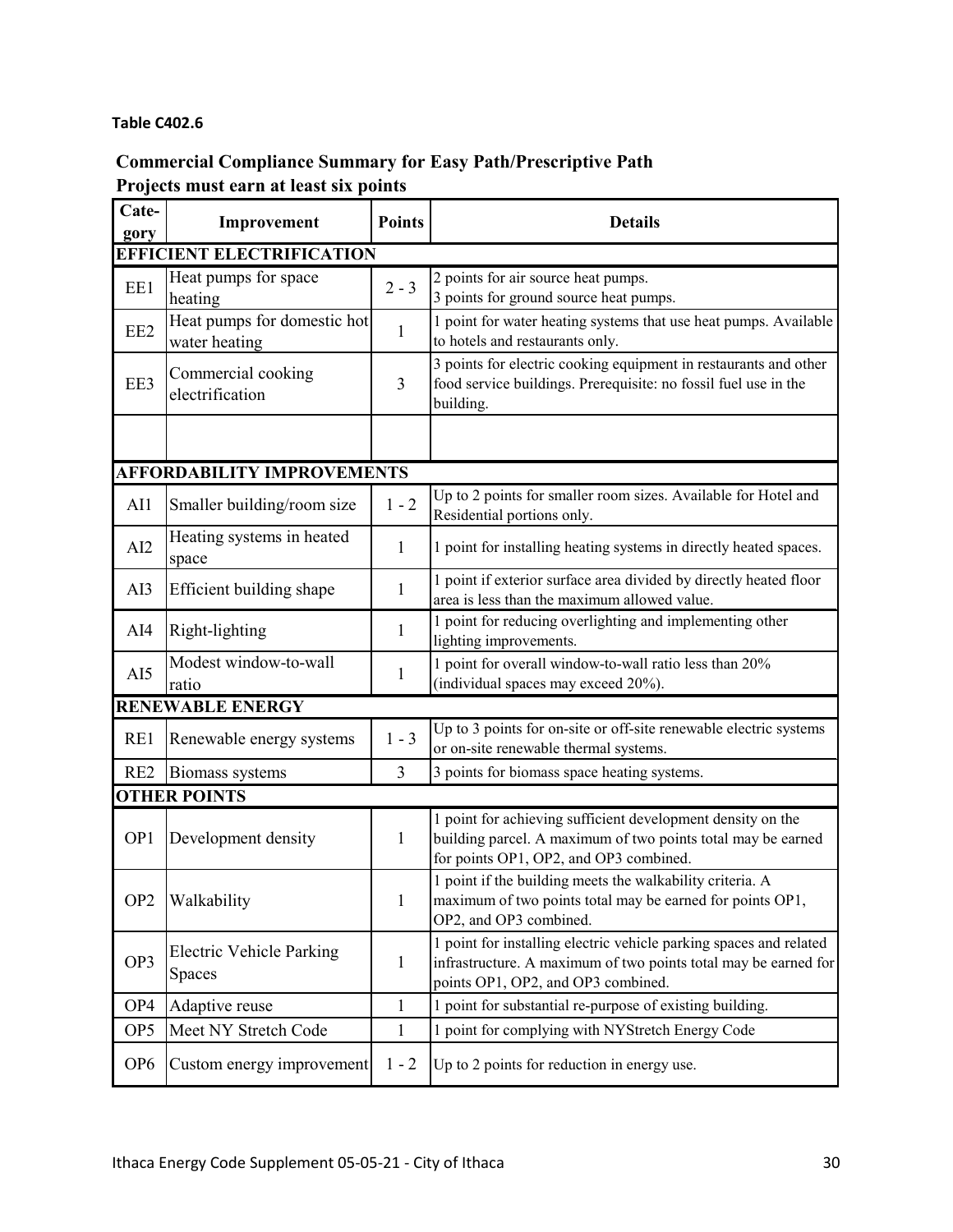## SECTION C403 PERFORMANCE-BASED COMPLIANCE PATH/WHOLE BUILDING PATH

#### **C403.1 General**

To meet the requirements of this section C403, a BUILDING must comply with any one of the highperformance building approaches described in C403.2, C403.3, C403.4, and C403.5.

#### **C403.2 LEED-based and Energy Calculation-based Compliance**

#### **C403.2.1**

Buildings shall comply with one of the following:

- 1. Using LEED v4 for Building Design + Construction, the building shall earn no less than 17 LEED points total in the Optimize Energy Performance credit and the Renewable Energy Production credit of the Energy and Atmosphere section.
	- a. LEED certification is not necessary.
	- b. Renewable energy generation that meets all applicable requirements for renewable energy systems described in C402.4.1 may be used to meet the requirements of the Renewable Energy Production credit.
- 2. Demonstrate 40% savings relative to ASHRAE Standard 90.1-2013, using the energy cost budget method OR Demonstrate 46% savings relative to ASHRAE Standard 90.1-2010, using the energy cost budget method.
	- a. Renewable energy generation may be used. All applicable requirements for renewable energy systems described in C402.4.1 must be met. Renewable energy generation used to achieve the 40%/46% savings is capped at 25% of the baseline energy use.
	- b. The energy cost reduction assessment and requirement shall exclude energy use by PROCESS LOADS. However, the energy model shall include the energy used for PROCESS LOADS because energy used by heating, cooling, and ventilation (including exhaust fans/hoods, makeup air fans, and heating/cooling for makeup air) is subject to the energy cost reduction requirement. After the baseline and proposed energy models are run, for the energy cost reduction calculation, subtract out the process energy use from both the baseline and the proposed building energy model results, and use the resulting withoutprocess-energy results for the energy cost calculations.

#### **C403.2.2**

Documentation shall include either:

1. Design approval by Green Business Certification Inc.<sup>TM</sup> (GBCI), through the Split Review process, that shows the building is eligible to receive no less than 17 LEED points as described in C403.2.1  $(1).$ 

OR both of the following: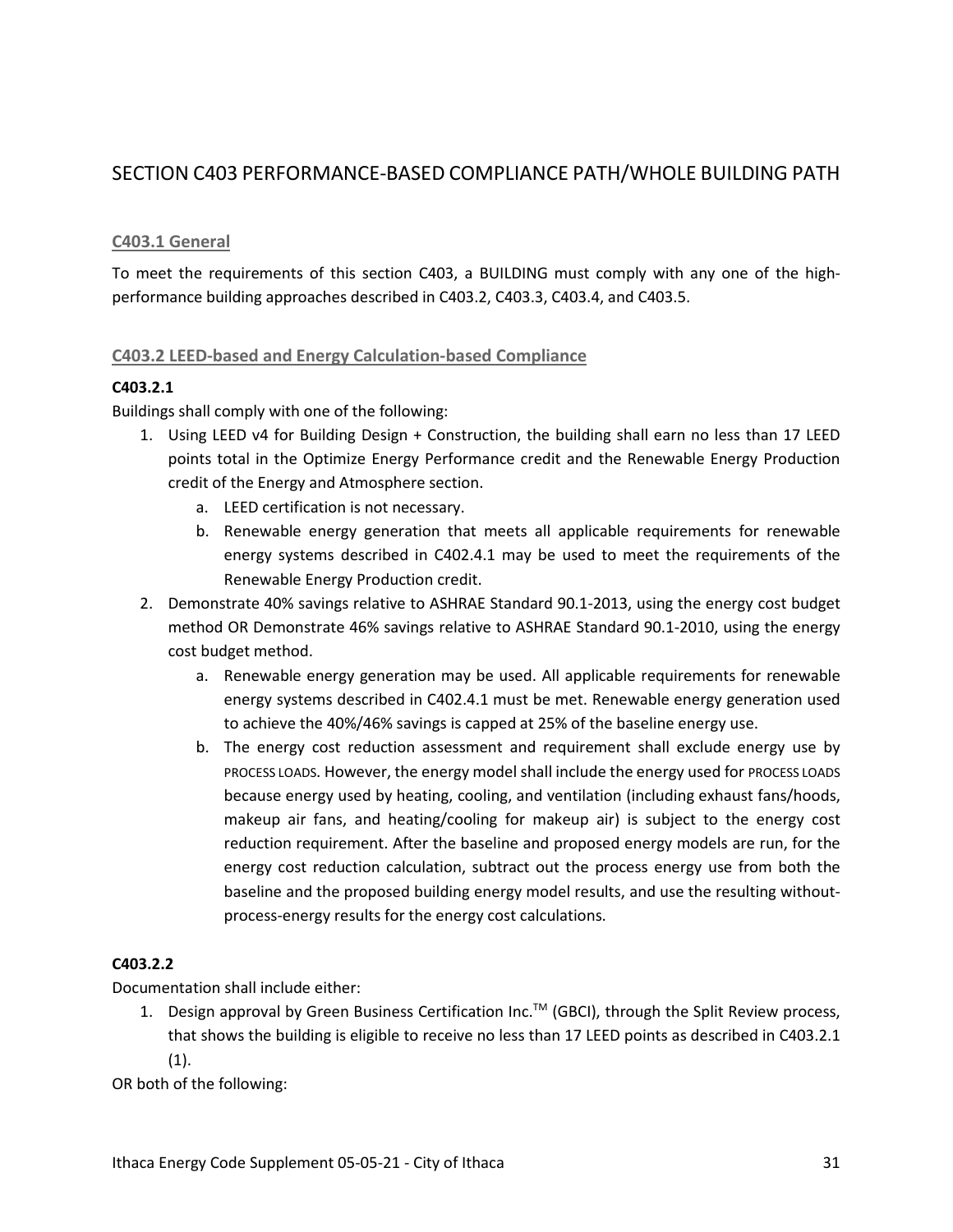- 2. Complete input and output reports of the energy model showing that the energy model meets the requirements of this section C403
- 3. Approval of the energy model by NYSERDA, U.S. DOE, Energize NY, or another agency approved by the Code Enforcement Officer.

#### **C403.3 Passive House-based Compliance**

#### **C403.3.1**

Buildings shall meet the design requirements of one of the following.

- 1. PHIUS+ Passive Building Standard from Passive House Institute US
- 2. Passive House Classic Standard from Passive House Institute

Actual certification is not required. The most recent version of the chosen standard in effect at the time of building permit application shall be used.

#### **C403.3.2**

Documentation shall include at least one of the following:

- 1. Pre-certification letter (or other formal communication) from an Accredited Passive House Certifier, stating that Design Review has been completed and the building is designed to meet all requirements of the chosen Standard. All documentation used to show achievement of the requirements must be submitted to the Code Enforcement Officer.
- 2. Documentation of Passive House certification. All documentation used to achieve certification must be submitted to the Code Enforcement Officer.

#### **C403.4 Greenhouse Gas Emissions Calculation-based Compliance**

The building shall demonstrate a reduction in greenhouse gas (GHG) emissions of not less than 40% as compared to the baseline building.

#### **C403.4.1 Energy Modeling Standards**

GHG emissions reductions shall be shown through energy modeling that complies with Appendix G of ASHRAE Standard 90.1-2013.

#### **C403.4.2 Process Loads**

The GHG emissions reduction assessment and requirement shall exclude energy use by PROCESS LOADS. However, the energy model shall include the energy used for PROCESS LOADS because energy used by heating, cooling, and ventilation (including exhaust fans/hoods, makeup air fans, and heating/cooling for makeup air) is subject to the GHG emissions reduction requirement. After the baseline and proposed energy models are run, for the GHG emissions reduction calculation, subtract out the process energy use from both the baseline and the proposed building energy model results, and use the resulting withoutprocess-energy results for the GHG emissions calculations.

#### **C403.4.3 Renewable Energy**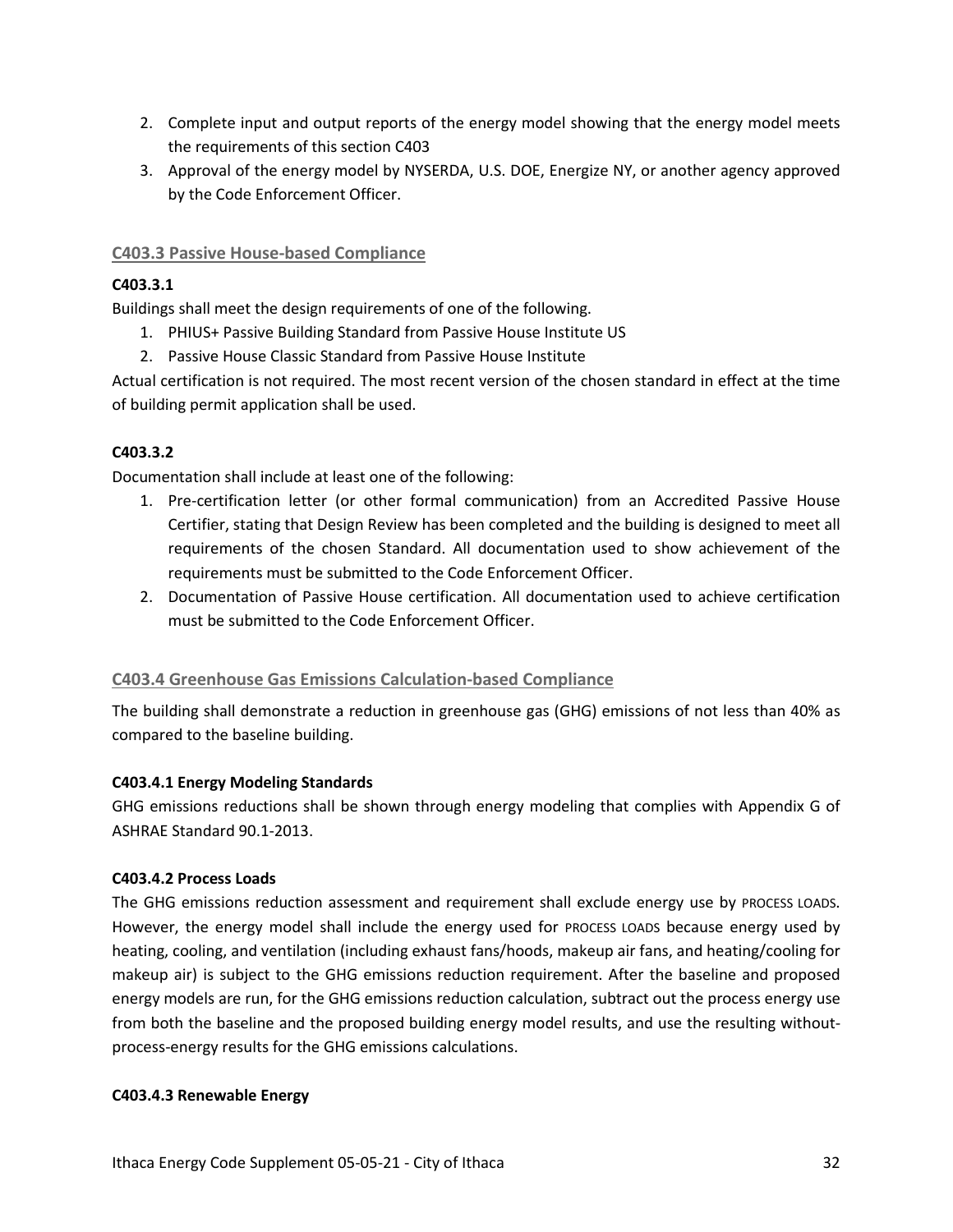Renewable energy generation may be used. All applicable requirements for renewable energy systems described in C402.4.1 must be met. Renewable energy generation used to achieve the 40% reduction in GHG emissions is capped at 25% of the baseline energy use. The GHG emissions factor for electricity produced by renewable energy systems shall be 0 (zero) lb CO2e/MWh.

#### **C403.4.4 GHG Emissions Factor for Electricity**

For buildings not served by combined heat and power plants, the GHG emissions factor for electricity used for all calculations shall be 548.37 lb CO2e/MWh.

#### **C403.4.5 GHG Emissions Factor for Electricity for Buildings Served by Combined Heat and Power Plants**

For buildings using electricity generated by combined heat and power (CHP) plants, the GHG emissions factor for electricity shall be determined in one of the following ways:

- a. The most recent heat rate data available at the time of building permit application shall be used from www.eia.gov/electricity/annual/html/epa\_08\_02.html, for the specific type of generation plant used, for electricity to be used in the proposed building, and the heat rate shall be multiplied by the EPA emissions factor for the fuel used at the CHP plant. The result shall be used as the GHG emissions factor for electricity from CHP plants.
- b. Data gathered from actual operation of the CHP plant and its distribution network shall be used to determine the site-specific GHG emissions factor for electricity to be used in the building. All data used shall be made publicly available before the time of building permit application.

For buildings served by CHP plants, the baseline (reference building) electricity use GHG emissions factor shall be the same as for buildings not served by a CHP plant.

#### **C403.4.6**

If a facility uses electricity from a combination of sources (e.g., utility, off-site renewable energy system, and CHP plant), a weighted average of GHG emissions factors shall be used.

#### **C403.4.7 Documentation**

The following documentation shall be submitted to show compliance with C403.4 in sufficient clarity and detail:

- 1. A report, signed and stamped by an accredited third-party ENERGY PROFESSIONAL, showing the results of all calculations, assumptions, inputs, and outputs for the energy model
- 2. A letter, signed and stamped by an accredited third-party ENERGY PROFESSIONAL, stating that proposed total GHG emissions for the building are at least 40% less than the GHG emissions of the baseline building.
- 3. The City reserves the right to require additional documentation and/or additional third-party review and analysis by a consultant selected by the City, at the expense of the applicant. All such documentation shall be submitted and fee shall be paid prior to issuance of a building permit.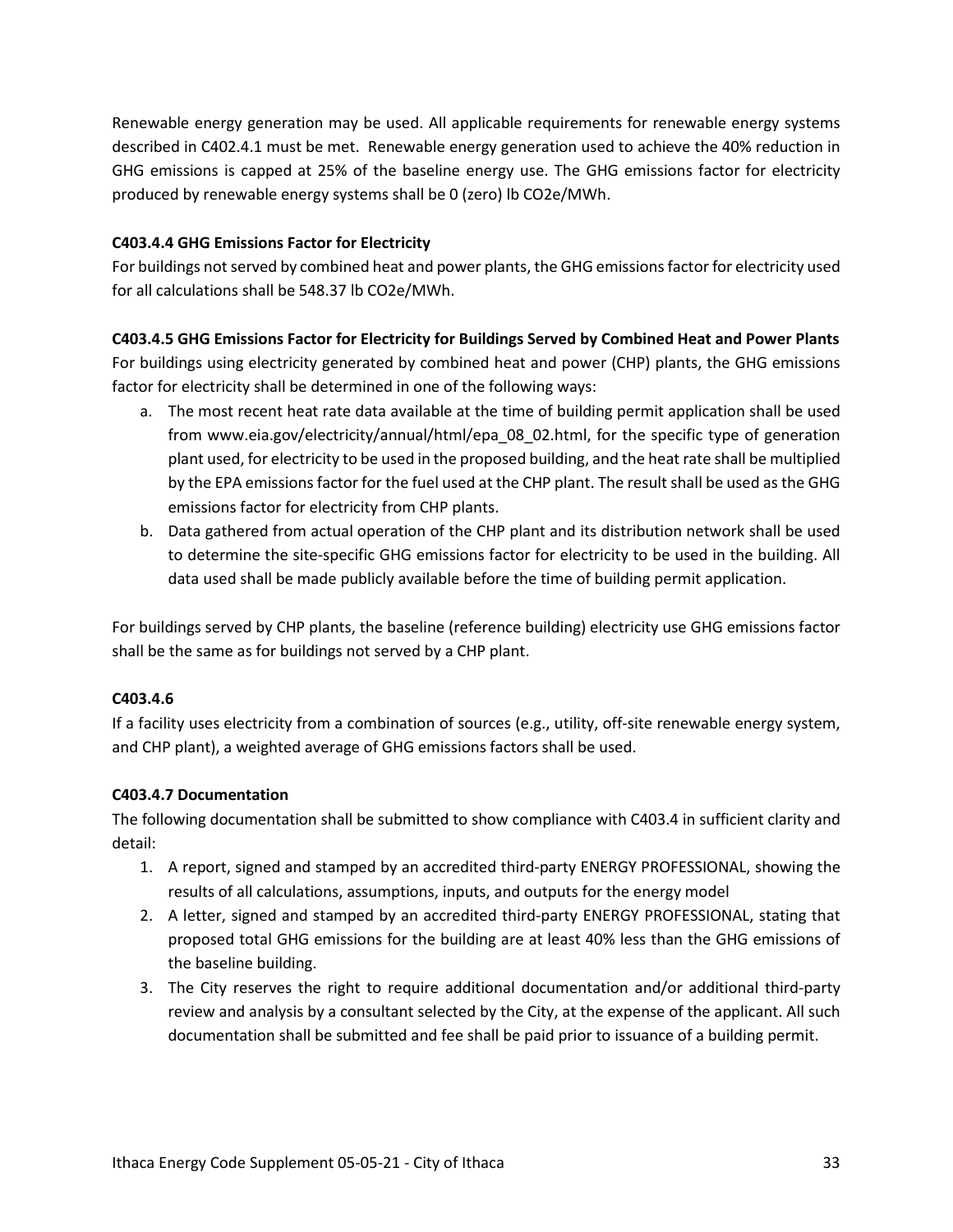#### **C403.5 Greenhouse Gas Emissions Calculation-based Compliance for Additions**

Compliance using the requirements of this provision C403.5 may only be used for additions that are showing compliance together with the existing building. See also 202.2.

#### **C403.5.1**

The addition and the existing building, together as a whole, shall be shown to have lower total GHG emissions than the original existing building.

#### **C403.5.2**

Current and proposed GHG emissions shall be calculated following the requirements of the GHG emissions Calculation Method (C403.4).

#### **C403.5.3 Documentation**

The following documentation shall be submitted to show compliance with C403.5 in sufficient clarity and detail:

- 1. An energy study of the existing building that includes energy use from at least 12 consecutive months of the most recent 24 months at the time of building permit application.
- 2. An energy study that shows anticipated energy use for the new addition and modified existing building.
- 3. A report, signed and stamped by an accredited ENERGY PROFESSIONAL, showing the results of all calculations, assumptions, inputs, and outputs for the energy model, and
- 4. A letter, signed and stamped by an accredited third-party ENERGY PROFESSIONAL, stating that proposed total GHG emissions for the building and addition together are less than the GHG emissions for the existing building.
- 5. The City reserves the right to require additional documentation and/or additional third-party review and analysis by a consultant selected by the City, at the expense of the applicant. All such documentation shall be submitted and fee shall be paid prior to issuance of a building permit.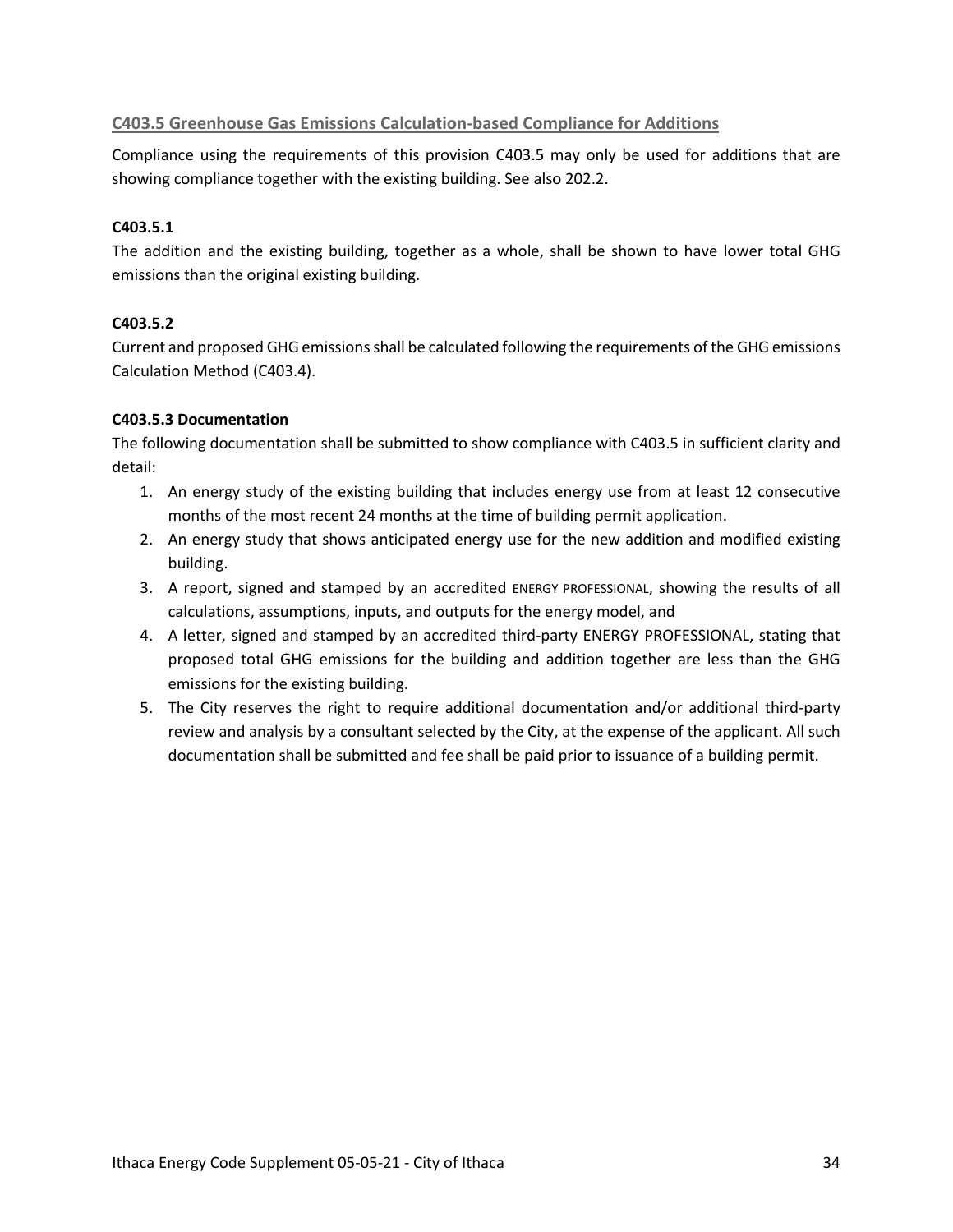## SECTION C404 FUTURE REQUIREMENTS

#### **C404.1 General**

On January 1, 2023, the requirements of Sections C402 and C403 shall change as described in C404.2, C404.3, C404.4, and C404.6. Where no changes are listed, the requirements shall remain as described in Sections C402 and C403.

On January 1, 2026, the requirements of Sections C401, C402 and C403 shall change as described in C404.7. Where no changes are listed, the requirements shall remain as described in Sections C401, C402 and C403.

#### **C404.2 Changes in 2023 to General Requirements of Prescriptive Compliance Path/Easy Path**

Effective January 1, 2023, to meet the requirements of section C402, a building must achieve a minimum of twelve (12) of the points described in section C402. A summary table is provided in C404.5

#### **C404.3 Changes in 2023 to Efficient Electrification Points**

Effective January 1, 2023, all points awarded from C402.2 Efficient Electrification shall be doubled.

#### **C404.3.1**

Four points shall be earned for using air source heat pumps and meeting the requirements of C402.2.1 - Heat Pumps for Space Heating. Six points shall be earned for using ground source heat pumps and meeting the requirements of C402.2.1 - Heat Pumps for Space Heating.

#### **C404.3.2**

Two points shall be earned for meeting the requirements of C402.2.2 EE2 - Heat Pumps for Service Water Heating.

#### **C404.3.3**

Six points shall be earned for meeting the requirements of C402.2.3 EE3 - Commercial Cooking Electrification.

#### **C404.4 Changes in 2023 to RE1 Renewable Energy Systems**

Effective January 1, 2023, the maximum number of points allowed under 402.4.1 RE1 Renewable Energy Systems shall increase to six (6) points. The criteria for earning points shall remain as described in C402.4.1.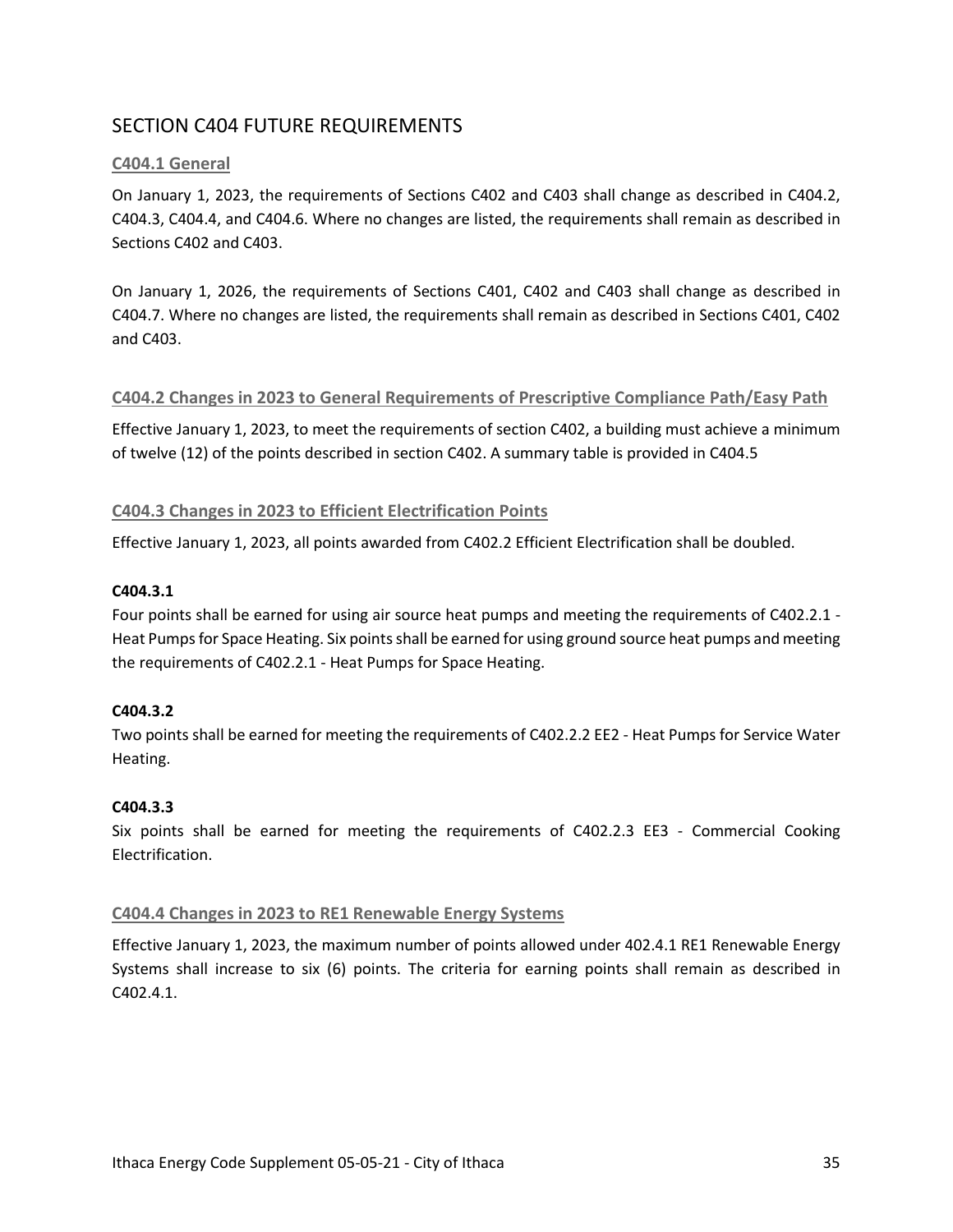## **C404.5 Changes in 2023 to Summary Table for Prescriptive Compliance Path/Easy Path**

## **Commercial Compliance Summary for Easy Path/Prescriptive Path Projects must earn at least 12 points**

| Cate-<br>gory   | Improvement                                  | <b>Points</b>  | <b>Details</b>                                                                                                                                                              |
|-----------------|----------------------------------------------|----------------|-----------------------------------------------------------------------------------------------------------------------------------------------------------------------------|
|                 | <b>EFFICIENT ELECTRIFICATION</b>             |                |                                                                                                                                                                             |
| EE1             | Heat pumps for space<br>heating              | $4 - 6$        | 4 points for air source heat pumps.<br>6 points for ground source heat pumps.                                                                                               |
| EE <sub>2</sub> | Heat pumps for domestic hot<br>water heating | $\overline{2}$ | 2 point for water heating systems that use heat pumps. Available<br>to hotels and restaurants only.                                                                         |
| EE3             | Commercial cooking<br>electrification        | 6              | 6 points for electric cooking equipment in restaurants and other<br>food service buildings. Prerequisite: no fossil fuel use in the<br>building.                            |
|                 |                                              |                |                                                                                                                                                                             |
|                 | <b>AFFORDABILITY IMPROVEMENTS</b>            |                |                                                                                                                                                                             |
| AI1             | Smaller building/room size                   | $1 - 2$        | Up to 2 points for smaller room sizes. Available for Hotel and<br>Residential portions only.                                                                                |
| AI2             | Heating systems in heated<br>space           | 1              | 1 point for installing heating systems in directly heated spaces.                                                                                                           |
| AI3             | Efficient building shape                     | $\mathbf{1}$   | 1 point if exterior surface area divided by directly heated floor<br>area is less than the maximum allowed value.                                                           |
| AI4             | Right-lighting                               | 1              | 1 point for reducing overlighting and implementing other<br>lighting improvements.                                                                                          |
| AI5             | Modest window-to-wall<br>ratio               | 1              | 1 point for overall window-to-wall ratio less than 20%<br>(individual spaces may exceed 20%).                                                                               |
|                 | <b>RENEWABLE ENERGY</b>                      |                |                                                                                                                                                                             |
| RE1             | Renewable energy systems                     | $1 - 6$        | Up to 6 points for on-site or off-site renewable electric systems<br>or on-site renewable thermal systems.                                                                  |
| RE <sub>2</sub> | Biomass systems                              | 3              | 3 points for biomass space heating systems.                                                                                                                                 |
|                 | <b>OTHER POINTS</b>                          |                |                                                                                                                                                                             |
| OP <sub>1</sub> | Development density                          | 1              | 1 point for achieving sufficient development density on the<br>building parcel. A maximum of two points total may be earned<br>for points OP1, OP2, and OP3 combined.       |
| OP <sub>2</sub> | Walkability                                  | $\mathbf{1}$   | 1 point if the building meets the walkability criteria. A<br>maximum of two points total may be earned for points OP1,<br>OP2, and OP3 combined.                            |
| OP3             | <b>Electric Vehicle Parking</b><br>Spaces    | $\mathbf{1}$   | 1 point for installing electric vehicle parking spaces and related<br>infrastructure. A maximum of two points total may be earned for<br>points OP1, OP2, and OP3 combined. |
| OP4             | Adaptive reuse                               | $\mathbf{1}$   | 1 point for substantial re-purpose of existing building.                                                                                                                    |
| OP <sub>5</sub> | Meet NY Stretch Code                         | $\mathbf{1}$   | 1 point for complying with NYStretch Energy Code                                                                                                                            |
| OP <sub>6</sub> | Custom energy improvement                    | $1 - 2$        | Up to 2 points for reduction in energy use.                                                                                                                                 |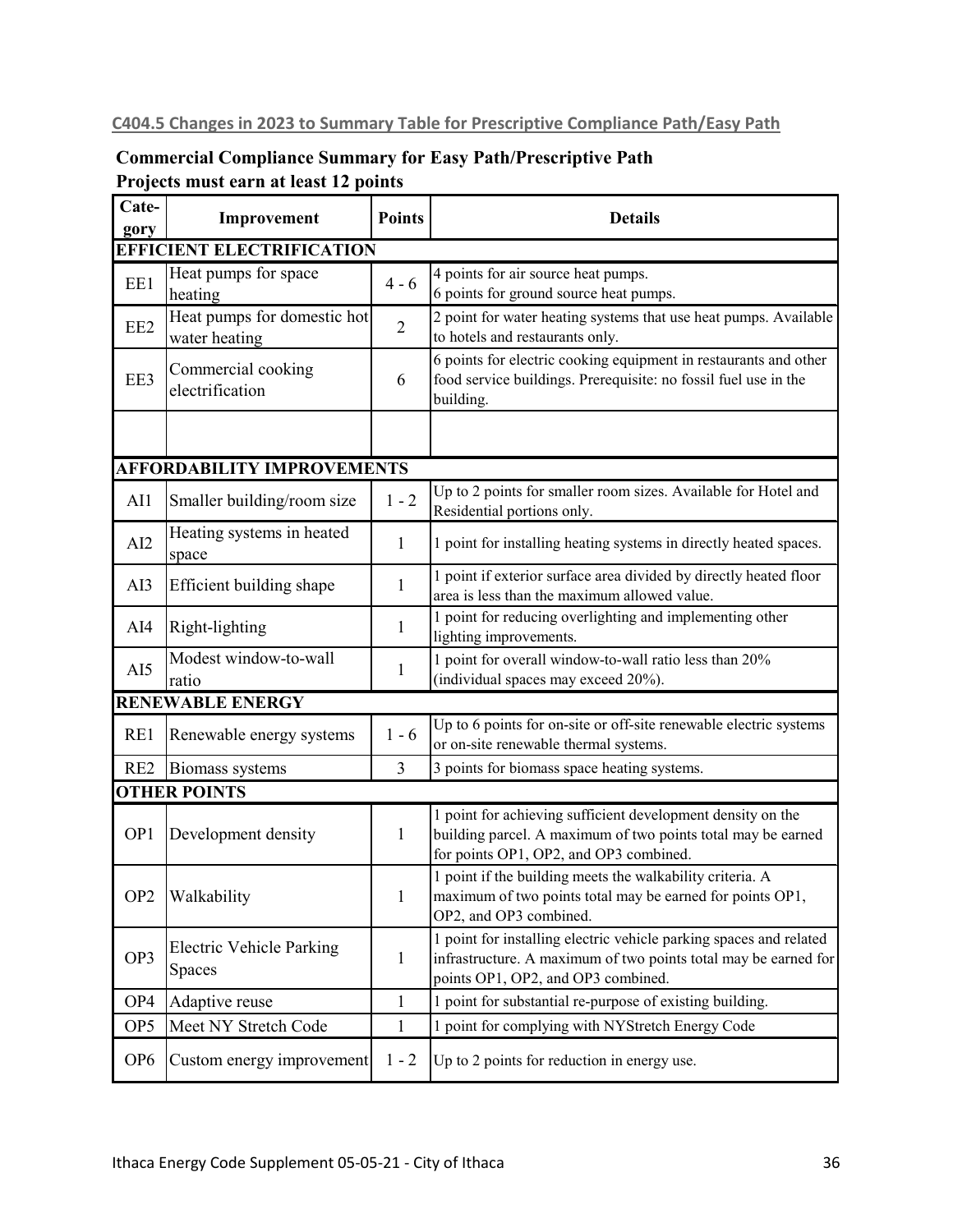## **C404.6 Changes in 2023 to Performance-Based Compliance Path/Whole Building Path**

Effective January 1, 2023, the requirements of Section C403 Performance-Based Compliance Path/Whole Building Path shall change as described in C404.6.1, and C404.6.2. Where no changes are listed, the requirements shall remain as described in Section C403.

## **C404.6.1 Changes to LEED-based and Energy Calculation-based compliance**

Effective January 1, 2023:

- 1. Compliance method 1 (LEED points): In addition to all existing requirements, seven IECS points from Section C402 Prescriptive Compliance Path/Easy Path must be earned. Points from AI4 Right-Lighting and OP5 Meet NY Stretch Code may not be counted toward the seven IECS points.
- 2. Compliance method 2 (savings relative to ASHRAE 90.1-2013): An 80% savings relative to ASHRAE Standard 90.1-2013 shall be required.
	- a. Renewable energy generation used to achieve the savings shall be capped at 50% of the baseline energy use.
- 3. Compliance method 3 (savings relative to ASHRAE 90.1-2010): A 92% savings relative to ASHRAE Standard 90.1-2010 shall be required.
	- a. Renewable energy generation used to achieve the savings shall be capped at 50% of the baseline energy use.

## **C404.6.2 Changes to Greenhouse Gas Emissions Calculation-based Compliance**

Effective January 1, 2023, the building shall demonstrate a reduction in greenhouse gas (GHG) emissions of not less than 80% as compared to the baseline building.

## C404.6.2.1

Renewable energy generation used to achieve the 80% reduction in GHG emissions is capped at 50% of the baseline energy use.

## C404.6.2.2

For buildings not served by combined heat and power plants or renewable energy systems, the GHG emissions factor for electricity used for all calculations shall be 295.9 lb CO2e/MWh.

## **C404.7 Changes in 2026**

Effective January 1, 2026, all buildings shall be built to have net-zero GHG emissions and shall not use fossil fuels for space heating, water heating, or clothes drying.

## **C404.7.1**

The language in C401.2 Application shall be replaced with:

COMMERCIAL BUILDINGS shall comply with the requirements of the ZERO Code, using the most recent version of the ZERO Code available at the time of permit application. The ZERO Code, an Architecture 2026 initiative, is available at https://zero-code.org.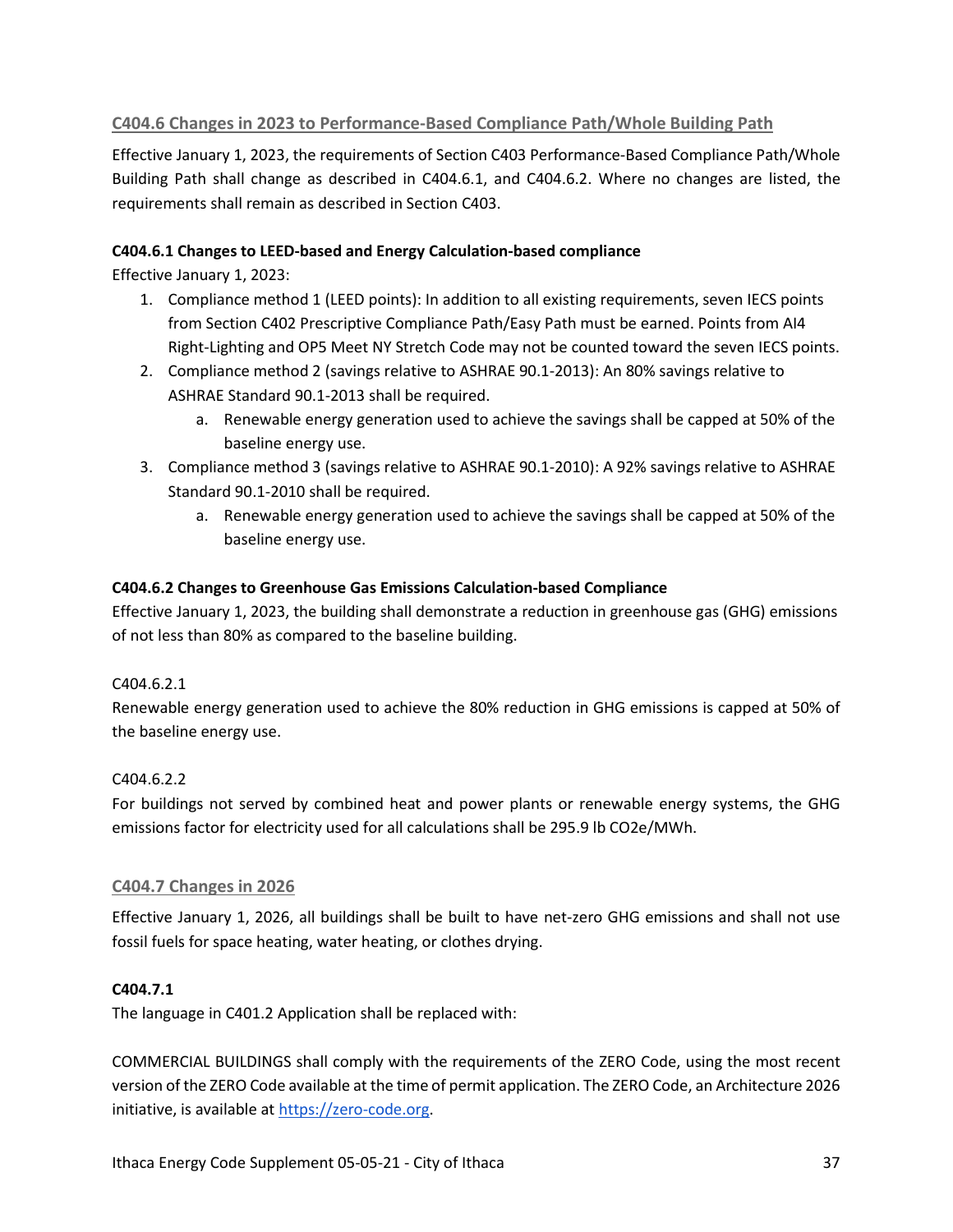An IECS Compliance Plan shall be the basis for evaluating compliance.

## **C404.7.2**

Fossil fuels shall not be used for space heating, water heating or clothes drying. Fossil fuels may be used for PROCESS ENERGY and for cooking.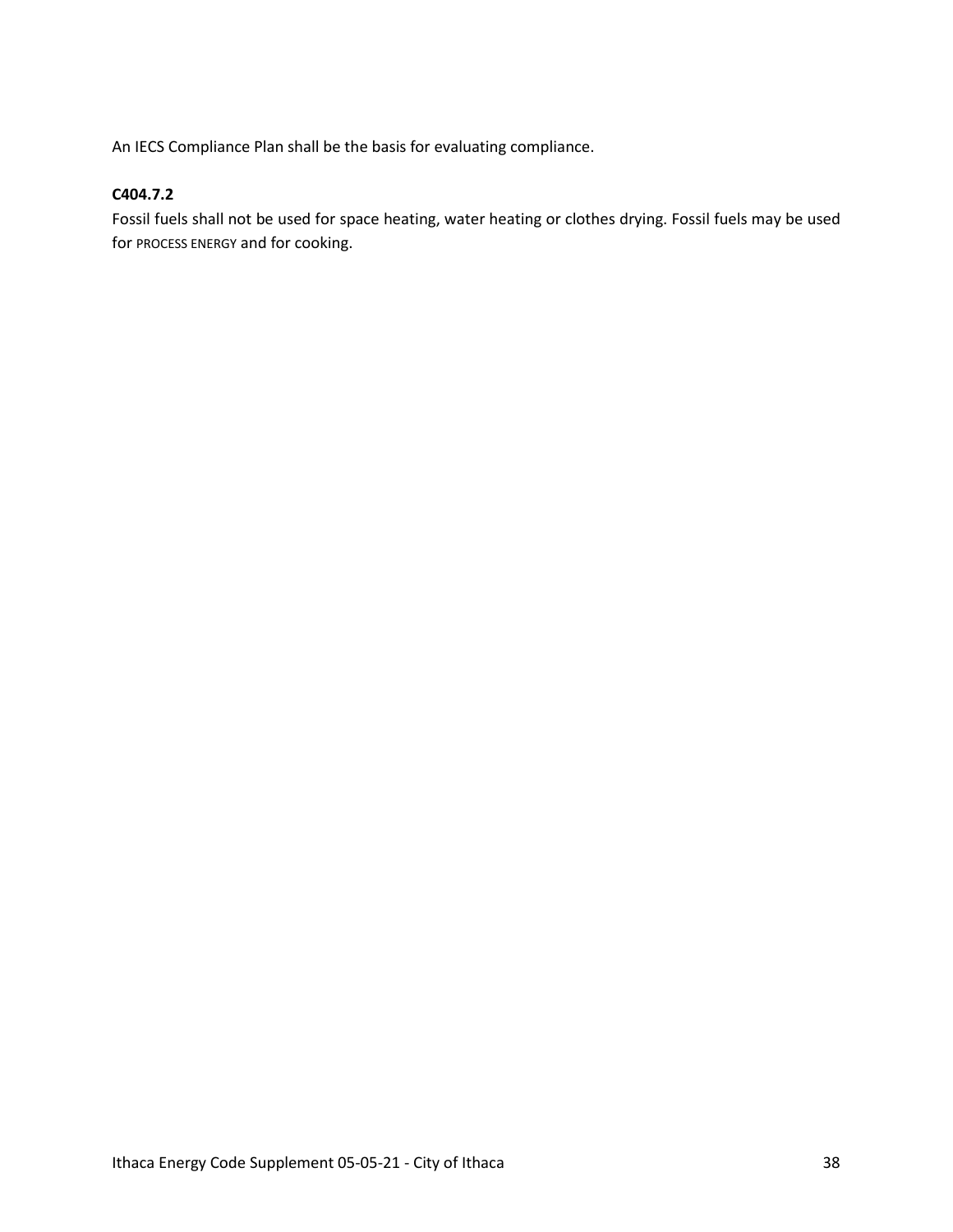# Chapter 5 RESIDENTIAL BUILDING PROVISIONS

## Section R501 GENERAL

## **R501.1 Scope**

The provisions in this chapter are applicable to RESIDENTIAL BUILDINGS and MIXED-USE BUILDINGS where more than 50% of the heated floor area is residential, their building sites, and associated systems and equipment.

## **R501.2 Application**

RESIDENTIAL BUILDINGS shall comply with one of the following:

- 1. Prescriptive Compliance Path/Easy Path: The requirements of Section R502
	- a. As part of the application packet, the applicant shall submit a checklist and worksheet which the City shall use as the basis for verifying and showing compliance with the IECS.
- 2. Performance-based Compliance Path/Whole Building Path: The requirements of Section R503
	- a. As part of the application packet, the applicant shall submit the relevant documentation, which is detailed in R503, which the City shall use as the basis for verifying and showing compliance with the IECS.

## SECTION R502 PRESCRIPTIVE COMPLIANCE PATH/EASY PATH

## **R502.1 General**

To meet the requirements of this Section R502, A building must achieve a minimum of six (6) of the points described in this section. A summary table is provided in R502.6.

## **R502.2 Efficient Electrification (EE):**

#### **R502.2.1 EE1 Heat Pumps for Space Heating**

Three points shall be earned for using air source heat pumps or five points shall be earned for using ground source heat pumps, as described in R502.2.1.

#### R502.2.1.1

Only air source heat pumps or ground source heat pumps shall be used for all space-heating needs, with exceptions for electric resistance heating as described in R502.2.1.4. A heating system that uses only ground source heat pumps (and electric resistance heating as allowed) shall earn five points. A heating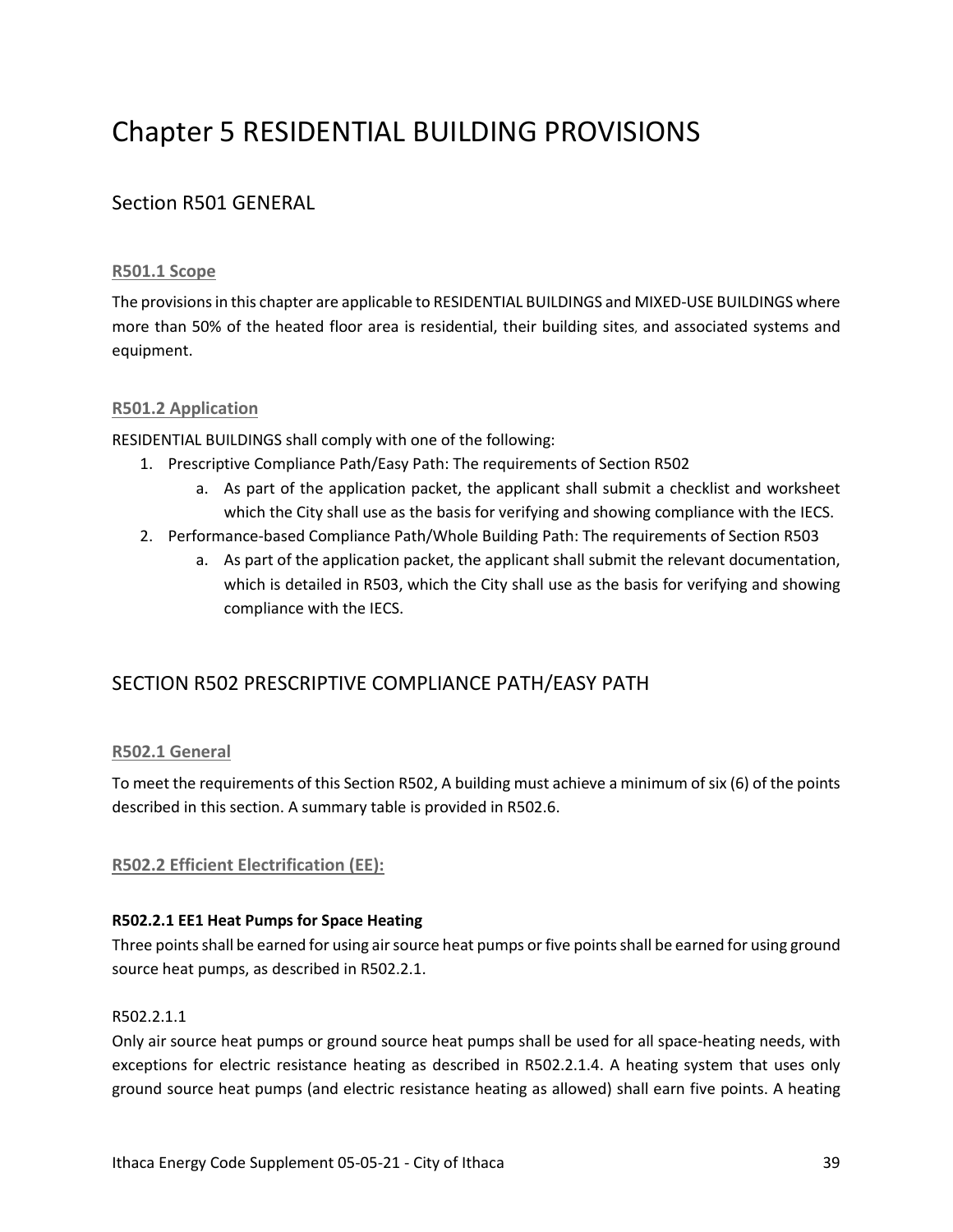system that uses only air source heat pumps or uses a combination of air source and ground source heat pumps (and electric resistance heating as allowed) shall earn three points.

## R502.2.1.2

Fossil fuels shall not be used for any space heating, space cooling or ventilation systems in the building, including backup heating systems. Water loop boiler/tower heat pumps that use fossil fuels shall not earn credit under this point.

## R502.2.1.3

Except as stated in the second sentence of this provision R502.2.1.3, air source heat pumps shall be listed in the Northeast Energy Efficiency Partnerships (NEEP) Cold Climate Air Source Heat Pump Product List, for the product types and sizes covered. For any air source heat pump not covered by NEEP, the heat pump shall use a variable speed compressor(s) and the heat pump compressor(s) shall operate in temperatures below zero (0) degrees Fahrenheit (the compressor may be supplemented by electric resistance heat in accordance with the exceptions described in R502.2.1.4).

## R502.2.1.4

To allow flexibility, electric resistance heat is allowed for a portion of space heating needs. Applicants shall submit documentation showing that at least one of the following conditions is met.

- 1) Stand-alone electric resistance heating (not associated with heat pumps) is used to heat 10% or less of the building heated floor area.
- 2) Stand-alone electric resistance heating (not associated with heat pumps) is used to meet 10% or less of the building's projected annual space heating load.

## **R502.2.2 EE2 Heat Pumps for Service Water Heating**

One point shall be earned for meeting the requirements of R502.2.2.

## R502.2.2.1

All service water heating systems shall use heat pumps and shall not use fossil fuels. All heat pump water heaters shall be set on heat pump-only mode.

**Exception**: In commercial kitchens, booster heat units for dishwashing must be electric, but shall be exempt from the heat pump requirement. Units used to pre-heat water for dishwashing shall use heat pumps.

## **R502.2.3 EE3 Commercial Cooking Electrification**

Three points shall be earned for meeting the requirements of R502.2.3. Restrictions:

1) Points may only be earned for portions of buildings that are restaurants or other food service establishments that use a commercial kitchen hood, and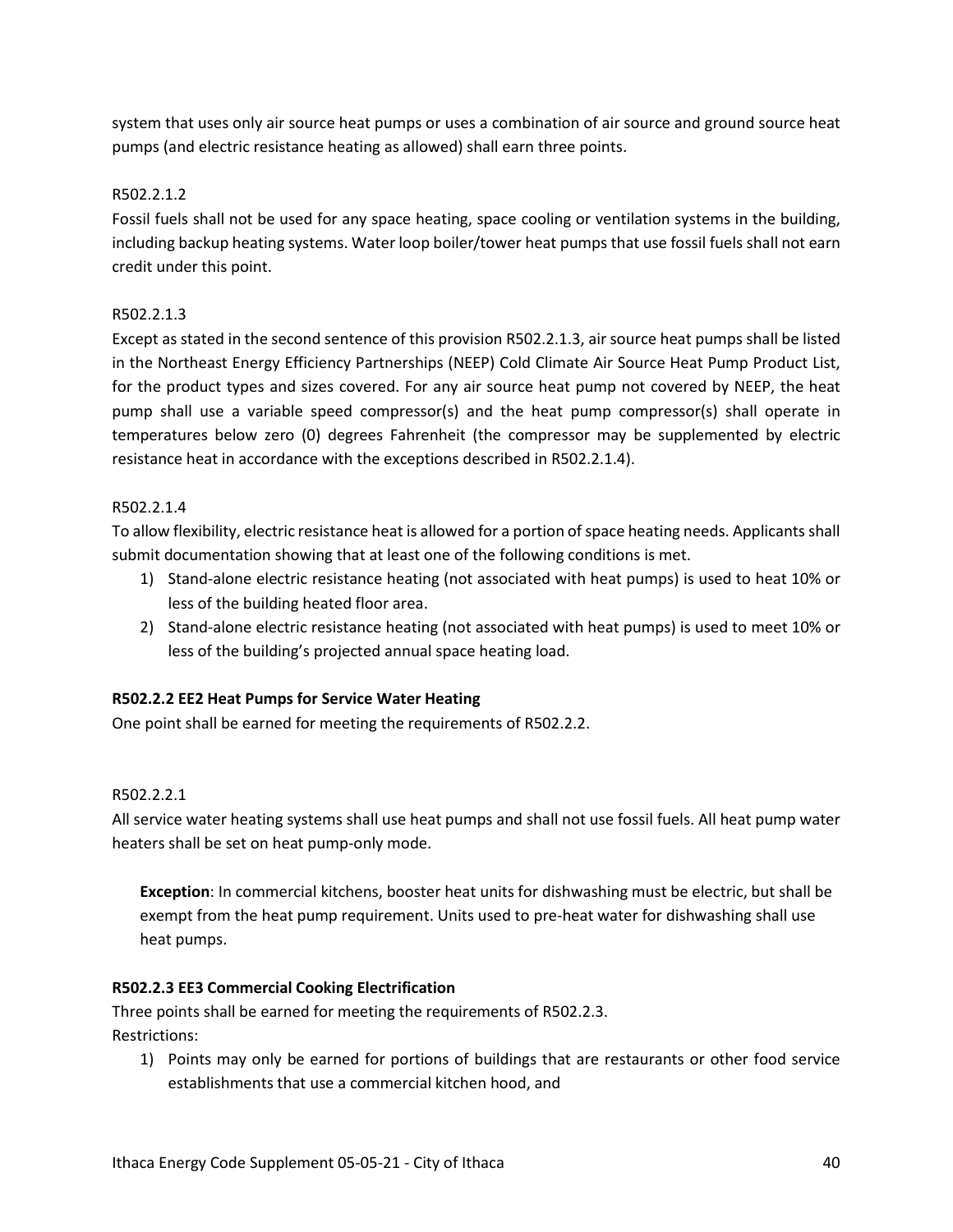2) Points may only be earned if the building does not use fossil fuels, except for PROCESS ENERGY. For this point, PROCESS ENERGY shall exclude commercial cooking.

## R502.2.3.1

All commercial cooking equipment in the building, including but not limited to ranges, ovens, griddles, and fryers, shall be electric.

## **R502.2.4 EE4 Residential Cooking and Clothes Drying Electrification**

One point shall be earned for meeting the requirements of R502.2.4 Restrictions: Point may only be earned if the building does not use fossil fuels except for PROCESS ENERGY.

R502.2.4.1

All residential cooking equipment in the building, including but not limited to ranges, cooktops and ovens, shall be electric.

R502.2.4.2 All clothes drying equipment in the building shall be ventless heat pump clothes dryers.

## **R502.3 Affordability Improvements (AI)**

#### **R502.3.1 AI1 Smaller building/room size**

One or two points may be earned according to the requirements below. Restrictions:

- a. For mixed-use buildings, this point may only be earned when all portions of the building are classified as Residential or Hotel.
- b. Dormitories are not eligible for this point.
- c. For additions, this point may only be earned if the applicant demonstrates IECS compliance for the addition together with the existing building. This point may not be earned when considering the addition independent of the existing building.

#### R502.3.1.1

For single family dwellings, the DIRECTLY HEATED FLOOR AREA of the building shall not be greater than the maximum home size listed in Table R502.3.1.1 relating to the number of bedrooms in the dwelling. For two-family dwellings and townhouses, the total DIRECTLY HEATED FLOOR AREA of the building shall not be greater than the Total Building Size Allowance. The Total Building Size Allowance, in square feet, shall be determined by multiplying the quantity of each type of dwelling unit (1-BR, 2-BR etc.) times the 'maximum home size' value for that dwelling unit type in Table R502.3.1.1, and then summing the home size allowances for all unit types to calculate the Total Building Size Allowance. This method is summarized in Equation 5-1.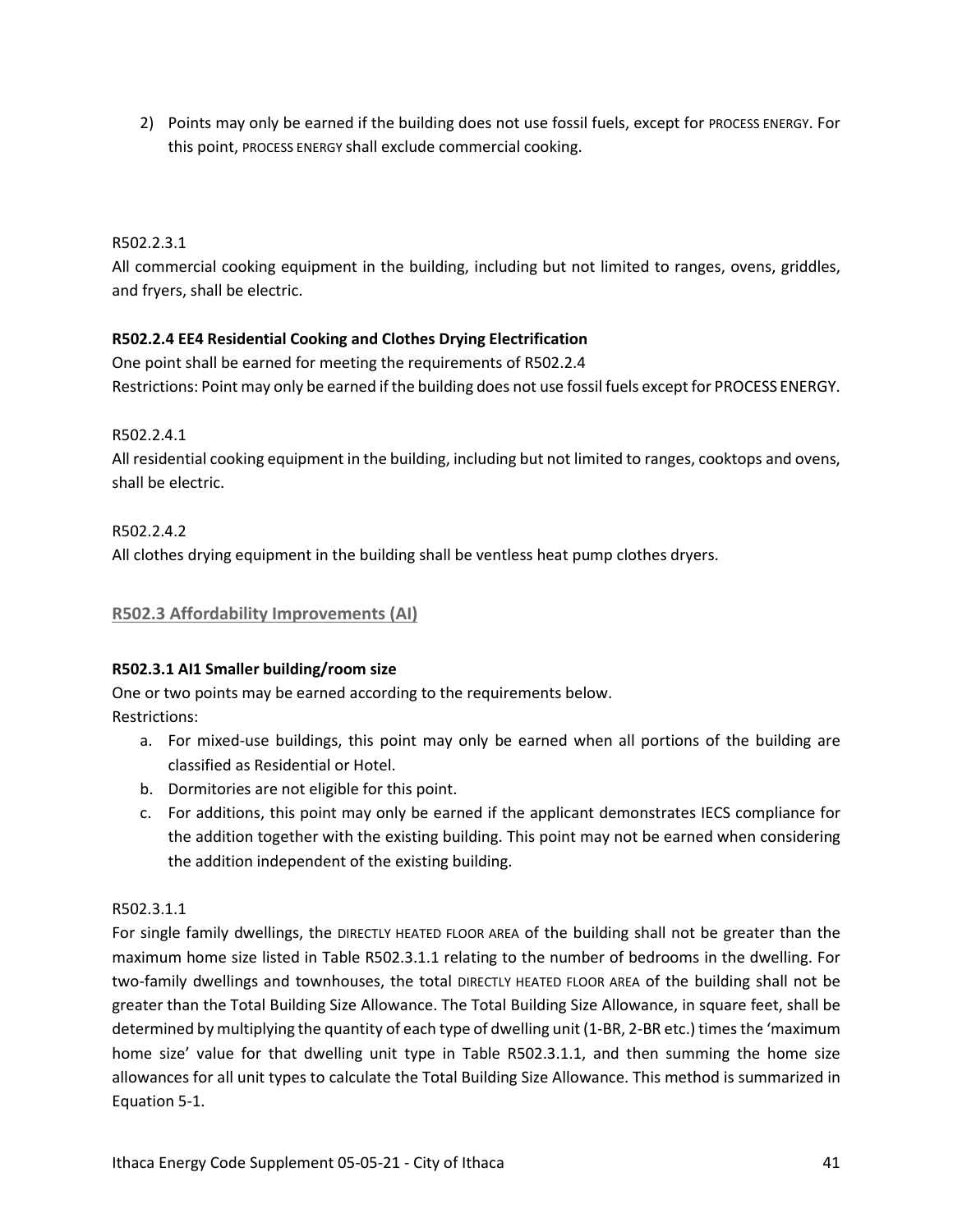Equation 5-1:

Total Building Size Allowance =

[(Number of 1-BR units in the building) x (Maximum home size for 1-BR units listed in Table R502.3.1.1)] + [(# of 2-BR units in the building) x (Maximum home size for 2-BR units)] + … +

 $[(# of 6-BR units in the building) x (Maximum home size for 6-BR units)]$ 

Individual dwelling units may exceed the maximum home size allowance for that unit type given in Table R502.3.1.1.

## Table R502.3.1.1

Size Allowances for Single Family Dwellings, Two-family Dwellings, and Townhouses

| <b>Number of Bedrooms</b>    |     |                               |  |                               | 7 or more          |
|------------------------------|-----|-------------------------------|--|-------------------------------|--------------------|
| Maximum home size allowed to | 850 |                               |  | 1,360 1,870 2,380 2,890 3,400 | +510 for each      |
| receive one point (SF)       |     |                               |  |                               | additional bedroom |
| Maximum home size allowed to |     | 1,120 1,540 1,960 2,380 2,800 |  |                               | +420 for each      |
| receive two points (SF)      | 700 |                               |  |                               | additional bedroom |

## *Example Calculation - for informational purposes only*

Duplex, building contains 3,100 sq ft of directly heated floor area, two dwelling units (3 bedrooms each)

From Table R502.3.1.1 Maximum home size allowed to receive one point for 3-BR units: 1,870 sq ft Total Building Size Allowance =  $(2 \times 1,870 \text{ sq ft}) = 3,740 \text{ sq ft}$ **Building size of 3,100 sq ft does not exceed size allowance, so one point can be earned.**

From Table R502.3.1.1 Maximum home size allowed to receive two points for 3-BR units: 1,540 sq ft Total Building Size Allowance =  $(2 \times 1,540 \text{ sq ft}) = 3,080 \text{ sq ft}$ **Building size of 3,100 sq ft exceeds size allowance, so two points cannot be earned.** 

R502.3.1.2

For Residential buildings other than single family dwellings, two-family dwellings, and townhouses, the total DIRECTLY HEATED FLOOR AREA of all dwelling units in the building shall not be greater than the Total Unit Size Allowance. The area of dwelling units refers to in-unit areas only and shall not include common areas. The Total Unit Size Allowance, in square feet, shall be determined by multiplying the quantity of each type of dwelling unit (studio, 1-BR, etc.) times the 'Dwelling unit size allowance' value for that dwelling unit type in Table R502.3.1.2, and then summing the unit size allowances for all unit types to calculate the Total Unit Size Allowance. This method is summarized in Equation 5-2.

Equation 5-2: Total Unit Size Allowance =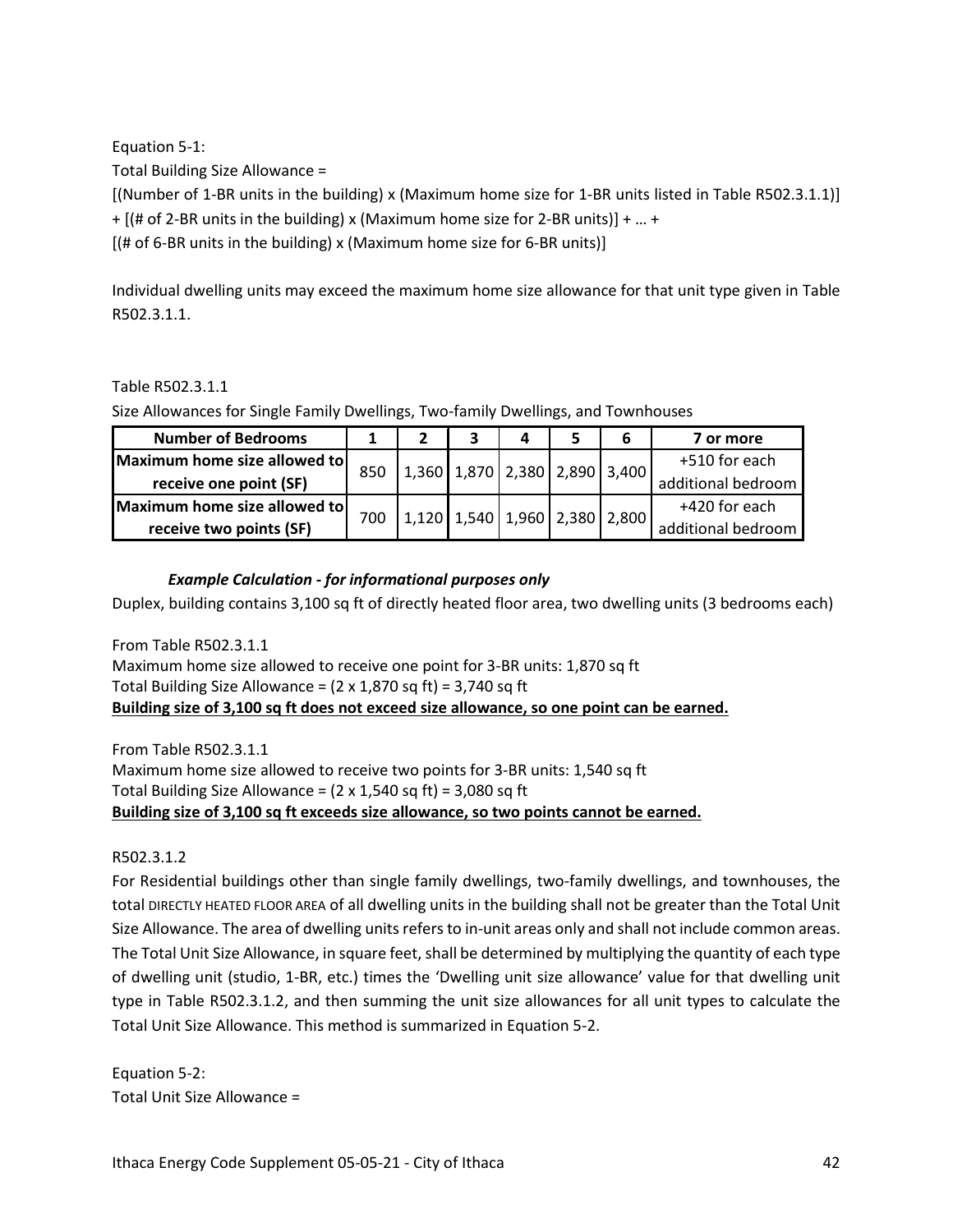[(Number of studio units in the building) x (Dwelling unit size allowance for studio units listed in Table  $R502.3.1.2]$ ] +

 $[(# of 1-BR units in the building) x (Dwelling unit size allowed for 1-BR units)] +$ 

[(# of 2-BR units in the building) x (Dwelling unit size allowance for 2-BR units)] + … +

[(# of 7-BR units in the building) x (Dwelling unit size allowance for 7-BR units)]

Individual dwelling units may exceed the allowance for that unit type given in Table R502.3.1.2.

## Table R502.3.1.2

Dwelling Unit Size Allowances for Residential Buildings other than Single Family Dwellings, Two-family Dwellings, and Townhouses

| <b>Number of Bedrooms</b>       | <b>Studio</b> |     |     |     |  |                                     |  |
|---------------------------------|---------------|-----|-----|-----|--|-------------------------------------|--|
| Dwelling unit size allowance to | 408           | 600 | 842 |     |  | 986   1,156   1,326   1,496   1,666 |  |
| receive one point (sq ft)       |               |     |     |     |  |                                     |  |
| Dwelling unit size allowance to | 336           | 490 | 693 | 812 |  | 952   1,092   1,232   1,372         |  |
| receive two points (sq ft)      |               |     |     |     |  |                                     |  |

## R502.3.1.3

For HOTELS, the average DIRECTLY HEATED FLOOR AREA of all guest rooms in the building shall not be greater than the maximum average guest room size listed in Table R502.3.1.3. Individual guest rooms may exceed the maximum size.

Table R502.3.1.3

Area Requirements for Hotels and Motels

| Maximum average guest room size    | 280 |  |
|------------------------------------|-----|--|
| allowed to receive one point (SF)  |     |  |
| Maximum average guest room size    | 230 |  |
| allowed to receive two points (SF) |     |  |

## **R502.3.2 AI2 Heating System in Heated Space**

One point may be earned according to the requirements below.

## R502.3.2.1

All components of heating systems shall be installed inside space that meets all the following criteria:

- 1) Inside the BUILDING THERMAL ENVELOPE
- 2) DIRECTLY HEATED SPACE
- 3) LIVABLE SPACE, OCCUPIABLE SPACE or contiguous to LIVABLE SPACE or OCCUPIABLE SPACE
- 4) On a building level where at least 50% of the FLOOR AREA is DIRECTLY HEATED FLOOR AREA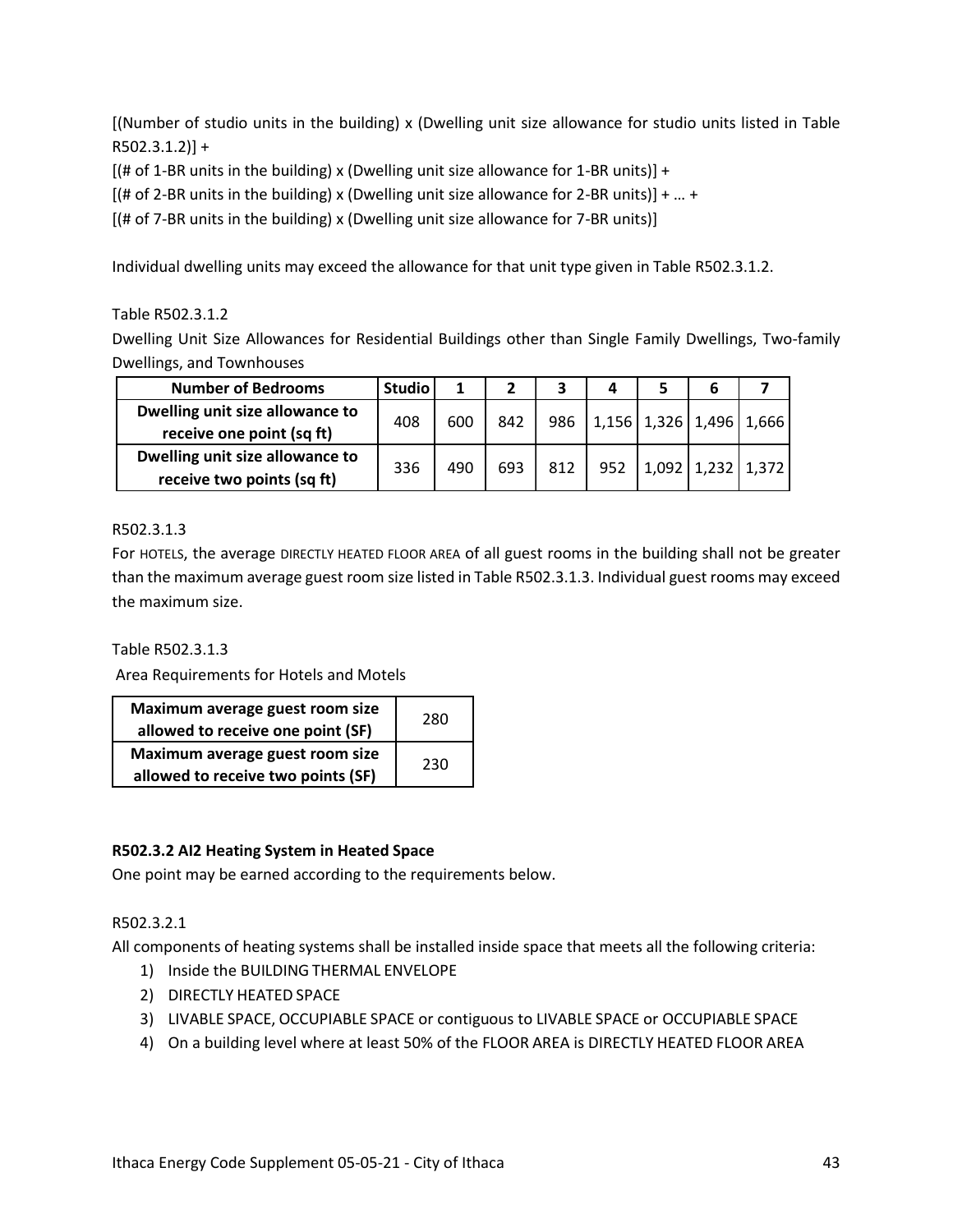For purposes of this section, heating system includes all parts of the system except for exhaust components and dedicated air intake components, including but not limited to mechanical equipment and the distribution network. Examples of spaces that are not allowed for heating system installation include but are not limited to: unheated or unfinished basements and attics, crawl spaces, outdoors, roofs, and exterior wall cavities. Rooftop systems, window-mounted systems, and "through-the wall" equipment such as packaged terminal equipment shall not be used.

#### **Exceptions:**

- 1) Outdoor units of split system heat pumps may be located outdoors.
- 2) There are no limitations on the location of refrigerant piping.

#### **R502.3.3 AI3 Efficient Building Shape**

One point may be earned according to the requirements below.

#### R502.3.3.1

The exterior surface area divided by the DIRECTLY HEATED FLOOR AREA shall be less than the maximum value provided in Table R502.3.3.1.

#### R502.3.3.2

The exterior surface area shall be measured along the above-grade portions of the BUILDING THERMAL ENVELOPE, including but not limited to walls, roofs/ceilings (depending on the location of insulation), and exposed floors (such as those below a cantilever). The area of windows, doors, and skylights shall be included as part of the exterior surface area. The areas of the BUILDING THERMAL ENVELOPE between directly heated spaces and indirectly heated spaces or unheated spaces, such as the wall between a heated building and an attached unheated garage, shall be included as part of the exterior surface area.

#### R502.3.3.3

For additions, the area of the thermal envelope between directly heated space in the addition and directly heated space in the original building (including shared walls and, if the addition is above the original building, floors/ceilings) shall not be counted as part of the exterior surface area.

**Table R502.3.3.1**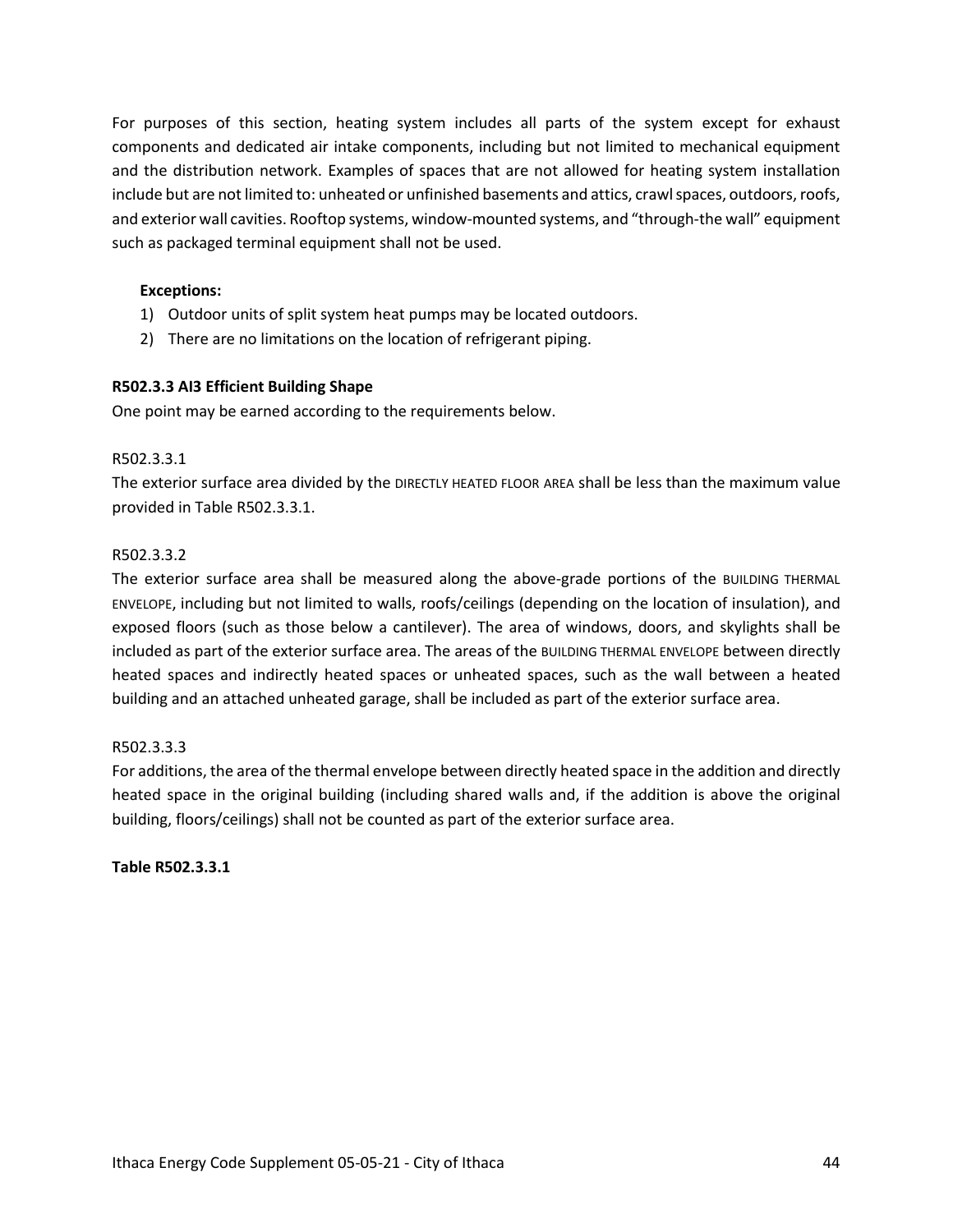|                 | Maximum Value of:          |                           | Maximum Value of:          |
|-----------------|----------------------------|---------------------------|----------------------------|
|                 | Exterior Surface Area (SF) |                           | Exterior Surface Area (SF) |
| Directly Heated | divided by Directly Heated | Directly Heated           | divided by Directly Heated |
| Floor Area (SF) | Floor Area (SF)            | Floor Area (SF)           | Floor Area (SF)            |
| 199 or less     | 4.69                       | $\frac{1}{3,000}$ - 3,999 | 1.60                       |
| $200 - 299$     | 3.88                       | $4,000 - 4,999$           | 1.48                       |
| $300 - 399$     | 3.45                       | $5,000 - 5,999$           | 1.39                       |
| $400 - 499$     | 3.17                       | $6,000 - 6,999$           | 1.31                       |
| $500 - 599$     | 2.98                       | 7,000 - 7,999             | 1.25                       |
| $600 - 699$     | 2.83                       | $8,000 - 8,999$           | 1.19                       |
| 700 - 799       | 2.71                       | $9,000 - 9,999$           | 1.15                       |
| 800 - 899       | 2.68                       | $10,000 - 14,999$         | 1.05                       |
| $900 - 999$     | 2.57                       | 15,000 - 19,999           | 0.94                       |
| $1,000 - 1,099$ | 2.47                       | 20,000 - 29,999           | 0.84                       |
| $1,100 - 1,199$ | 2.38                       | $30,000 - 39,999$         | 0.75                       |
| $1,200 - 1,299$ | 2.31                       | 40,000 - 49,999           | 0.68                       |
| $1,300 - 1,399$ | 2.24                       | $50,000 - 59,999$         | 0.64                       |
| $1,400 - 1,499$ | 2.18                       | $60,000 - 69,999$         | 0.61                       |
| $1,500 - 1,599$ | 2.13                       | 70,000 - 79,999           | 0.58                       |
| $1,600 - 1,699$ | 2.08                       | 80,000 - 89,999           | 0.55                       |
| $1,700 - 1,799$ | 2.04                       | $90,000 - 99,999$         | 0.53                       |
| $1,800 - 1,899$ | 2.00                       | 100,000 - 199,999         | 0.46                       |
| 1,900 - 1,999   | 1.96                       | 200,000 - 299,999         | 0.39                       |
| $2,000 - 2,499$ | 1.86                       | 300,000 - 399,999         | 0.35                       |
| $2,500 - 2,999$ | 1.74                       | 400,000 or more           | 0.33                       |

## **R502.3.4 AI5 Modest Window-to-Wall Ratio**

One point may be earned according to the requirements below.

## R502.3.4.1

The vertical fenestration area, not including opaque doors and opaque spandrel panels, shall be not greater than 20 percent of the gross above-grade wall area.

## R502.3.4.2

For additions, the area of above-grade walls that were part of the BUILDING THERMAL ENVELOPE of the original building but are not part of the BUILDING THERMAL ENVELOPE of the new building shall be counted towards the above-grade wall area of the addition.

## **R502.4 Renewable Energy (RE):**

#### **R502.4.1 RE1 Renewable Energy Systems**

Up to three points may be earned according to the requirements below.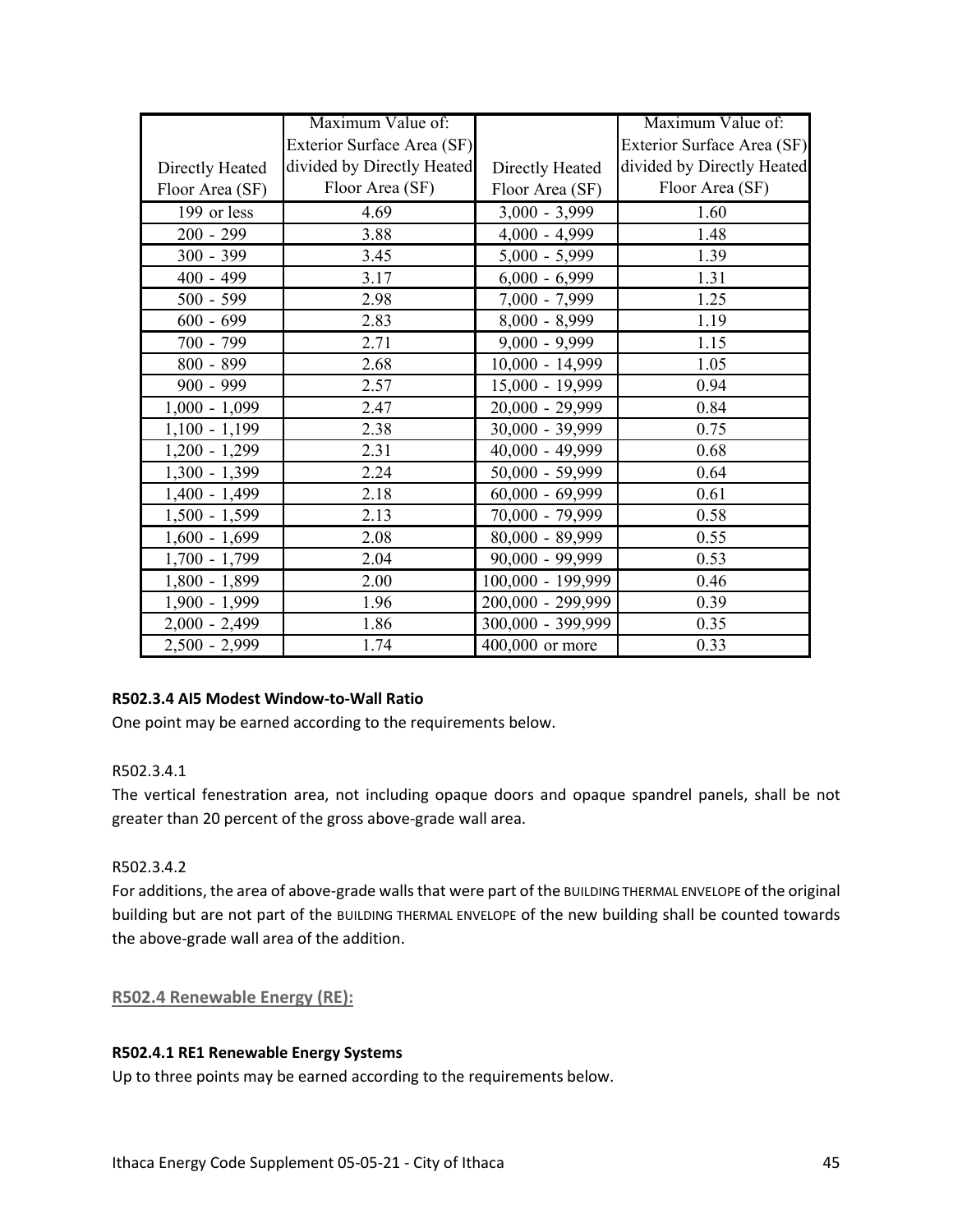#### R502.4.1.1 Points available

On-site and off-site renewable energy systems that meet the requirements of this section shall earn up to three points based on their annual electrical or thermal energy production. Multiple renewable energy systems may be used to earn points, but no more than three total points may be earned for any combination of renewable energy systems.

#### R502.4.1.2 Determining the number of points earned

The number of points earned shall be determined according to the steps below. The applicant shall submit documentation of all related assumptions and calculations.

## **Step 1**: Calculate Renewable Energy Production

The Renewable Energy Production (REP) is the projected annual energy production of the renewable energy system, expressed in kilowatt-hours per year (kWh/yr). For thermal systems, the conversion 1 kWh = 3.412 kBtu shall be used.

## **Step 2**: Calculate the Number of Points Earned

The number of points earned for a renewable energy system is based on the directly heated floor area of the building it serves. Points shall be earned based on a weighted average related to residential and commercial floor area, as described in Equation 5-2. For purposes of this section R502.4.1, residential space shall include dwelling units and common areas that only serve dwelling units.

Equation 5-2: Minimum Renewable Energy Production needed to earn each point =  $(1.2 \text{ kWh/ft}^2 \times \text{RA}) + (2.4 \text{ kWh/ft}^2 \times \text{CA})$ CA = Directly heated floor area of Commercial space (ft<sup>2</sup>)  $RA =$  Directly heated floor area of Residential space (ft<sup>2</sup>) *Note: For buildings that have no residential space, set RA equal to zero. For buildings that have no commercial space, set CA equal to zero.*

#### *Example Calculation - for informational purposes only*

Assumptions: Mixed-use building with 2,000 ft<sup>2</sup> of residential directly heated floor area and 5,000 ft<sup>2</sup> of commercial directly heated floor area. A 25 kW solar array is being used.

Step 1: Using the PVWatts Calculator, it is projected that the 25 kW solar array will produce 30,000 kWh/year.

Renewable Energy Production is 30,000 kWh/year

Step 2: Using Equation 5-2: Minimum REP needed for each point =  $(1.2 \text{ kWh/ft}^2 \times \text{RA}) + (2.4 \text{ kWh/ft}^2 \times \text{CA})$ Minimum REP needed for each point =  $(1.2 \text{ kWh/ft}^2 \times 2,000 \text{ ft}^2) + (2.4 \text{ kWh/ft}^2 \times 5,000 \text{ ft}^2)$ Minimum REP needed for each point = 2,400 kWh + 12,000 kWh Minimum REP needed for each point = 14,400 kWh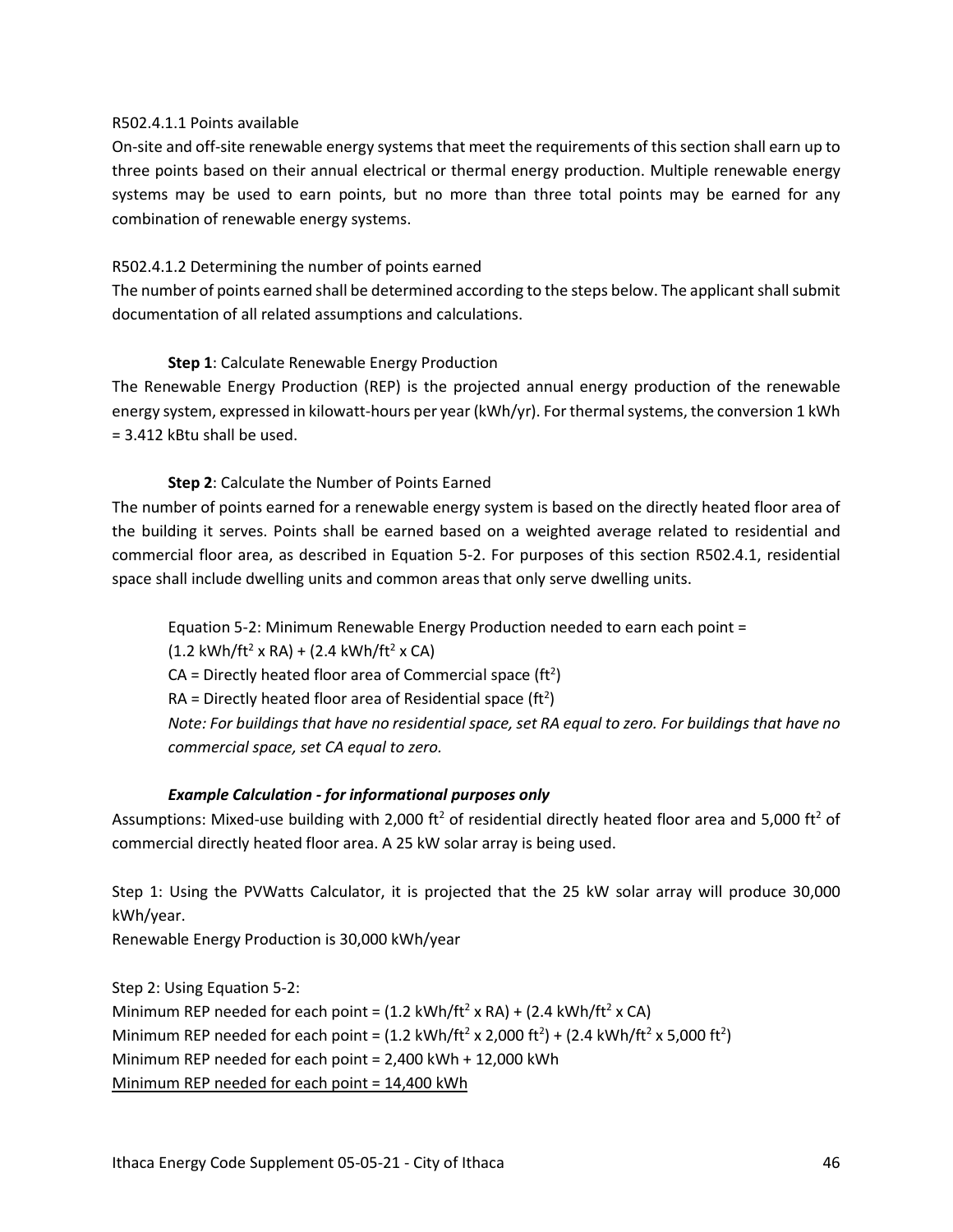Using the assumptions for this building and renewable energy system, two (2) points may be earned.

## R502.4.1.3 Energy Sources

Renewable energy systems shall produce electricity from solar, wind, or hydropower resources, or produce thermal energy from solar, geothermal, or hydrothermal resources. Thermal energy absorbed from or rejected to outdoor air/ground/water and used in conjunction with heat pumps does not count as renewable energy for the purposes of this section. Hydropower shall be from new generation capacity on a nonimpoundment or new generation capacity on an existing impoundment. Hydropower shall meet one of the following conditions:

- a. The hydropower facility complies with the *Low Impact Hydropower Certification Handbook* and is certified by a nationally recognized accreditation organization.
- b. The hydropower facility complies with UL 2854 and is certified by an organization that has the standard in its ISO 17065 scope of accreditation.

c. The hydropower facility consists of a turbine in a pipeline or a turbine in an irrigation canal. For facilities falling under condition (a) or (b), only output generated during the period of certification is eligible for *RECs* sale in accordance with the provisions of this section. Renewables from new impoundments of water are not eligible.

## R502.4.1.4 Qualifying Renewable Energy Systems

Renewable energy systems producing electricity or thermal energy that is delivered to or credited to the building to comply with Section R502.4.1 shall meet the following requirements:

- a. Renewable energy systems shall satisfy one of the following criteria:
	- 1. ON-SITE RENEWABLE ENERGY SYSTEM
		- i. Self-generation
		- ii. Purchase Contract such as a Power Purchase Agreement
	- 2. Off-site renewable energy system
		- i. Self-generation (an off-site renewable energy system owned by the building owner)
		- ii. COMMUNITY RENEWABLE ENERGY FACILITY
		- iii. Purchase Contract such as a Power Purchase Agreement
- b. The renewable energy system shall be located in New York Independent System Operator (NYISO) territory and shall be located where the energy can be delivered to the building site by any of the following:
	- 1. Direct connection to the renewable energy system
	- 2. The local utility or distribution entity
	- 3. An interconnected electrical network where energy delivery capacity between the generator and the building site is available (*Informative Note:* Examples of interconnected electrical networks include regional power pools and regions served by Independent System Operators or Regional Transmission Organizations.)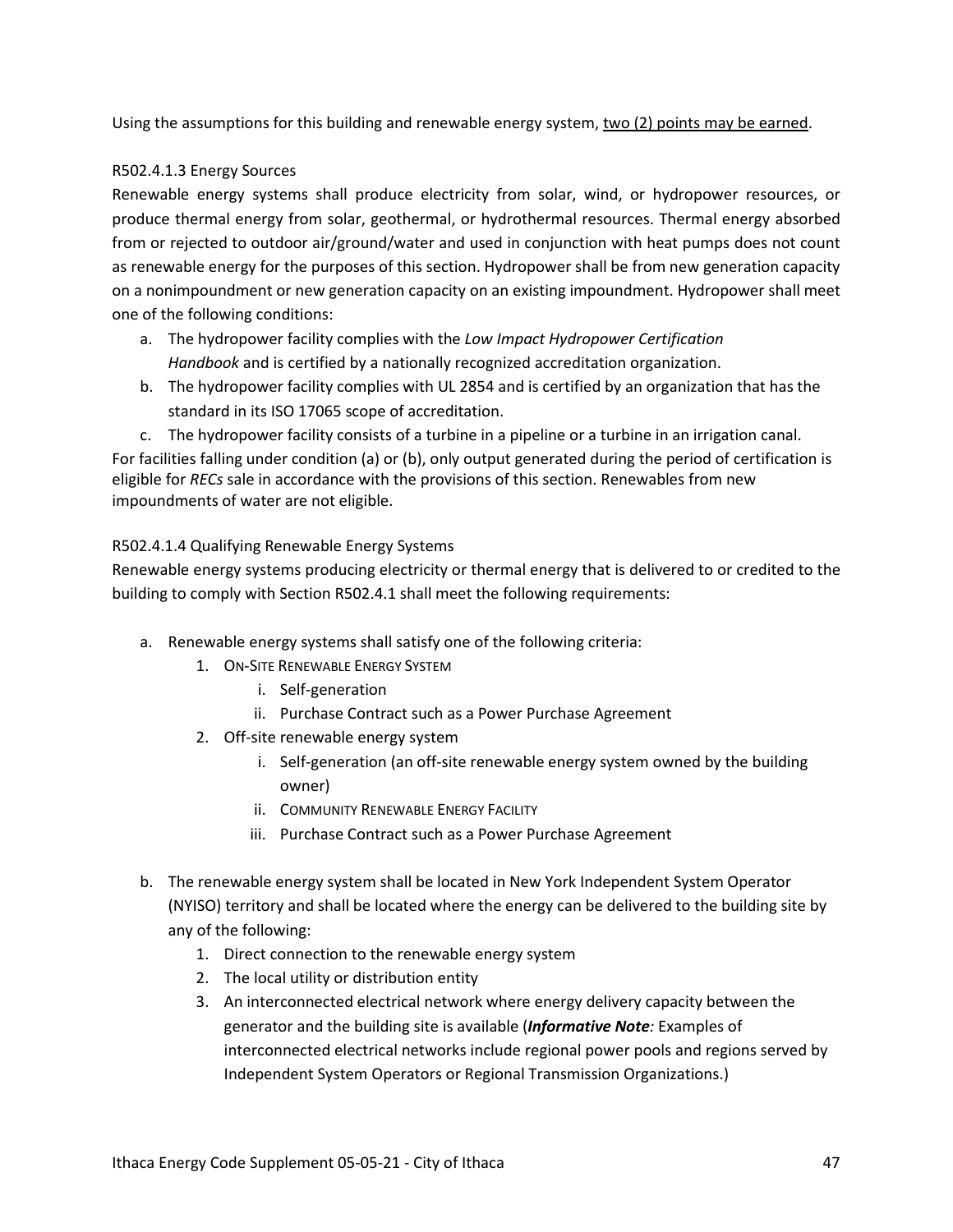c. The renewable energy system must have commenced operation on or after January 1, 2015 and before the date the certificate of occupancy for the building is issued.

#### **Exception to R502.4.1.4 (c)**

If the building owner can provide evidence that, for the duration of the planning process, it has made a good faith effort to have the renewable energy system constructed and operational by the time of certificate of occupancy, and due to circumstances out of the control of, or not otherwise due to the negligence or willful misconduct on behalf of the building owner, the renewable energy system is not constructed or is not operational, then the building owner shall be allowed up to one year after the certificate of occupancy is issued to meet R502.4.1.4 (c).

d. Where the renewable energy system ceases operation, or the owner cannot legally claim the associated energy or RECs for any reason, the building owner shall produce or procure alternative qualifying renewable energy in an amount equal to or greater than the amount needed to earn the same number of points under the requirements of R502.4.1.2.

#### R502.4.1.5 Reporting and Documentation

- a. The building owner shall submit documentation of renewable energy system ownership, participation in a community renewable energy facility, or renewable energy procurement. Records on power and thermal energy produced or purchased by the building owner from the renewable energy producer shall be retained by the building owner on behalf of the entity demonstrating financial or operational control over the building seeking compliance to this standard and submitted to the Code Enforcement Officer on an annual basis for no less than 15 years.
- b. For systems generating electricity, documentation shall be provided to the CODE ENFORCEMENT OFFICER that indicates an exclusive chain of custody and ownership of the RECs from the renewable energy system to the building owner, on an annual basis for no less than 15 years. RECs supplied from the renewable energy system shall be conveyed to and retired on behalf of the entity who has financial or operational control over the building's electricity consumption. The annual generation vintage date of delivered RECs shall be allocated to the same 12-month reporting year, up to six months prior, or up to three months after the calendar year in which the electricity is used in the building.

#### **Exceptions to R502.4.1.5 (b)**

1) If the total capacity of all renewable energy systems being used to earn points under R502.4.1 is less than 25 kW, the requirements of R502.4.1.5(b) shall be waived.

2) Where the building owner cannot provide documentation on the chain of custody or ownership of the RECs from the renewable energy system, the building owner shall provide documentation to the CODE ENFORCEMENT OFFICER of an alternate supply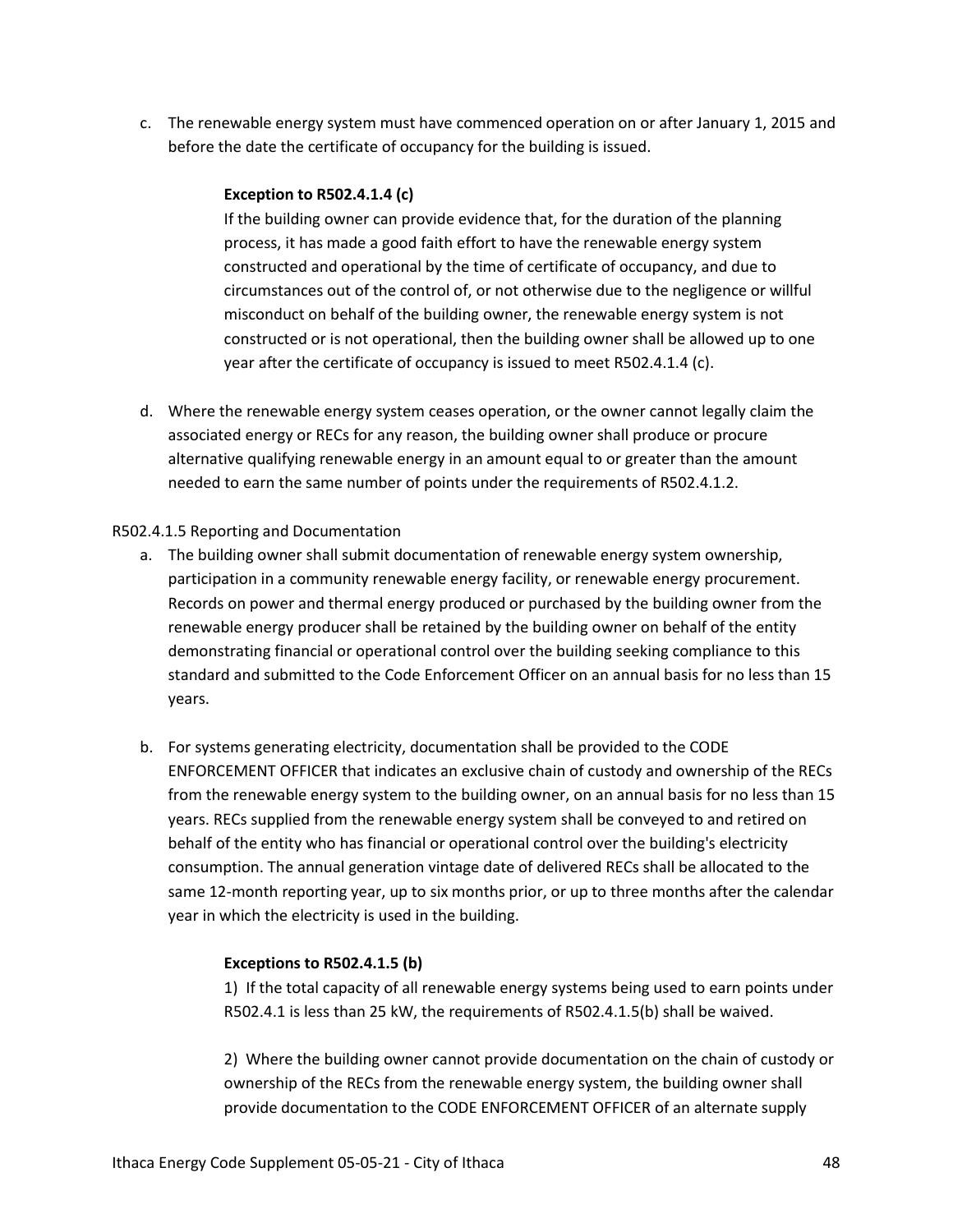contract for replacement RECs from an alternate renewable energy source. The quantity of RECs contracted for shall be equal to or greater than the amount needed to earn the desired number of points under the requirements of R502.4.1.2. These *RECs* shall comply with the *Green-e® Renewable Energy Standard for Canada and the United States* (latest edition) and shall be conveyed to and retired on behalf of the entity who has financial or operational control over the building's electricity consumption.

- c. Electricity, thermal energy and RECs from renewable energy systems may not be counted more than once for purposes of demonstrating compliance with this section R502.4.1. The reporting and documentation required in R502.4.1.4 shall clearly state how the energy and RECs are allocated to specific buildings. The City may request additional documentation to provide reasonable proof of ownership/procurement, and fulfillment of RECS and allocation requirements.
- d. In the case of full or partial transfer of ownership of the building, the following must be provided: proof of transfer of ownership; a signed statement from the new owner stating they understand the requirements of this section R502.4.1 and the duty to fulfill them; and contact information for the person(s) responsible for submitting annual reporting.

## R502.4.1.6 Penalties for non-compliance

If a building uses this section R502.4.1 for compliance with the IECS and, for any reason, the requirements of this section are not met in full, as determined by a Code Enforcement Officer, the City may impose a fine in accordance with Code Section 146-59 for each day the building remains out of compliance. In no instance shall the applicable 15-year energy production and allocation requirements, the 15-year RECs requirements, or other requirements detailed in this section R502.4.1 be shortened or waived.

#### **R502.4.2 RE2 Biomass Space Heating**

Five points may be earned according to the requirements below.

#### R502.4.2.1

Only biomass systems shall be used for all space-heating needs, with exceptions for electric resistance heating as described in R502.4.2.4.

#### R502.4.2.2

Fossil fuels shall not be used for any space heating, space cooling or ventilation systems in the building, including backup heating systems.

#### R502.4.2.3

All biomass equipment must comply with the NYSERDA Renewable Heat NY program guidelines, available at www.nyserda.ny.gov/All-Programs/Programs/Renewable-Heat-NY.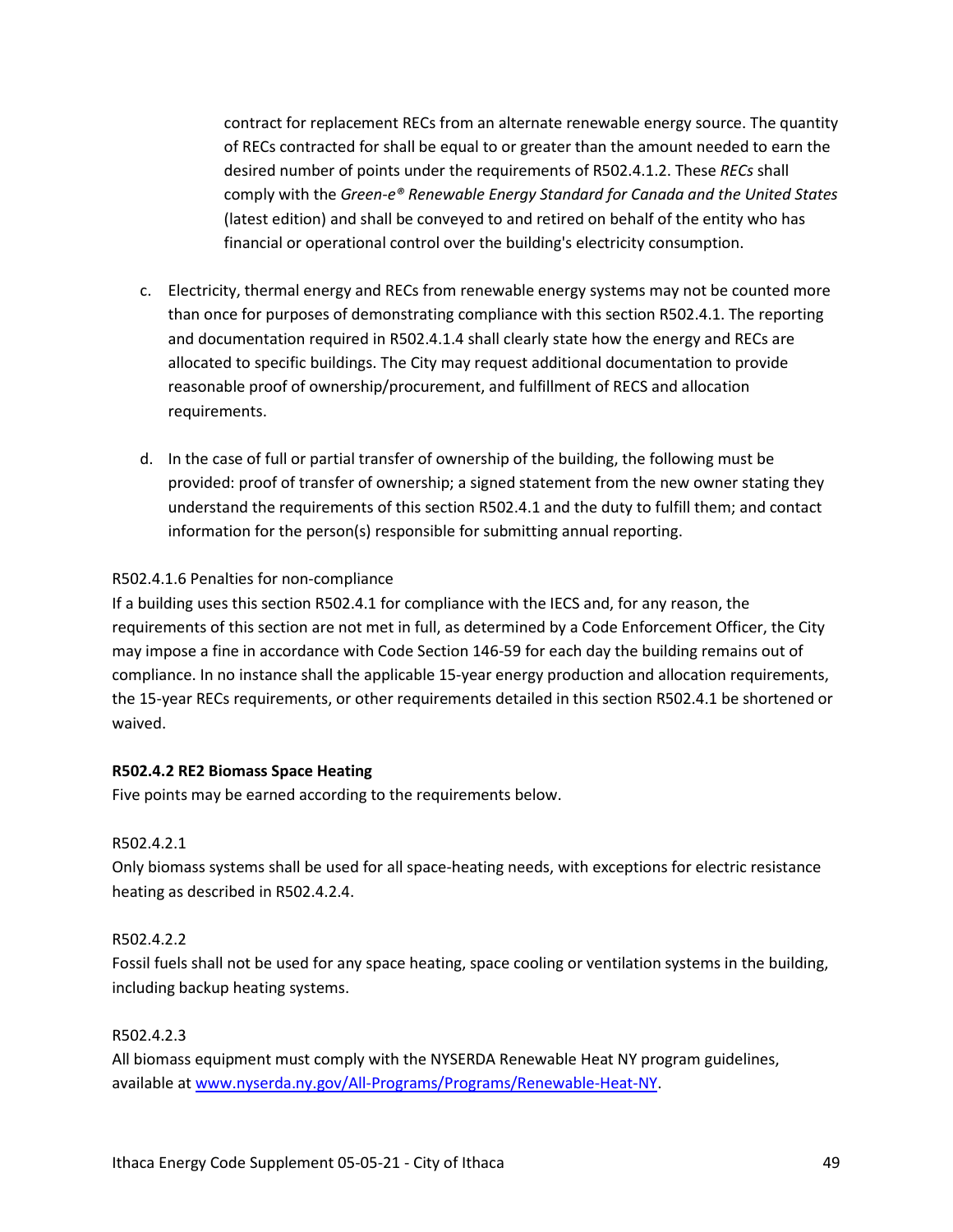#### R502.4.2.4

To allow flexibility, electric resistance heat is allowed for a portion of space heating needs. Applicants shall submit documentation showing that at least one of the following conditions is met.

- 1) Stand-alone electric resistance heating is used to heat 10% or less of the building heated floor area.
- 2) Stand-alone electric resistance heating is used to meet 10% or less of the building's projected annual space heating load.

## **R502.5 Other Points (OP):**

## **R502.5.1 OP1 Development Density**

One point may be earned according to the requirements below.

Restrictions: A maximum of two points total may be earned for points OP1 Development Density, OP2 Walkability, and OP3 Electric Vehicle Parking Spaces combined.

## R502.5.1.1

One point shall be earned if (DU + CA) > (7 x Acreage), where:

DU = the number of all Residential dwelling units on the entire parcel occupied by the building

CA = the floor area of all Commercial space, measured in units of 1,000 square feet, on the entire parcel occupied by the building

Acreage = the land area, measured in acres, of the entire parcel occupied by the building.

#### R502.5.1.2

DU shall include all dwelling units on the parcel occupied by the building, including those in existing buildings. CA shall include all Commercial space on the parcel occupied by the building, including that in existing buildings. CA shall not include common areas serving only dwelling units or other Residential space. Acreage shall include all land area on the parcel occupied by the building.

## *Example Calculation - for informational purposes only*

Mixed Use Development Residential units: 12 apartments  $\rightarrow$  DU = 12 Commercial space: 10,000 sq ft  $\rightarrow$  CA = 10 Parcel acreage: 1.5 acres  $\rightarrow$  Acreage = 1.5

 $DU + CA = 12 + 10 = 22$ 7 x Acreage = 7 x 1.5 = 10.5  $22 > 10.5$ 1 point may be earned.

#### **R502.5.2 OP2 Walkability**

One point may be earned according to the requirements below.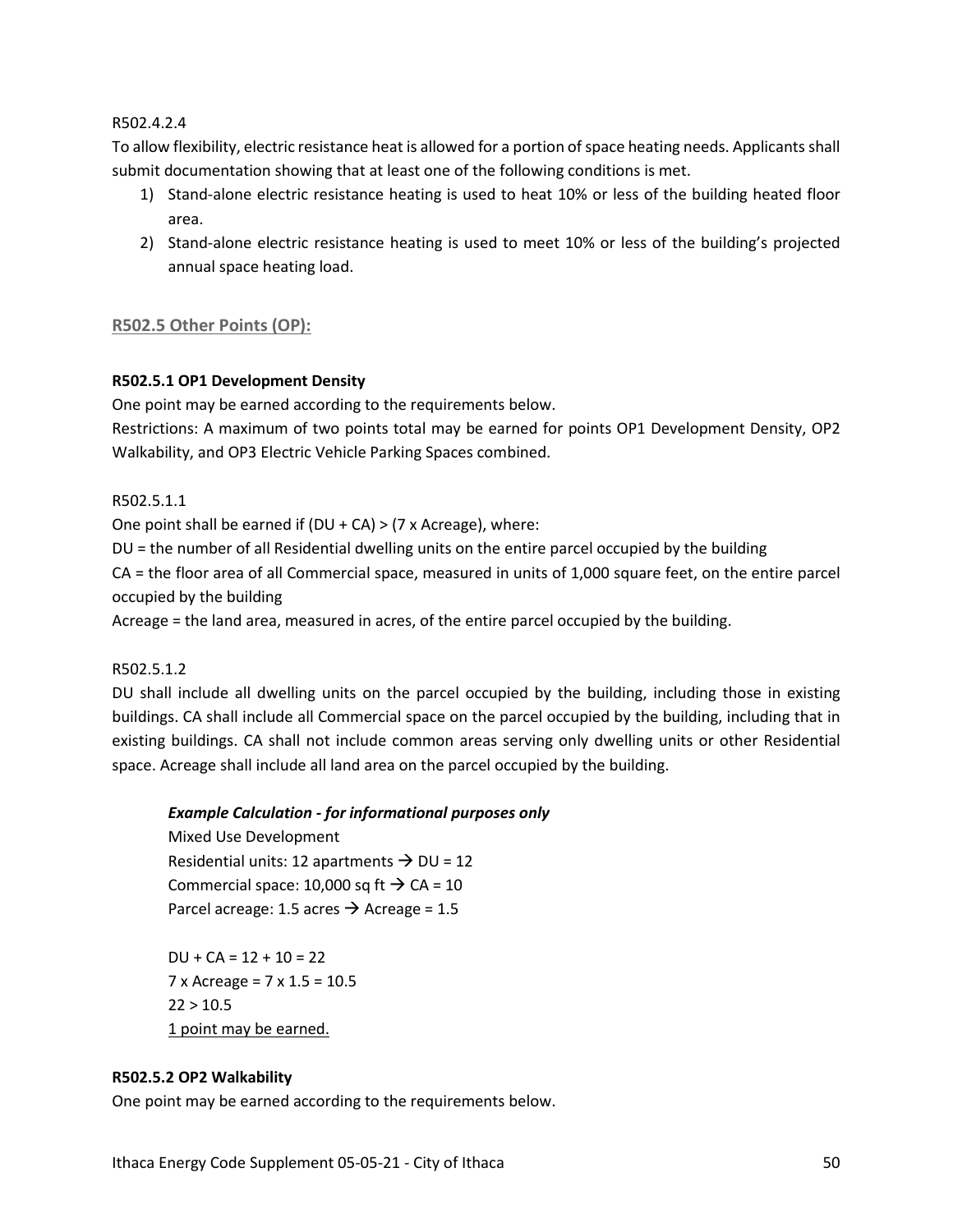Restrictions: A maximum of two points total may be earned for points OP1 Development Density, OP2 Walkability, and OP3 Electric Vehicle Parking Spaces combined.

## R502.5.2.1

This point shall be earned when the following condition is met, in addition to the other requirements in this section R502.5.2.

- 1) The building is within one quarter (0.25) mile of at least five of the Neighborhood Amenity Types listed in Table R502.5.2.1.
	- a. No single Amenity Type shall be counted more than twice, even when more than two examples of the Amenity Type exist. For example, a building on Aurora Street's "Restaurant Row" could count two restaurants maximum.
	- b. At least two Amenity Categories shall be represented.
	- c. The one quarter mile measurement(s) may be taken from any part(s) of the building.

#### R502.5.2.2

For all buildings, at the time of project completion, sidewalks, walkways and/or trails must be present on the property and connect to an existing network of pedestrian infrastructure.

Table R502.5.2.1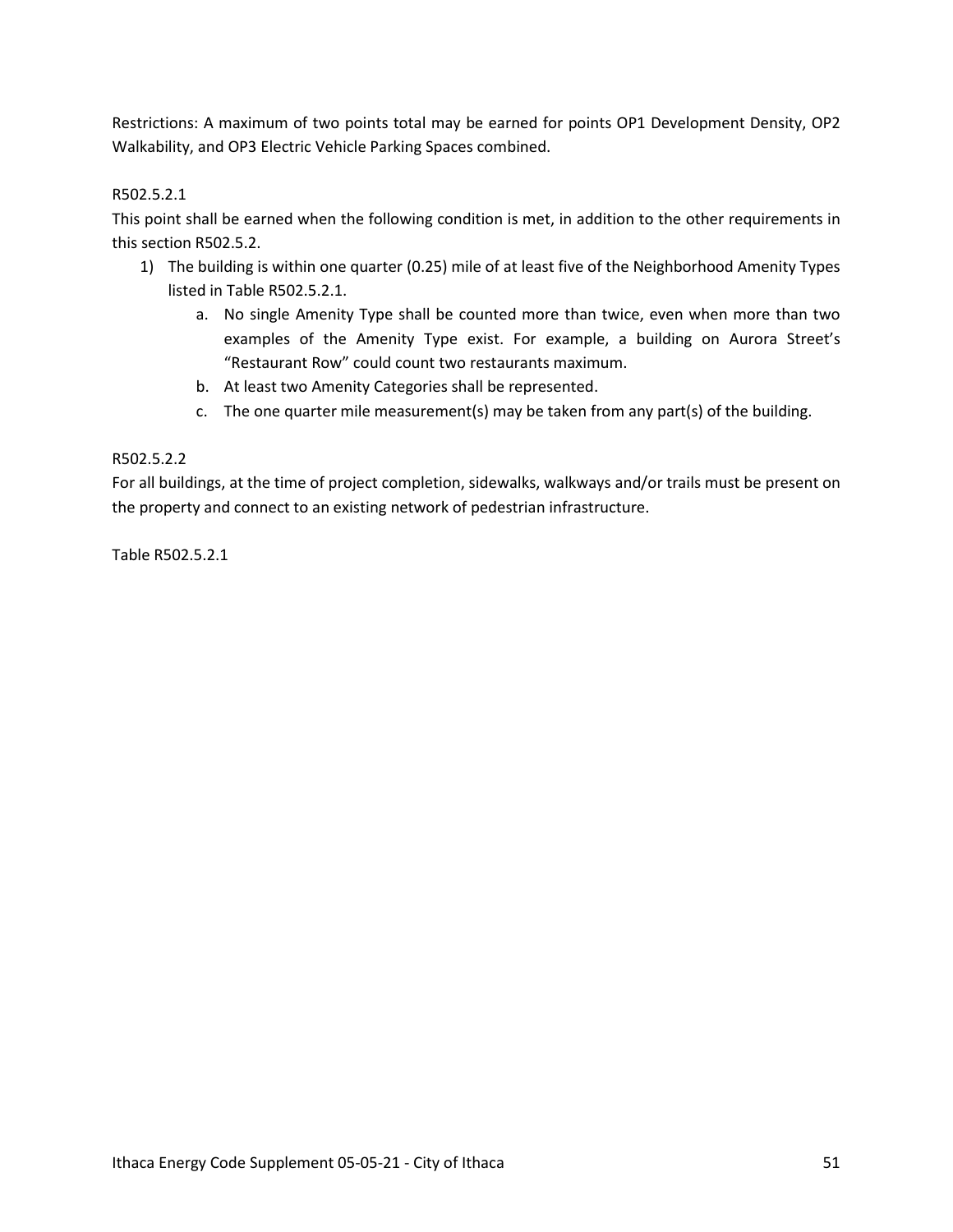## **Neighborhood Amenity Types and Categories**

| <b>Amenity Category</b>        | <b>Amenity Type</b>                                       |
|--------------------------------|-----------------------------------------------------------|
| Food retail                    | Supermarket                                               |
|                                | Grocery with produce section                              |
|                                |                                                           |
| Community-serving retail       | Convenience store                                         |
|                                | Farmers market                                            |
|                                | Hardware store                                            |
|                                | Pharmacy                                                  |
|                                | Other retail                                              |
|                                |                                                           |
| Services                       | Bank                                                      |
|                                | Family entertainment venue (e.g., theater, sports)        |
|                                | Gym, health club, exercise studio                         |
|                                | $\overline{\text{Hair}}$ care                             |
|                                | Laundry, dry cleaner                                      |
|                                | Restaurant, café, diner (excluding those with only drive- |
|                                | thru service)                                             |
|                                |                                                           |
| Civic and community facilities | Adult or senior care (licensed)                           |
|                                | Child care (licensed)                                     |
|                                | Community or recreation center                            |
|                                | Cultural arts facility (museum, performing arts)          |
|                                | Education facility (e.g., K-12 school, university, adult  |
|                                | education center, vocational school, community college)   |
|                                | Government office that serves public on-site              |
|                                | Medical facility that treats patients                     |
|                                | Place of worship                                          |
|                                | Post office                                               |
|                                | Public library                                            |
|                                | Public park                                               |
|                                | Social services center                                    |

## **R502.5.3 OP3 Electric Vehicle Parking Spaces**

One point may be earned for installing electric vehicle parking space(s) and related infrastructure that meet the requirements of this section.

Restrictions: A maximum of two points total may be earned for points OP1 Development Density, OP2 Walkability, and OP3 Electric Vehicle Parking Spaces combined.

## R502.5.3.1 Required Number of EV Parking Spaces

The number of required EV parking spaces shall be determined using Table R502.5.3.1(1), based on the number of Residential Dwelling Units (DU) and the area of Commercial space (CA).

DU = the number of Residential dwelling units in the building.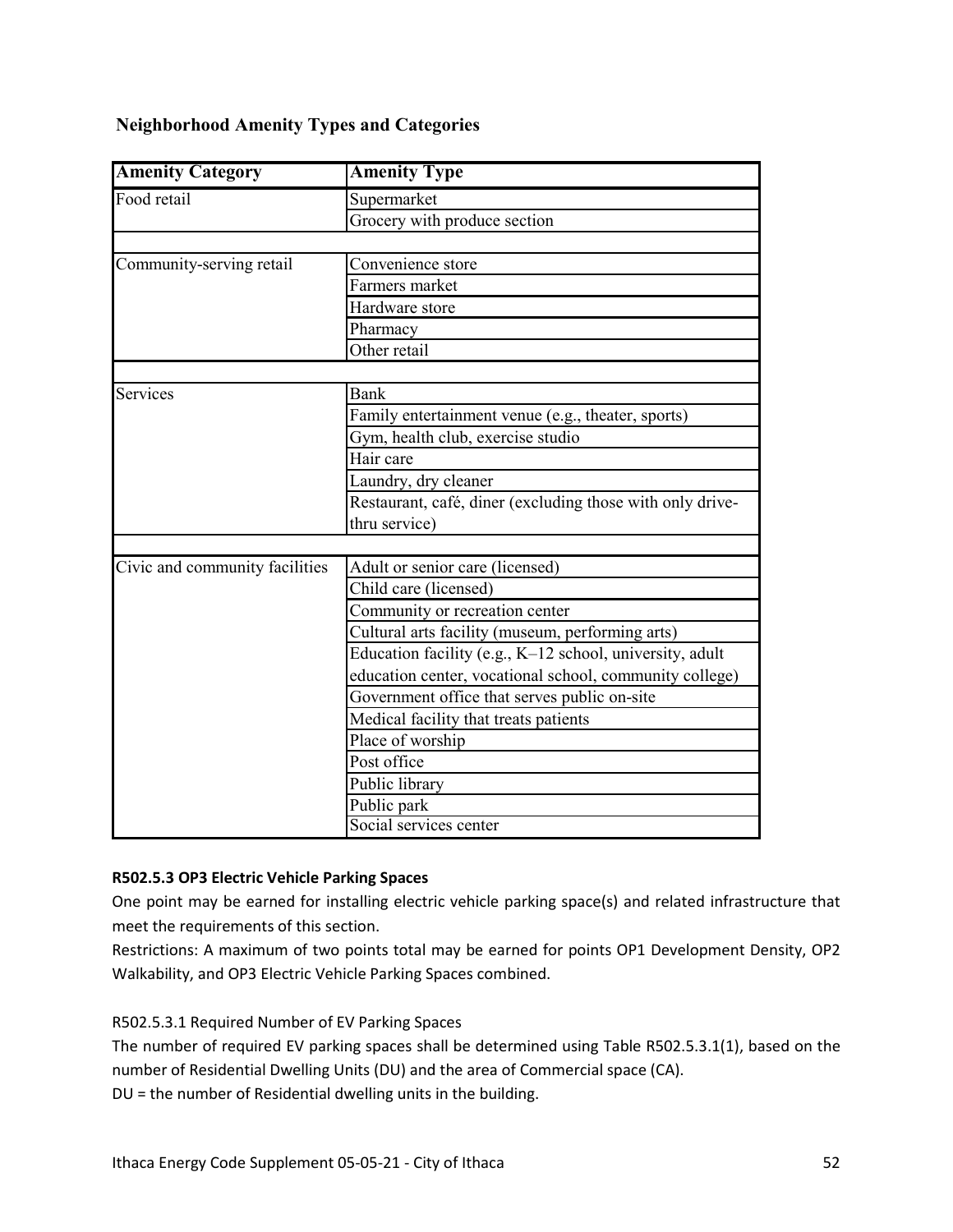CA = the area of all Commercial space, measured in units of 1,000 square feet, in the building. CA shall not include common areas serving only dwelling units or other portions of Residential space.

When determining the total number of required spaces in mixed-use buildings, EV space requirements for Residential Dwelling Units and for Commercial space shall be calculated separately and summed.

#### Table R502.5.3.1 (1)

| <b>Residential Buildings</b>     |                                                                 |  | <b>Commercial Buildings</b>          |                                      |
|----------------------------------|-----------------------------------------------------------------|--|--------------------------------------|--------------------------------------|
| Number of<br>Dwelling Units (DU) | Number of EV<br>Spaces Required for<br>Residential Portion (SR) |  | Area in units of 1,000 Sq.<br>Ft(CA) | Number<br>Spaces Req<br>Commercial p |
| $1$ to $6$                       |                                                                 |  | 5                                    | 2                                    |
| 7 to 13                          |                                                                 |  | 10                                   | 3                                    |
| 14 to 20                         | 3                                                               |  | 15                                   | 5                                    |
| 21 to 24                         | 4                                                               |  | 20                                   | 6                                    |
| $25$ to $30$                     | 5                                                               |  | 25                                   | $\tau$                               |
| 31 to 38                         | 6                                                               |  | 30                                   | 9                                    |
| 39 to 46                         |                                                                 |  | 35                                   | 10                                   |
| 47 to 53                         | 8                                                               |  | 40                                   | 12                                   |
|                                  |                                                                 |  |                                      |                                      |

|  |  | Required Number of Electric Vehicle Parking Spaces |
|--|--|----------------------------------------------------|
|  |  |                                                    |

**For up to 25 Dwelling Units, use table. For 26 or more Dwelling Units: SR = (0.13 x DU) + 1**

Complete Residential and Commercial calculations separately, add results, and round up to nearest whole number:

**SR + SC = ST (Total EV Parking Spaces)**

|                      | umber of Electric Vehicle Parking Spaces                        |                                      |                                                                |  |
|----------------------|-----------------------------------------------------------------|--------------------------------------|----------------------------------------------------------------|--|
|                      | <b>Residential Buildings</b>                                    | <b>Commercial Buildings</b>          |                                                                |  |
| ber of<br>Units (DU) | Number of EV<br>Spaces Required for<br>Residential Portion (SR) | Area in units of 1,000 Sq.<br>Ft(CA) | Number of EV<br>Spaces Required for<br>Commercial portion (SC) |  |
| to 6                 |                                                                 |                                      |                                                                |  |
| o 13                 |                                                                 | 10                                   |                                                                |  |
| to $20$              |                                                                 | 15                                   |                                                                |  |
| to $24$              |                                                                 | 20                                   | O                                                              |  |
| to $30$              |                                                                 | 25                                   |                                                                |  |
| to $38$              |                                                                 | 30                                   | 9                                                              |  |
| to 46                |                                                                 | 35                                   | 10                                                             |  |
| to 53                |                                                                 | 40                                   | 12                                                             |  |

The numbers listed above are examples. **For all building sizes use the equation: SC = 0.28 x CA**

Complete Residential and Commercial calculations separately, add results, and round up to nearest whole number. **SR + SC = ST (Total EV Parking Spaces)**

Table R502.5.3.1 (2) Sample Calculation for required number of EV Parking Spaces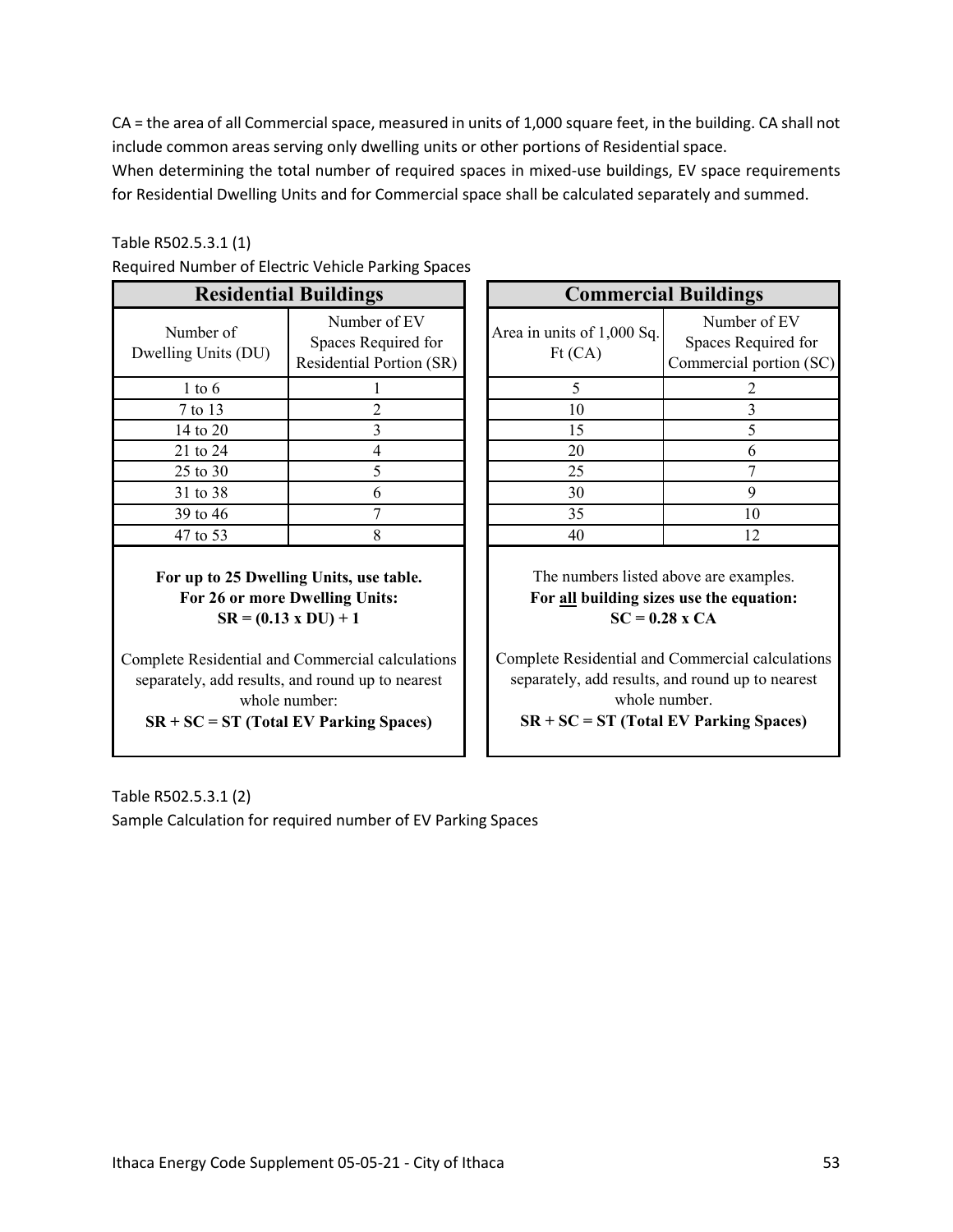Sample Calculation 44,300 sq ft mixed-use building. 26 Dwelling Units (DU) and 6,000 sq ft Commercial Area (CA)  $SR = (0.13 \times 26) + 1$  $SR = 3.4 + 1 = 4.4$ **4.4 EV spaces are required for Residential portion**  $SC = 0.28 \times 6$  $SC = 1.7$ **1.7 EV spaces are required for Commercial portion**  $ST = SR + SC$  rounded up  $ST = 4.4 + 1.7 = 6.1$ , round up **7 EV spaces are required for the building to earn a point.**

## R502.5.3.2

The requirements for this point as set forth here and in Table R502.6 are NOT intended to override or supplant existing zoning code provisions regarding parking requirements. To the extent that zoning permissible parking spaces cannot be accommodated on the building site, the building must seek off-site spaces in accordance with the provisions of this point and applicable zoning laws, where zoning allows off-site parking spaces.

#### R502.5.3.3

All Electric Vehicle Parking Spaces shall be located on the same parcel as the building, in the same parking facilities as those used by one or more of the following target user groups: customers/clients; employees; and fleet vehicles. If no parking facilities exist on the same parcel, and off-site parking facilities do exist for one or more of the user groups, then EV parking spaces may be installed in those off-site parking facilities. Off-site parking must be within 0.25 miles of the building.

#### R502.5.3.4

All Electric Vehicle Parking Spaces shall be served by a dedicated Electric Vehicle Charging port. Electric Vehicle Charging Stations may have any number of ports.

#### R502.5.3.5

At least one Accessible Electric Vehicle parking space is required in any parking facility that includes more than 10 Electric Vehicle parking spaces. Any parking facility with more than 50 Electric Vehicle parking spaces must provide at least two Accessible Electric Vehicle parking spaces. The associated space(s) are not required to be designated only for accessible parking, as defined by the Building Code of NYS, but must meet all other accessibility requirements contained in New York State law.

#### R502.5.3.6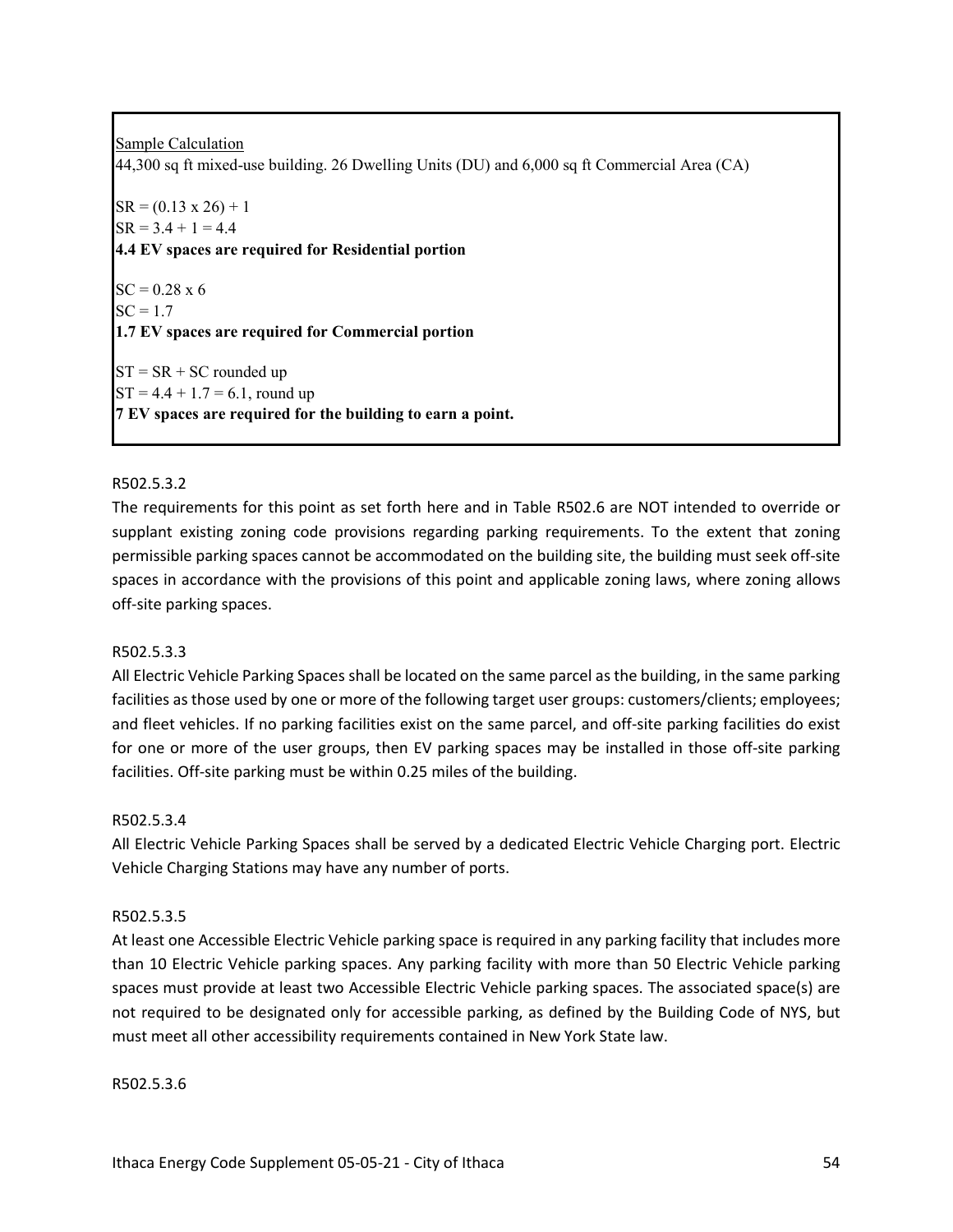All buildings must install Level 2 EV charging stations that operate on a 240-volt AC circuit and/or Direct Current Fast Chargers.

## R502.5.3.7

Electric vehicle charging spaces shall be provided with a dedicated branch circuit, raceways, and all other electric vehicle charging equipment. The branch circuit shall be identified for electric vehicle service in the service panel or subpanel directory. Electrical room(s) serving areas with EV parking spaces shall be designed to accommodate the electrical equipment and distribution required to serve all of the electric vehicle charging stations.

## R502.5.3.8

Electric vehicle charging station equipment shall be maintained in all respects, including the functioning of the charging equipment. A phone number or other contact information shall be provided on the charging station equipment for reporting when the equipment is not functioning, or other problems are encountered.

## R502.5.3.9

The Electric Vehicle Charging Station, including the charging cord, shall be installed so as to not interfere with pedestrian walkways at any time.

## R502.5.3.10

Except for Accessible EV parking spaces, each EV parking space shall be posted with signage indicating that the space is only to be used for electric vehicle charging purposes. Days and hours of operations and any other restrictions on use of the parking space shall be included if time limits or tow-away provisions are to be enforced.

#### **R502.5.4 OP4 Adaptive Reuse**

One point may be earned according to the requirements below.

## R502.5.4.1

The building must maintain 50% or more of the existing building structure and building thermal envelope, based on measurement of the surface area. The existing building structure must be retained in place and re-purposed for a different permitted use (for example, when an old school is adapted for use as apartments). A major renovation of a building and re-use for the same purpose shall not be eligible for this point.

#### **R502.5.5 OP5 NY Stretch Code**

Two points may be earned according to the requirements below.

#### R502.5.5.1

The building shall comply with all requirements of the NYStretch Energy Code - 2020 Version 1.0, which is available at: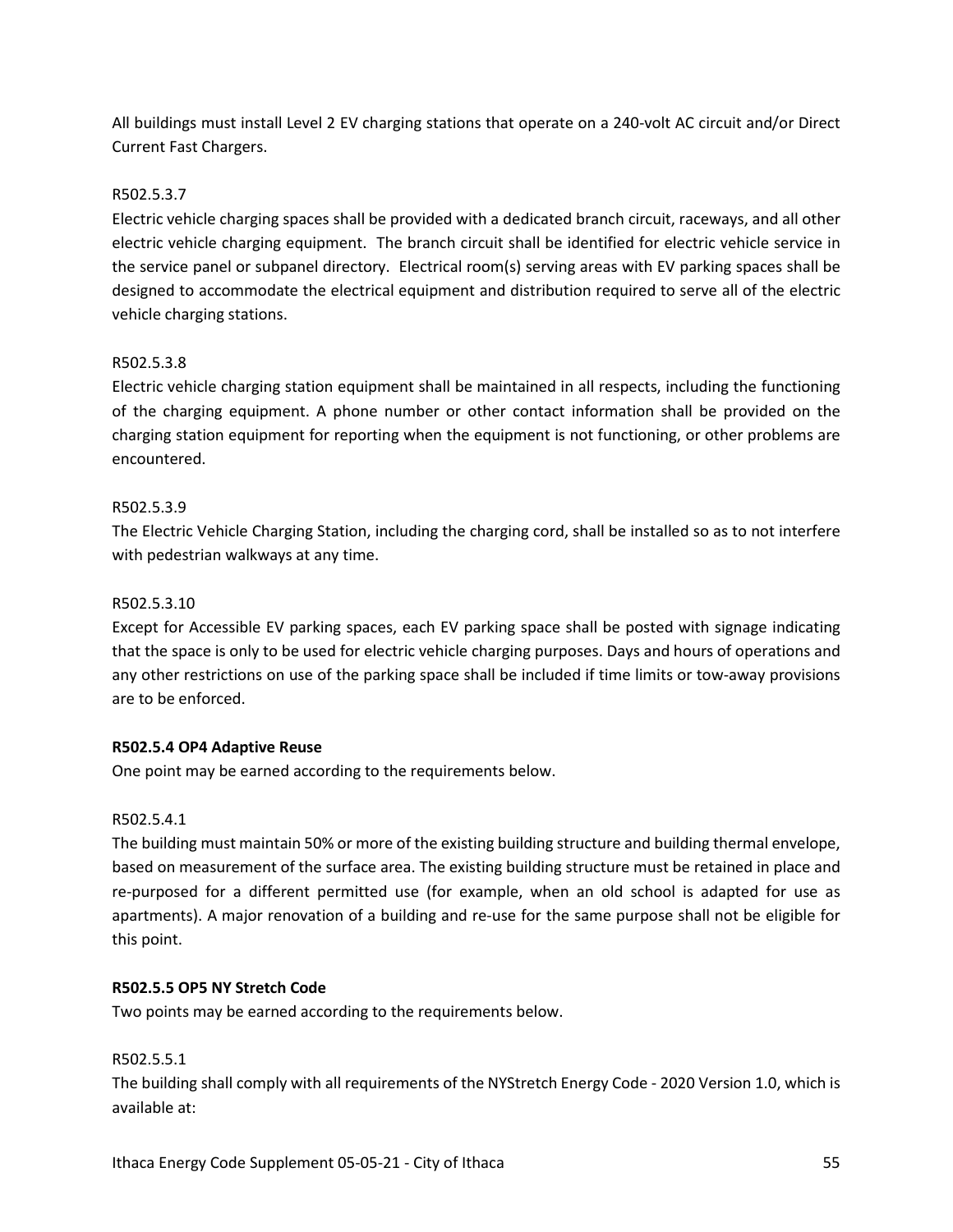www.nyserda.ny.gov/All-Programs/Programs/Energy-Code-Training/NYStretch-Energy-Code-2020

## **R502.5.6 OP6 Custom Energy Improvement**

Up to two points may be earned according to the requirements below.

#### R502.5.6.1

To earn one point, both of the following conditions must be met:

1. Reduce energy use by 1.2 kWh/SF/year or 4.1 kbtu/SF/year for all residential HEATED FLOOR AREA in the building.

2. Reduce energy use by 2.4 kWh/SF/year or 8.2 kbtu/SF/year for all commercial HEATED FLOOR AREA in the building.

## R502.5.6.2

To earn two points, both of the following conditions must be met:

1. Reduce energy use by 2.4 kWh/SF/year or 8.2 kbtu/SF/year for all residential HEATED FLOOR AREA in the building.

2. Reduce energy use by 4.8 kWh/SF/year or 16.4 kbtu/SF/year for all commercial HEATED FLOOR AREA in the building.

## R502.5.6.3

Multiple improvements may be combined to achieve each point under this improvement. Improvements may be made anywhere in the building as long as they meet the thresholds of energy use reduction. The proposed energy improvement(s) shall be submitted to the Code Enforcement Officer in writing, signed by the DESIGN PROFESSIONAL or ENERGY PROFESSIONAL. Energy reduction must be shown through energy analysis performed by a DESIGN PROFESSIONAL or ENERGY PROFESSIONAL. Simplified calculations (e.g. spreadsheet) are acceptable.

#### R502.5.6.4

For a baseline, use the 2016 Energy Conservation Construction Code of New York State. If the baseline condition is not addressed by the ECCCNYS, use baseline conditions as defined in Appendix G of ASHRAE Standard 90.1-2013, or RESNET HERS (latest edition).

#### R502.5.6.5

Production of renewable energy shall not count toward energy reduction. Energy reduction must be calculated after applying all other proposed energy improvements to the proposed design. In other words, interactive energy savings must be performed. Savings cannot be taken for improvements made with other points, such as right-lighting or the NY Stretch Energy Code.

## **R502.6 Summary Table for Prescriptive Compliance Path / Easy Path**

The following Table R502.6 is a summary of the Prescriptive Compliance Path / Easy Path for RESIDENTIAL BUILDINGS. This is a summary for informational purposes only. To earn points, all applicable requirements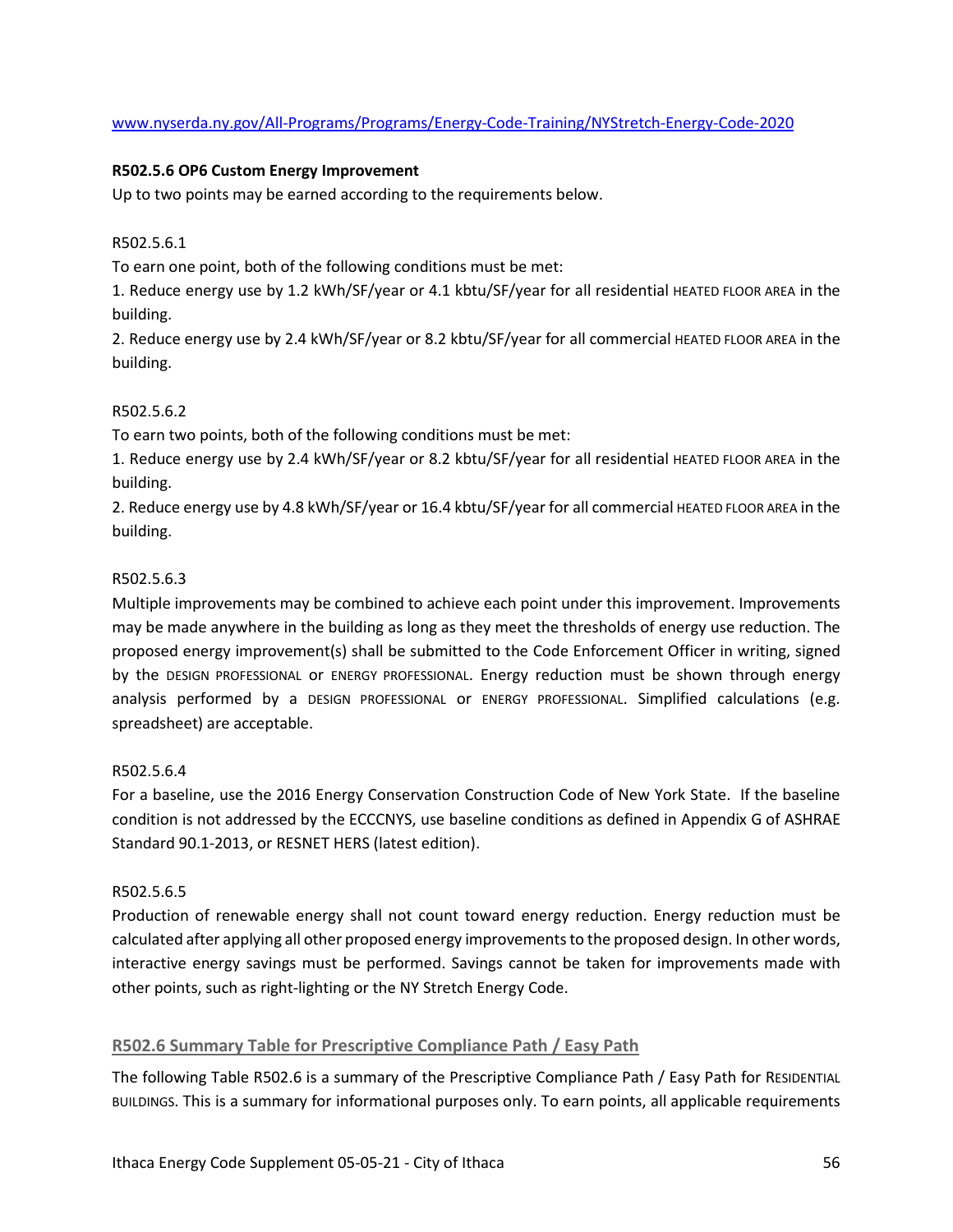in sections R502.1, R502.2, R502.3, R502.4 and R502.5 must be met. In case of discrepancies between Table R502.6 and the requirements in sections R502.1, R502.2, R502.3, R502.4 and R502.5, the latter shall hold precedence.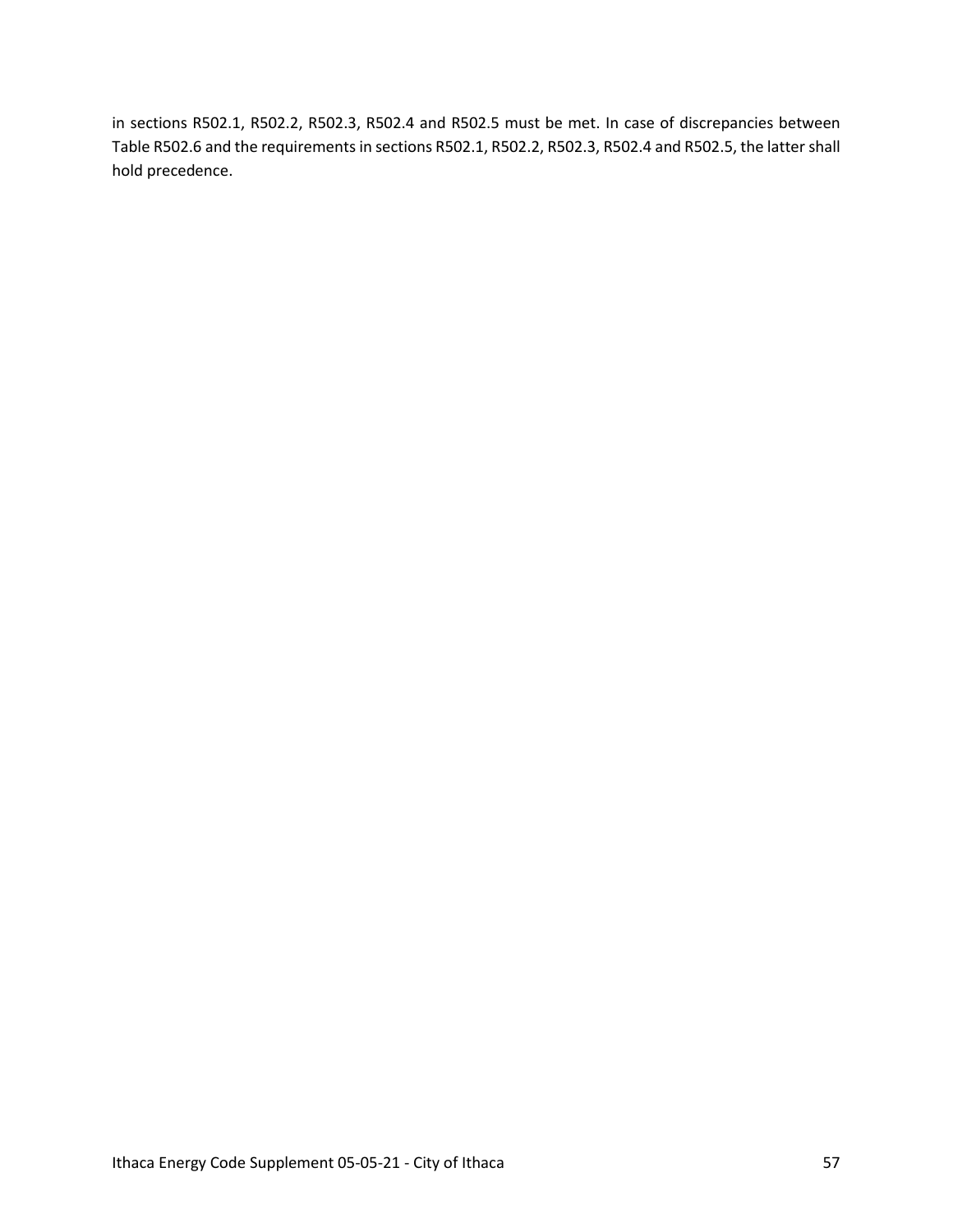## **Table R502.6**

# **Residential Compliance Summary for Easy Path/Prescriptive Path Projects must earn at least six points**

| Cate-<br>gory   | Improvement                                               | <b>Points</b>  | <b>Details</b>                                                                                                                                                              |
|-----------------|-----------------------------------------------------------|----------------|-----------------------------------------------------------------------------------------------------------------------------------------------------------------------------|
|                 | <b>EFFICIENT ELECTRIFICATION</b>                          |                |                                                                                                                                                                             |
| EE1             | Heat pumps for space<br>heating                           | $3 - 5$        | 3 points for air source heat pumps.<br>5 points for ground source heat pumps.                                                                                               |
| EE <sub>2</sub> | Heat pumps for domestic hot<br>water heating              | $\mathbf{1}$   | 1 point for water heating systems that use heat pumps.                                                                                                                      |
| EE3             | Commercial cooking<br>electrification                     | 3              | 3 points for electric cooking equipment in restaurants and other<br>food service buildings. Prerequisite: no fossil fuel use in the<br>building.                            |
| EE4             | Residential cooking and<br>clothes drying electrification | 1              | 1 point for electric stoves and ventless heat pump clothes dryers.<br>Prerequisite: no fossil fuel use in the building.                                                     |
|                 | <b>AFFORDABILITY IMPROVEMENTS</b>                         |                |                                                                                                                                                                             |
| AI1             | Smaller building/room size                                | $1 - 2$        | Up to 2 points for smaller room sizes. Available for Hotel and<br>Residential portions only.                                                                                |
| AI2             | Heating systems in heated<br>space                        | 1              | 1 point for installing heating systems in directly heated spaces.                                                                                                           |
| AI3             | Efficient building shape                                  | 1              | 1 point if exterior surface area divided by directly heated floor<br>area is less than the maximum allowed value.                                                           |
|                 |                                                           |                |                                                                                                                                                                             |
| AI5             | Modest window-to-wall<br>ratio                            | 1              | 1 point for overall window-to-wall ratio less than 20%<br>(individual spaces may exceed 20%).                                                                               |
|                 | <b>RENEWABLE ENERGY</b>                                   |                |                                                                                                                                                                             |
| RE1             | Renewable energy systems                                  | $1 - 3$        | Up to 3 points for on-site or off-site renewable electric systems<br>or on-site renewable thermal systems.                                                                  |
| RE <sub>2</sub> | Biomass systems                                           | 5              | 5 points for biomass space heating systems.                                                                                                                                 |
|                 | <b>OTHER POINTS</b>                                       |                |                                                                                                                                                                             |
| OP <sub>1</sub> | Development density                                       | 1              | 1 point for achieving sufficient development density on the<br>building parcel. A maximum of two points total may be earned<br>for points OP1, OP2, and OP3 combined.       |
| OP <sub>2</sub> | Walkability                                               | $\mathbf{1}$   | 1 point if the building meets the walkability criteria. A<br>maximum of two points total may be earned for points OP1,<br>OP2, and OP3 combined.                            |
| OP <sub>3</sub> | Electric Vehicle Parking<br>Spaces                        | $\mathbf{1}$   | 1 point for installing electric vehicle parking spaces and related<br>infrastructure. A maximum of two points total may be earned for<br>points OP1, OP2, and OP3 combined. |
| OP4             | Adaptive reuse                                            | $\mathbf{1}$   | 1 point for substantial re-purpose of existing building.                                                                                                                    |
| OP <sub>5</sub> | Meet NY Stretch Code                                      | $\overline{2}$ | 2 points for complying with NYStretch Energy Code                                                                                                                           |
| OP <sub>6</sub> | Custom energy improvement                                 | $1 - 2$        | Up to 2 points for reduction in energy use.                                                                                                                                 |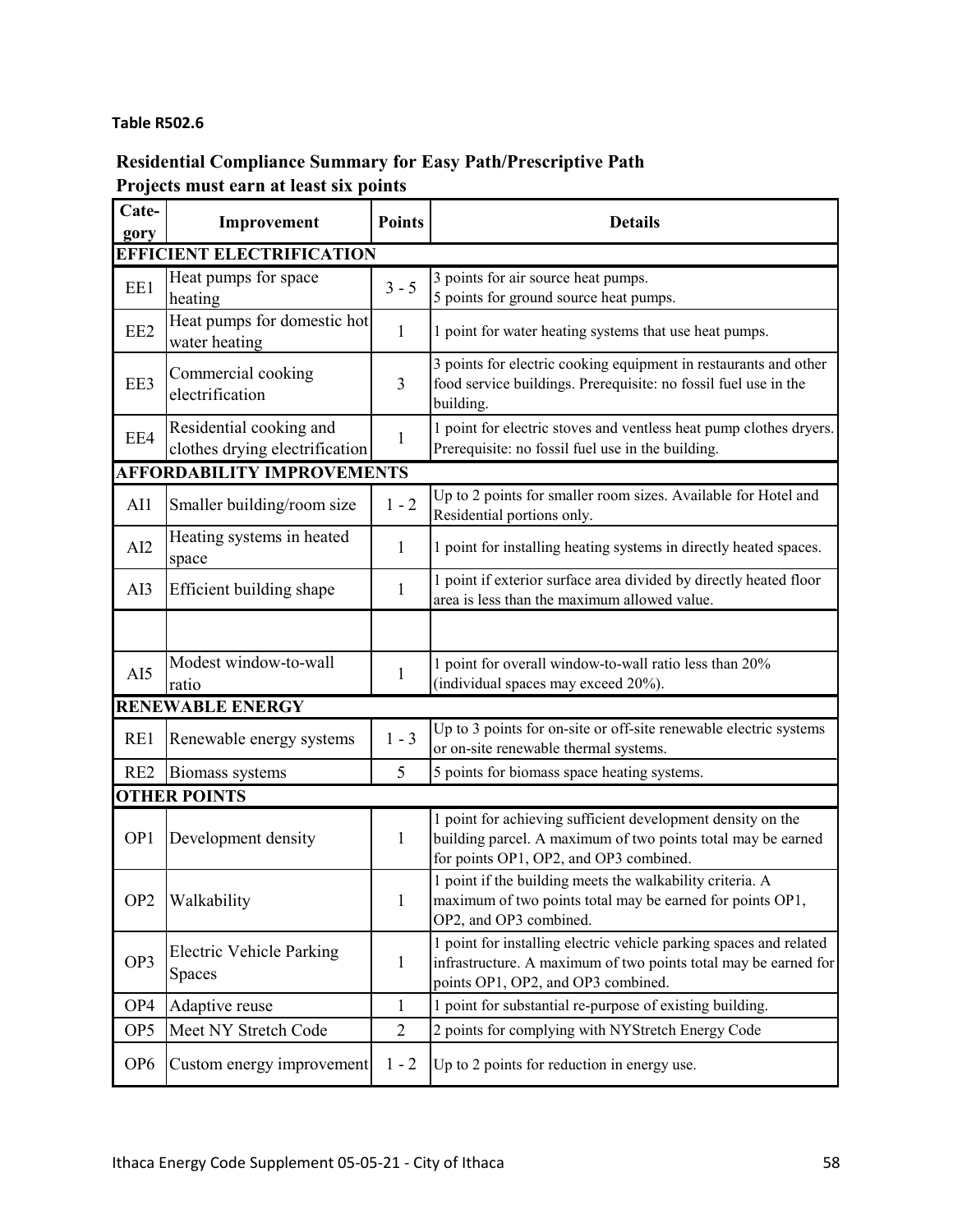## SECTION R503 PERFORMANCE-BASED COMPLIANCE PATH/WHOLE BUILDING PATH

## **R503.1 General**

To meet the requirements of this section R503, A BUILDING must comply with any one of the highperformance building approaches described in R503.2, R503.3, R503.4, R503.5 and R503.6.

#### **R503.2 Energy Rating Index-based Compliance**

Restrictions: This compliance method may only be used for Residential Buildings of not more than three stories.

#### **R503.2.1**

The building shall comply with all requirements of Section R406 Energy Rating Index Compliance Alternative of the 2020 Energy Conservation Construction Code of NYS (ECCCNYS R406). Where the requirements of this Ithaca Energy Code Supplement are more stringent than the requirements of ECCCNYS R406, IECS requirements shall prevail.

#### **R503.2.2**

The rated design shall be shown to have an Energy Rating Index (ERI) less than or equal to 40 when compared to the ERI reference design.

#### **R503.2.3**

Renewable energy generation that meets all applicable requirements for renewable energy systems described in R502.4.1 may be used to meet the requirements.

#### **R503.2.4 Documentation**

Compliance documentation shall be submitted as detailed in ECCCNYS R406.

#### **R503.3 National Green Building Standard-based compliance**

#### **R503.3.1**

Using the National Green Building Standard ("NGBS", also known as ICC/ASHRAE 700-2015), the building shall earn no less than 80 NGBS Energy Efficiency points. NGBS certification is not necessary.

#### **R503.3.2**

Renewable energy generation that meets all applicable requirements for renewable energy systems described in R502.4.1 may be used to meet the requirements.

#### **R503.3.3 Documentation**

The DESIGN PROFESSIONAL or ENERGY PROFESSIONAL documenting compliance will provide a signed statement that the design meets the requirements of this section, and documentation showing compliance.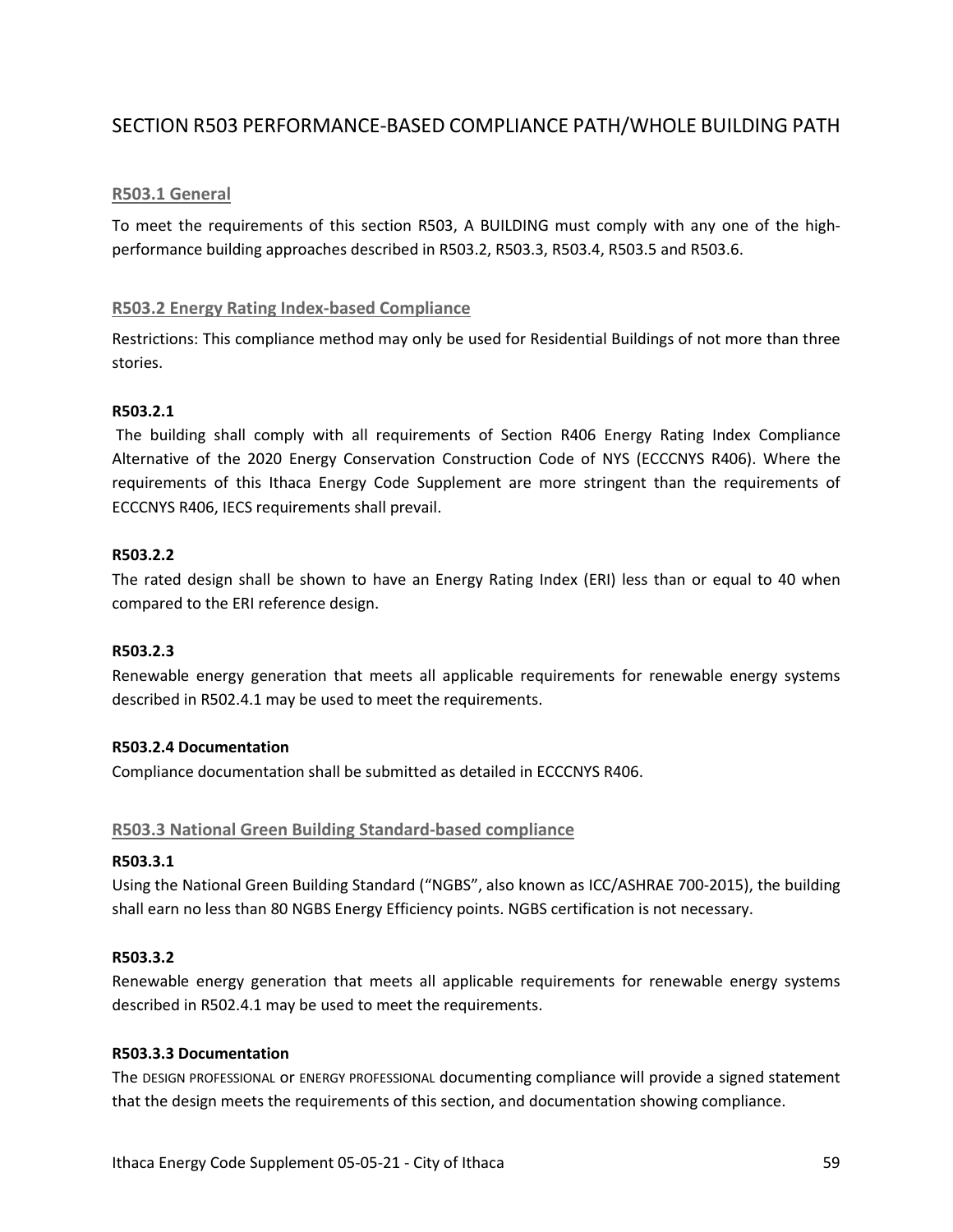## **R503.4 Passive House-based Compliance**

## **R503.4.1**

Buildings shall meet the design requirements of one of the following.

- 1. PHIUS+ Passive Building Standard from Passive House Institute US
- 2. Passive House Classic Standard from Passive House Institute

Actual certification is not required. The most recent version of the chosen standard in effect at the time of building permit application shall be used.

Documentation shall include at least one of the following:

1. Pre-certification letter (or other formal communication) from an Accredited Passive House Certifier, stating that Design Review has been completed and the building is designed to meet all requirements of the chosen Standard. All documentation used to show achievement of the requirements must be submitted to the Code Enforcement Officer.

Documentation of Passive House certification. All documentation used to achieve certification must be submitted to the Code Enforcement Officer.

## **R503.5 Greenhouse Gas Emissions Calculation-based Compliance**

The building shall demonstrate a reduction in greenhouse gas (GHG) emissions of not less than 40% as compared to the baseline building.

#### **R503.5.1 Energy Modeling Standards**

GHG emissions reductions shall be shown through energy modeling.

- 1. For Residential Buildings four stories and greater and for mixed-use buildings classified as residential, energy modeling shall comply with Appendix G of ASHRAE Standard 90.1-2013.
- 2. For Residential buildings of not more than three stories, energy modeling shall comply with RESNET-HERS.

#### **R503.5.2 Process Loads**

The GHG emissions reduction assessment and requirement shall exclude energy use by PROCESS LOADS. However, the energy model shall include the energy used for PROCESS LOADS because energy used by heating, cooling, and ventilation (including exhaust fans/hoods, makeup air fans, and heating/cooling for makeup air) is subject to the GHG emissions reduction requirement. After the baseline and proposed energy models are run, for the GHG emissions reduction calculation, subtract out the process energy use from both the baseline and the proposed building energy model results, and use the resulting withoutprocess-energy results for the GHG emissions calculations.

#### **R503.5.3 Renewable Energy**

Renewable energy generation may be used. All applicable requirements for renewable energy systems described in R502.4.1 must be met. Renewable energy generation used to achieve the 40% reduction in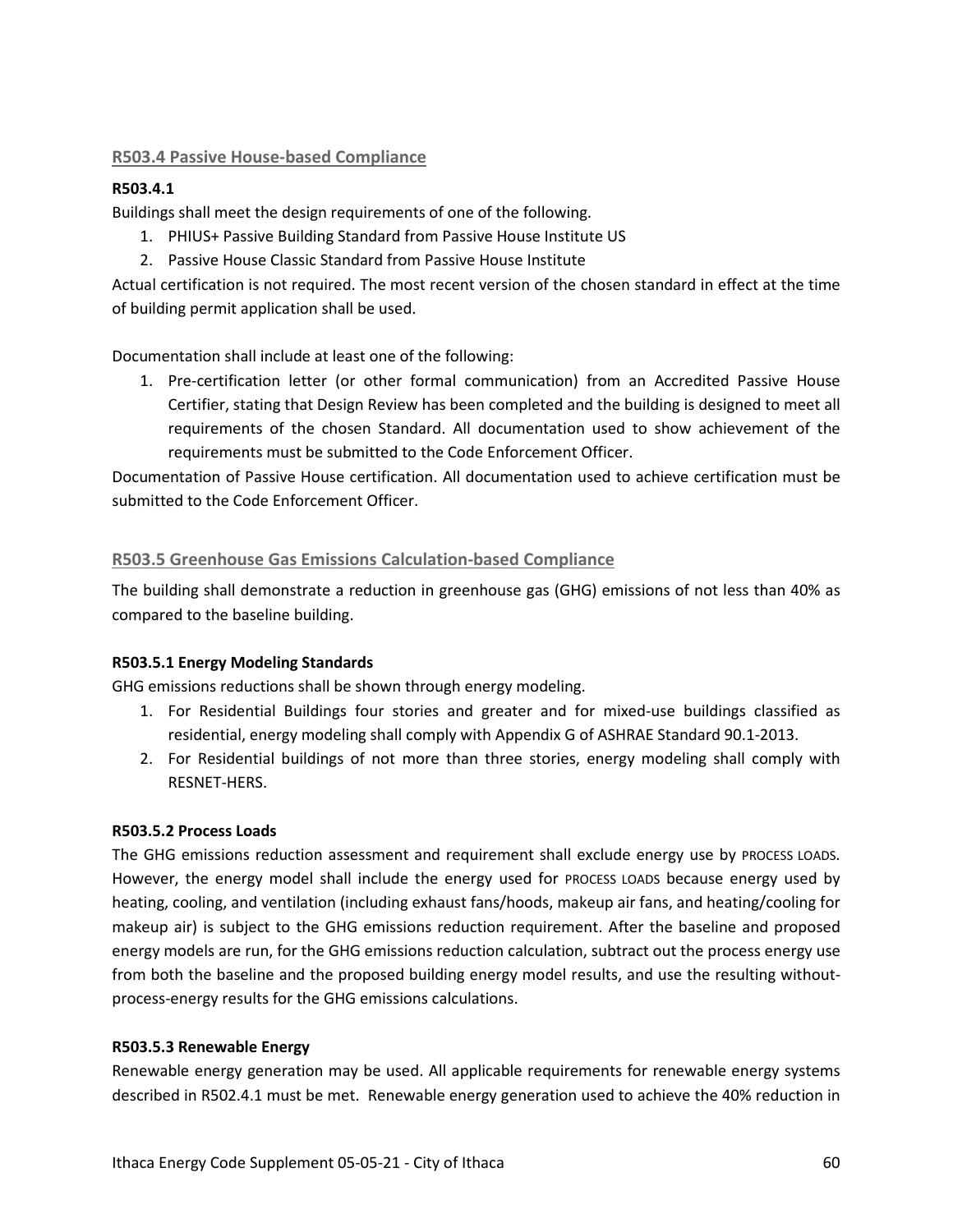GHG emissions is capped at 25% of the baseline energy use. The GHG emissions factor for electricity produced by renewable energy systems shall be 0 (zero) lb CO2e/MWh.

## **R503.5.4 GHG Emissions Factor for Electricity**

For buildings not served by combined heat and power plants, the GHG emissions factor for electricity used for all calculations shall be 548.37 lb CO2e/MWh

## **R503.5.5 GHG Emissions Factor for Electricity for Buildings Served by Combined Heat and Power Plants**

For buildings using electricity generated by combined heat and power (CHP) plants, the GHG emissions factor for electricity shall be determined in one of the following ways:

- a. The most recent heat rate data available at the time of building application shall be used from www.eia.gov/electricity/annual/html/epa\_08\_02.html, for the specific type of generation plant used, for electricity to be used in the proposed building, and the heat rate shall be multiplied by the EPA emissions factor for the fuel used at the CHP plant. The result shall be used as the GHG emissions factor for electricity from CHP plants.
- b. Data gathered from actual operation of the CHP plant and its distribution network shall be used to determine the site-specific GHG emissions factor for electricity to be used in the building. All data used shall be made publicly available before the time of building permit application.

For buildings served by CHP plants, the baseline (reference building) electricity use GHG emissions shall be the same as for buildings not served by a CHP plant.

#### **R503.5.6**

If a facility uses electricity from a combination of sources (e.g., utility, off-site renewable energy system, and CHP plants), a weighted average of GHG emissions factors shall be used.

#### **R503.5.7 Documentation**

The following documentation shall be submitted to show compliance with R503.5 in sufficient clarity and detail:

- 1. A report, signed and stamped by an accredited third-party ENERGY PROFESSIONAL, showing the results of all calculations, assumptions, inputs, and outputs for the energy model
- 2. A letter, signed and stamped by an accredited third-party ENERGY PROFESSIONAL, stating that proposed total GHG emissions for the building are at least 40% less than the GHG emissions of the baseline building.
- 3. The City reserves the right to require additional documentation and/or additional third-party review and analysis by a consultant selected by the City, at the expense of the applicant. All such documentation shall be submitted and fee shall be paid prior to issuance of a building permit.

## **R503.6 Greenhouse Gas Emissions Calculation-based Compliance for Additions**

Compliance using the requirements of this provision R503.6 may only be used for additions that are showing compliance together with the existing building. See also 202.2.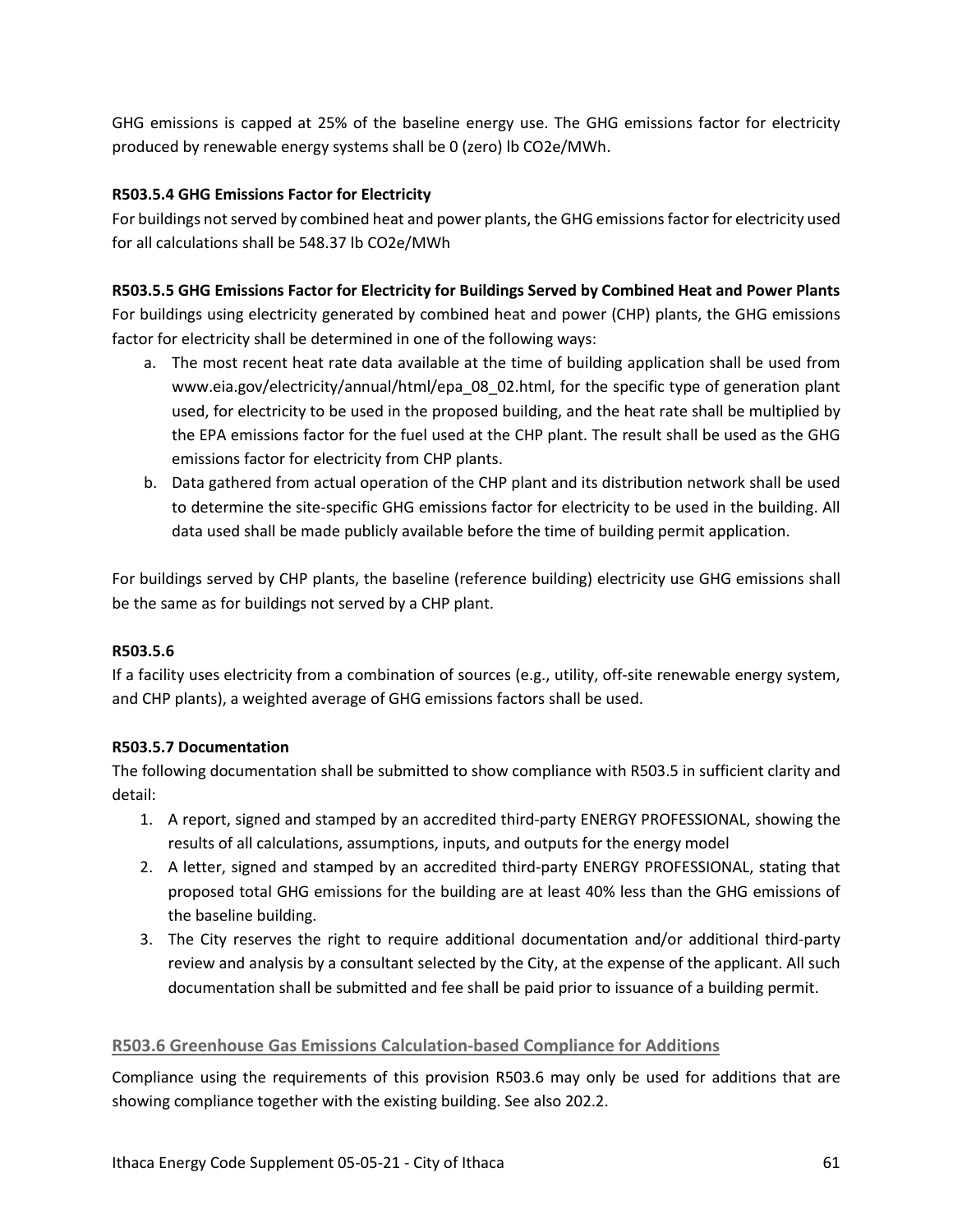## **R503.6.1**

The addition and the existing building, together as a whole, shall be shown to have lower total GHG emissions than the original existing building.

## **R503.6.2**

Current and proposed GHG emissions shall be calculated following the requirements of the GHG emissions Calculation Method (R503.5).

## **R503.6.3 Documentation**

The following documentation shall be submitted:

- 1. An energy study of the existing building that includes energy use from at least 12 consecutive months of the most recent 24 months at the time of building permit application.
- 2. An energy study that shows anticipated energy use for the new addition and modified existing building.
- 3. A report, signed and stamped by an accredited ENERGY PROFESSIONAL, showing the results of all calculations, assumptions, inputs, and outputs for the energy model.
- 4. A letter, signed and stamped by an accredited third-party ENERGY PROFESSIONAL, stating that proposed total GHG emissions for the building and addition together are less than the GHG emissions for the existing building.
- 5. The City/Town reserves the right to require additional documentation and/or additional thirdparty review and analysis by a consultant selected by the City/Town, at the expense of the applicant. All such documentation shall be submitted and fee shall be paid prior to issuance of a building permit.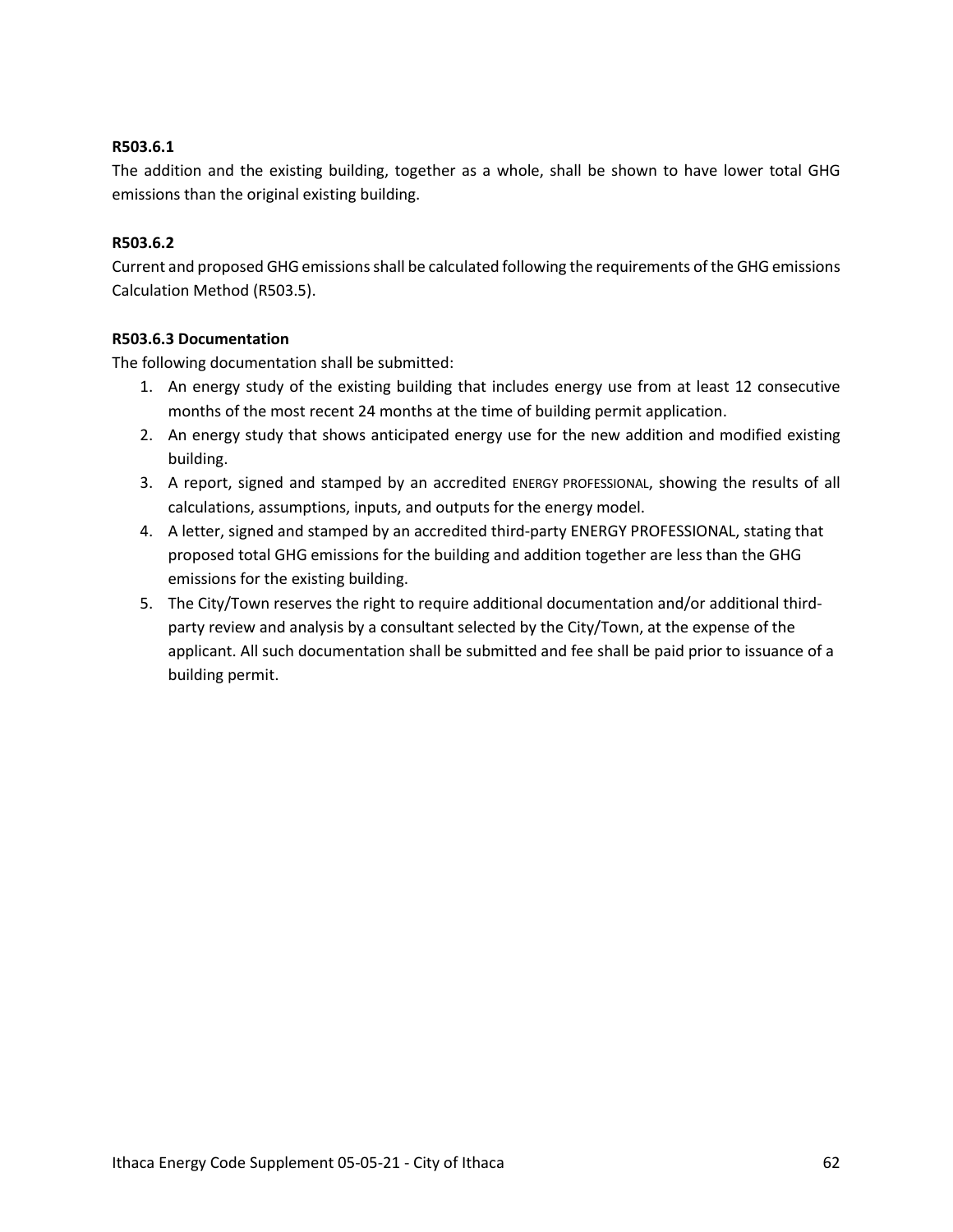## SECTION R504 FUTURE REQUIREMENTS

## **R504.1 General**

On January 1, 2023, the requirements of Sections R502 and R503 shall change as described in R504.2, R504.3, R504.4, and R504.6. Where no changes are listed, the requirements shall remain as described in Sections R502 and R503.

On January 1, 2026, the requirements of Sections R501, R502 and R503 shall change as described in R504.7. Where no changes are listed, the requirements shall remain as described in Sections R501, R502 and R503.

#### **R504.2 Changes in 2023 to General Requirements of Prescriptive Compliance Path/Easy Path**

Effective January 1, 2023, to meet the requirements of section R502, a building must achieve a minimum of twelve (12) of the points described in section R502. A summary table is provided in R504.5

## **R504.3 Changes in 2023 to Efficient Electrification Points**

Effective January 1, 2023, all points awarded from R502.2 Efficient Electrification shall be doubled.

#### **R504.3.1**

Six points shall be earned for using air source heat pumps and meeting the requirements of R502.2.1 - Heat Pumps for Space Heating. Ten (10) points shall be earned for using ground source heat pumps and meeting the requirements of R502.2.1 - Heat Pumps for Space Heating.

#### **R504.3.2**

Two points shall be earned for meeting the requirements of R502.2.2 EE2 Heat Pumps for Service Water Heating.

#### **R504.3.3**

Six points shall be earned for meeting the requirements of R502.2.3 EE3 Commercial Cooking Electrification.

#### **R504.3.4**

Two points shall be earned for meeting the requirements of R502.2.4 EE4 Residential Cooking and Clothes Drying Electrification.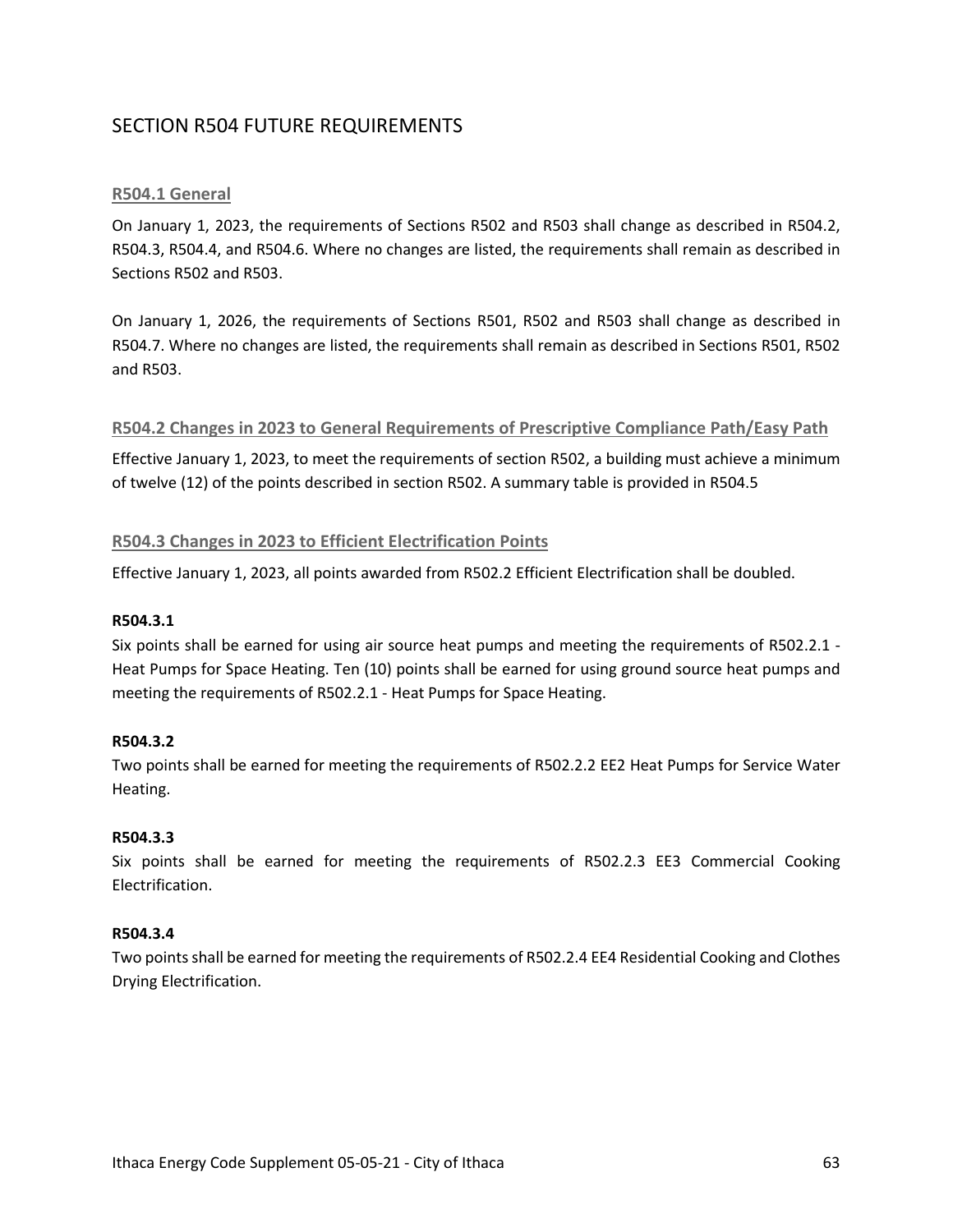## **R504.4 Changes in 2023 to RE1 Renewable Energy Systems**

Effective January 1, 2023, the maximum number of points allowed under R502.4.1 RE1 Renewable Energy Systems shall increase to six (6) points. The criteria for earning points shall remain as described in R502.4.1.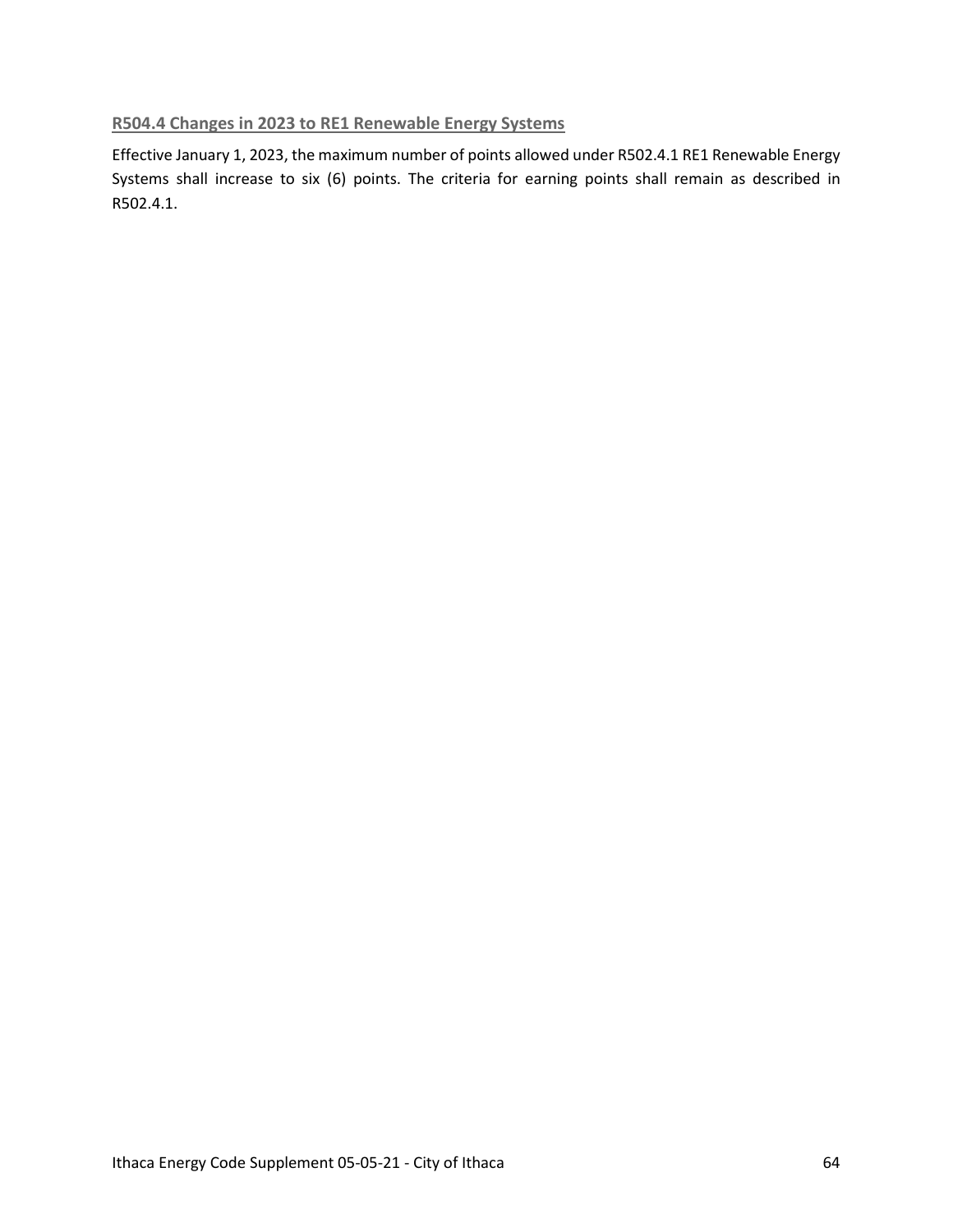## *2023*

## **Residential Compliance Summary for Easy Path/Prescriptive Path Projects must earn at least 12 points**

| Cate-<br>gory   | Improvement                                               | <b>Points</b>  | <b>Details</b>                                                                                                                                                              |
|-----------------|-----------------------------------------------------------|----------------|-----------------------------------------------------------------------------------------------------------------------------------------------------------------------------|
|                 | <b>EFFICIENT ELECTRIFICATION</b>                          |                |                                                                                                                                                                             |
| EE1             | Heat pumps for space<br>heating                           | $6 - 10$       | 6 points for air source heat pumps.<br>10 points for ground source heat pumps.                                                                                              |
| EE <sub>2</sub> | Heat pumps for domestic hot<br>water heating              | $\overline{2}$ | 2 points for water heating systems that use heat pumps.                                                                                                                     |
| EE3             | Commercial cooking<br>electrification                     | 6              | 6 points for electric cooking equipment in restaurants and other<br>food service buildings. Prerequisite: no fossil fuel use in the<br>building.                            |
| EE4             | Residential cooking and<br>clothes drying electrification | $\overline{2}$ | 2 points for electric stoves and ventless heat pump clothes<br>dryers. Prerequisite: no fossil fuel use in the building.                                                    |
|                 | <b>AFFORDABILITY IMPROVEMENTS</b>                         |                |                                                                                                                                                                             |
| AI1             | Smaller building/room size                                | $1 - 2$        | Up to 2 points for smaller room sizes. Available for Hotel and<br>Residential portions only.                                                                                |
| AI2             | Heating systems in heated<br>space                        | 1              | 1 point for installing heating systems in directly heated spaces.                                                                                                           |
| AI3             | Efficient building shape                                  | 1              | 1 point if exterior surface area divided by directly heated floor<br>area is less than the maximum allowed value.                                                           |
|                 |                                                           |                |                                                                                                                                                                             |
| AI5             | Modest window-to-wall<br>ratio                            | 1              | 1 point for overall window-to-wall ratio less than 20%<br>(individual spaces may exceed 20%).                                                                               |
|                 | <b>RENEWABLE ENERGY</b>                                   |                |                                                                                                                                                                             |
| RE1             | Renewable energy systems                                  | $1 - 6$        | Up to 6 points for on-site or off-site renewable electric systems<br>or on-site renewable thermal systems.                                                                  |
| RE <sub>2</sub> | Biomass systems                                           | 5              | 5 points for biomass space heating systems.                                                                                                                                 |
|                 | <b>OTHER POINTS</b>                                       |                |                                                                                                                                                                             |
| OP <sub>1</sub> | Development density                                       | $\mathbf{1}$   | 1 point for achieving sufficient development density on the<br>building parcel. A maximum of two points total may be earned<br>for points OP1, OP2, and OP3 combined.       |
| OP <sub>2</sub> | Walkability                                               | $\mathbf{1}$   | 1 point if the building meets the walkability criteria. A<br>maximum of two points total may be earned for points OP1,<br>OP2, and OP3 combined.                            |
| OP3             | <b>Electric Vehicle Parking</b><br>Spaces                 | $\mathbf{1}$   | 1 point for installing electric vehicle parking spaces and related<br>infrastructure. A maximum of two points total may be earned for<br>points OP1, OP2, and OP3 combined. |
| OP4             | Adaptive reuse                                            | $\mathbf{1}$   | 1 point for substantial re-purpose of existing building.                                                                                                                    |
| OP <sub>5</sub> | Meet NY Stretch Code                                      | $\mathfrak{2}$ | 2 points for complying with NYStretch Energy Code                                                                                                                           |
| OP <sub>6</sub> | Custom energy improvement                                 | $1 - 2$        | Up to 2 points for reduction in energy use.                                                                                                                                 |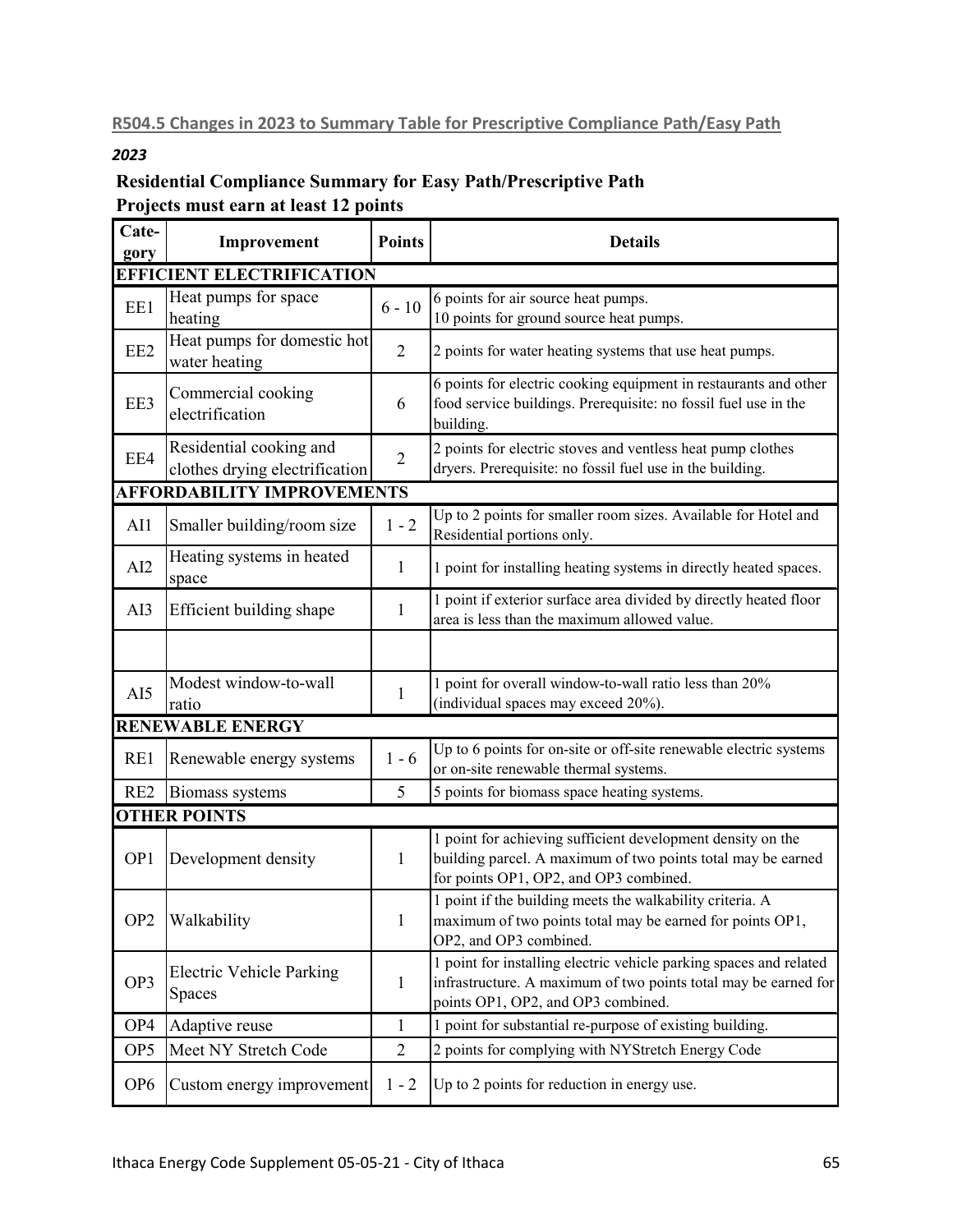## **R504.6 Changes in 2023 to Performance-Based Compliance Path/Whole Building Path**

Effective January 1, 2023, the requirements of Section R503 Performance-Based Compliance Path/Whole Building Path shall change as described in R504.6.1, R504.6.2, and R504.6.3. Where no changes are listed, the requirements shall remain as described in Section R503.

## **R504.6.1 Changes to Energy Rating Index-based Compliance**

Effective January 1, 2023, the language of R503.2.2 shall be replaced with the following language: The building must satisfy one of the following criteria:

- 1. The rated design shall be shown to have an Energy Rating Index (ERI) less than or equal to 20 when compared to the ERI reference design.
- 2. The rated design shall be shown to have an Energy Rating Index (ERI) less than or equal to 40 when compared to the ERI reference design AND seven IECS points from Section R502 Prescriptive Compliance Path/Easy Path shall be earned. Points from AI4 Right-Lighting and OP5 Meet NY Stretch Code may not be counted toward the seven IECS points.

## **R504.6.2 Changes to National Green Building Standard-based compliance**

In addition to all existing requirements, seven IECS points from Section R502 Prescriptive Compliance Path/Easy Path must be earned. Points from AI4 Right-Lighting and OP5 Meet NY Stretch Code may not be counted toward the seven IECS points.

## **R504.6.3 Changes to Greenhouse Gas Emissions Calculation-based Compliance**

Effective January 1, 2023, the building shall demonstrate a reduction in greenhouse gas (GHG) emissions of not less than 80% as compared to the baseline building.

## R504.6.3.1

Renewable energy generation used to achieve the 80% reduction in GHG emissions is capped at 50% of the baseline energy use.

#### R504.6.3.2

For buildings not served by combined heat and power plants or renewable energy systems, the GHG emissions factor for electricity used for all calculations shall be 295.9 lb CO2e/MWh.

#### **R504.7 Changes in 2026**

Effective January 1, 2026, all buildings shall be built to have net-zero GHG emissions and shall not use fossil fuels for space heating, water heating, or clothes drying.

#### **R504.7.1**

The language in R501.2 Application shall be replaced with: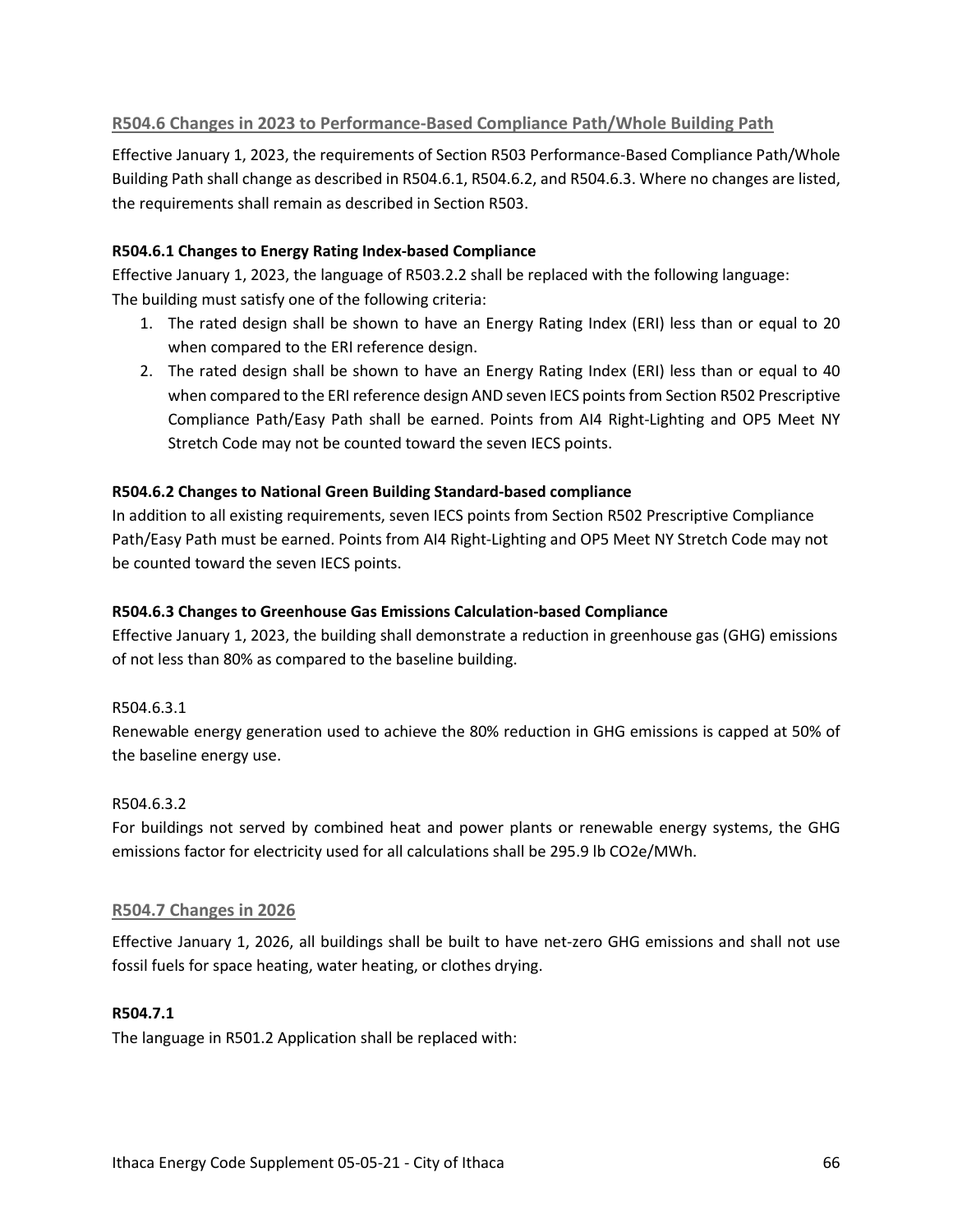RESIDENTIAL BUILDINGS of not more than three stories shall comply with all requirements of R503.2 Energy Rating Index-based Compliance except R503.2.2. The rated design shall be shown to have an Energy Rating Index (ERI) less than or equal to 5 when compared to the ERI reference design.

Residential Buildings four stories and greater shall comply with the requirements of the ZERO Code, using the most recent version of the ZERO Code available at the time of permit application. The ZERO Code, an Architecture 2026 initiative, is available at https://zero-code.org.

An IECS Compliance Plan shall be the basis for evaluating compliance.

## **R504.7.2**

Fossil fuels shall not be used for space heating, water heating or clothes drying. Fossil fuels may be used for PROCESS ENERGY and for cooking.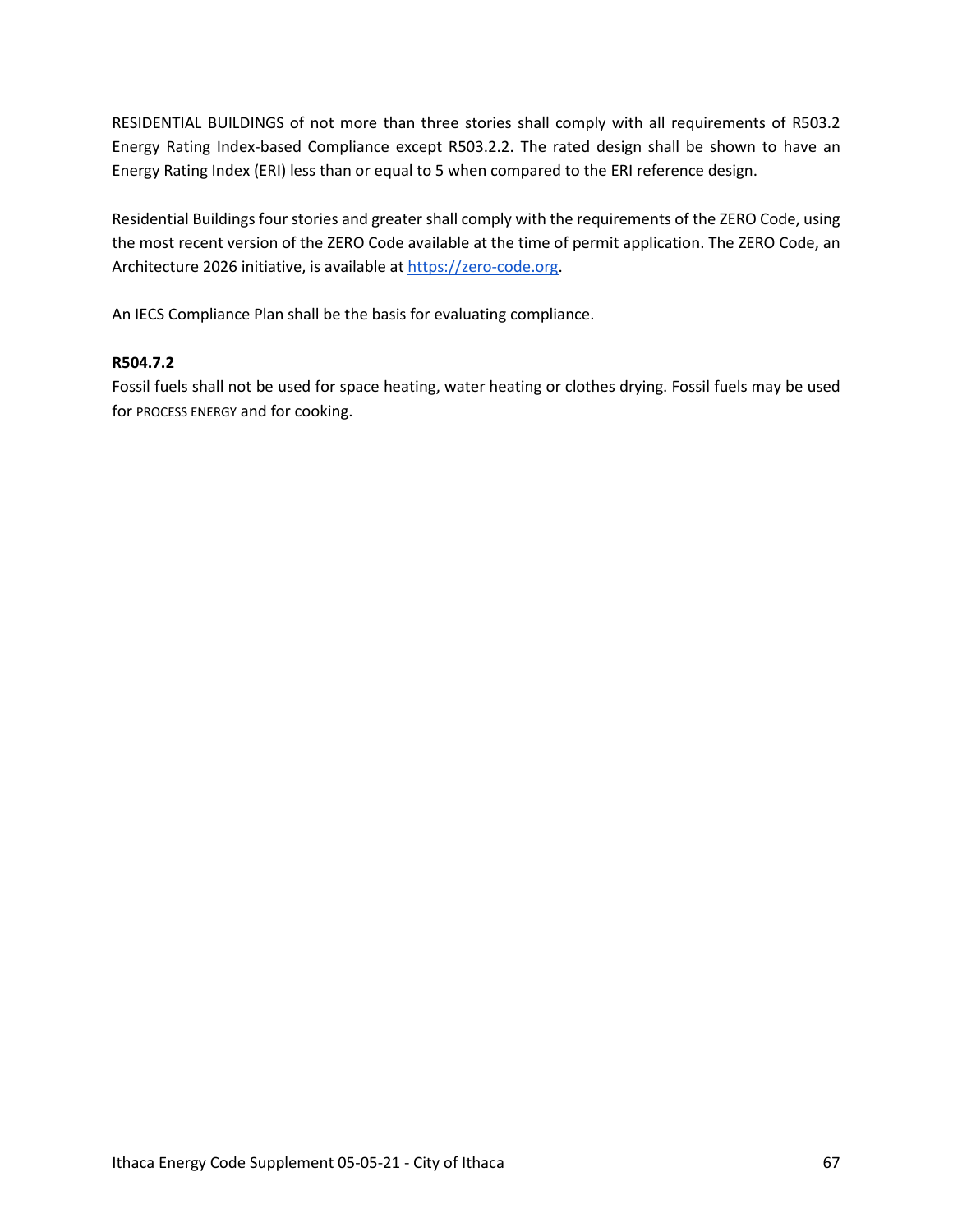# Chapter 6 COMPLIANCE, ENFORCEMENT AND APPEALS

## *NOTE: THIS SECTION TO BE UPDATED AS COMPLIANCE DOCUMENTATION REQUIREMENTS ARE FINALIZED.*

The following compliance documentation shall be submitted:

- 1. For the proposed point system, a checklist that shows which points are sought, and support for each point. For example, if a developer is seeking the size credit for a house design, the checklist would show the house area (square feet), number of bedrooms, required house size, and proposed house size, to show that the house meets the size requirement.
- 2. For the proposed whole-building compliance, a report by a DESIGN PROFESSIONAL or ENERGY PROFESSIONAL, at the time of planning review and again when applying for a building permit.

At the planning review phase, a preliminary green building checklist shall be submitted, indicating which green compliance items are proposed/planned. A checklist shall be submitted with the construction documents, prior to the building department issuing the building permit.

Non-compliance with the Ithaca Energy Code Supplement is grounds for the Code Enforcement Officer to withhold a Certificate of Occupancy and impose any other enforcement measures or penalties as specified in Code Section 146-59.

Appeals: The appeals process is set forth in the Ordinance, attached as Appendix B.

If any section, paragraph, or provision of this IECS or the enabling legislation, as codified by the ordinance attached as Appendix B, shall be determined to be invalid, such invalidity shall apply only to the section, paragraph or provision adjudged invalid, and the rest of the IECS and ordinance shall remain valid and effective.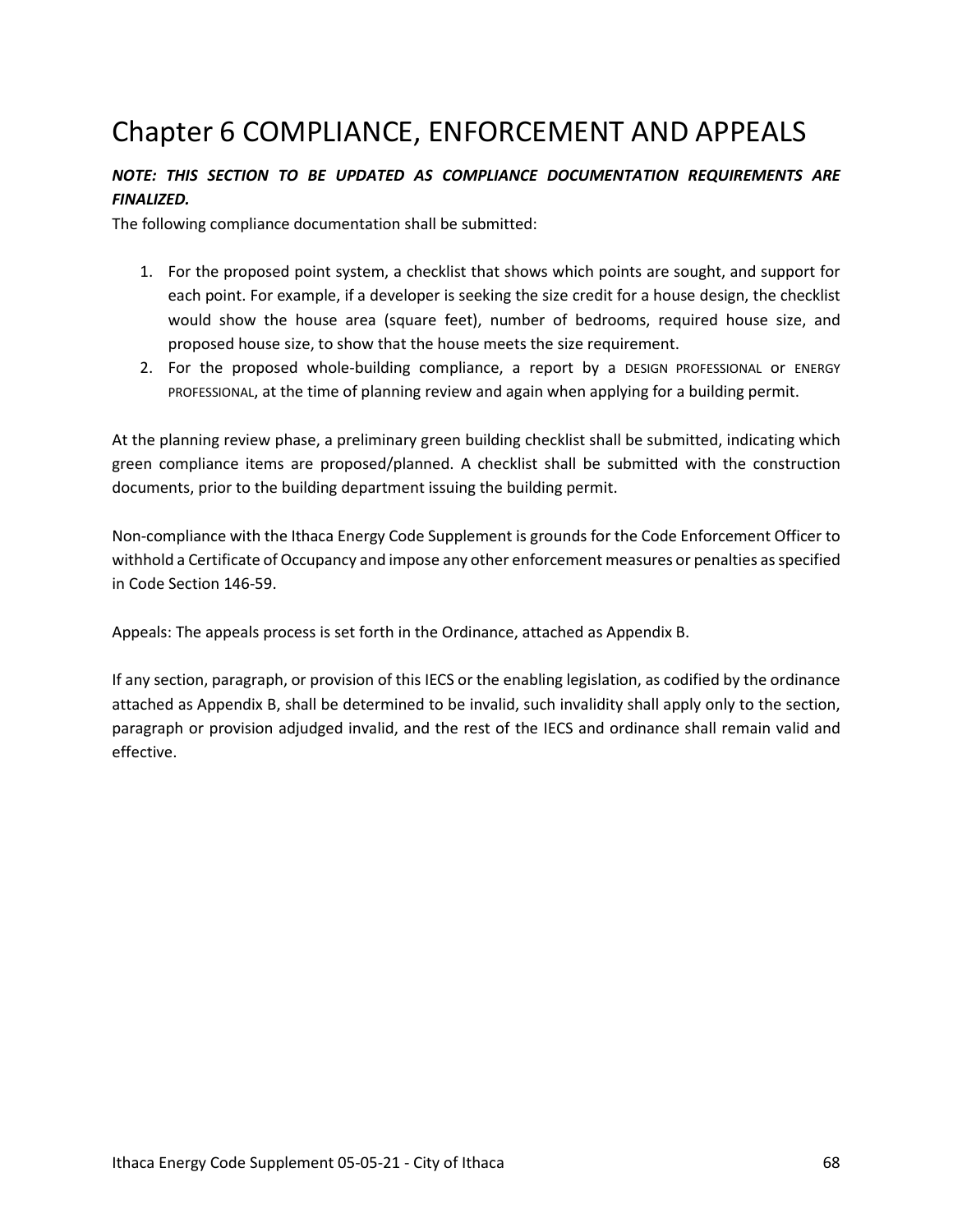# Appendix A - Lighting Power Allowances

Table AA1 below provides the Lighting Power Allowances (LPA), by space type, that are used to determine compliance with Easy Path point AI4, Right Lighting.

| <b>COMMON SPACE TYPES<sup>a</sup></b>                                                      | LPA (watts/sq. ft)     |
|--------------------------------------------------------------------------------------------|------------------------|
| Atrium                                                                                     |                        |
|                                                                                            | 0.015 per foot in      |
| Less than 40 feet in height                                                                | total height           |
|                                                                                            | $0.2 + 0.01$ per ft in |
| Greater than 40 feet in height                                                             | total height           |
| Audience seating area                                                                      |                        |
| In an auditorium                                                                           | 0.32                   |
| In a convention center                                                                     | 0.41                   |
| In a gymnasium                                                                             | 0.33                   |
| In a motion picture theater                                                                | 0.57                   |
| In a penitentiary                                                                          | 0.14                   |
| In a performing arts theater                                                               | 1.22                   |
| In a religious building                                                                    | 0.77                   |
| In a sports arena                                                                          | 0.22                   |
| Otherwise                                                                                  | 0.22                   |
| Banking activity area                                                                      | 0.51                   |
| Breakroom (See Lounge/Breakroom)                                                           |                        |
| Classroom/lecture hall/training room                                                       |                        |
| In a penitentiary                                                                          | 0.67                   |
| Otherwise                                                                                  | 0.62                   |
| Conference/meeting/multipurpose room                                                       | 0.62                   |
| Copy/print room                                                                            | 0.36                   |
| Corridor                                                                                   |                        |
| In a facility for the visually impaired (and not used primarily by the staff) $b$          | 0.46                   |
| In a hospital                                                                              | 0.40                   |
| In a manufacturing facility                                                                | 0.21                   |
| Otherwise                                                                                  | 0.33                   |
| Courtroom                                                                                  | 0.86                   |
| Computer room                                                                              | 0.86                   |
| Dining area                                                                                |                        |
| In a penitentiary                                                                          | 0.48                   |
| In a facility for the visually impaired (and not used primarily by the staff) <sup>b</sup> | 0.95                   |
| In bar/lounge or leisure dining                                                            | 0.54                   |

*Table AA1. Interior Lighting Power Allowances*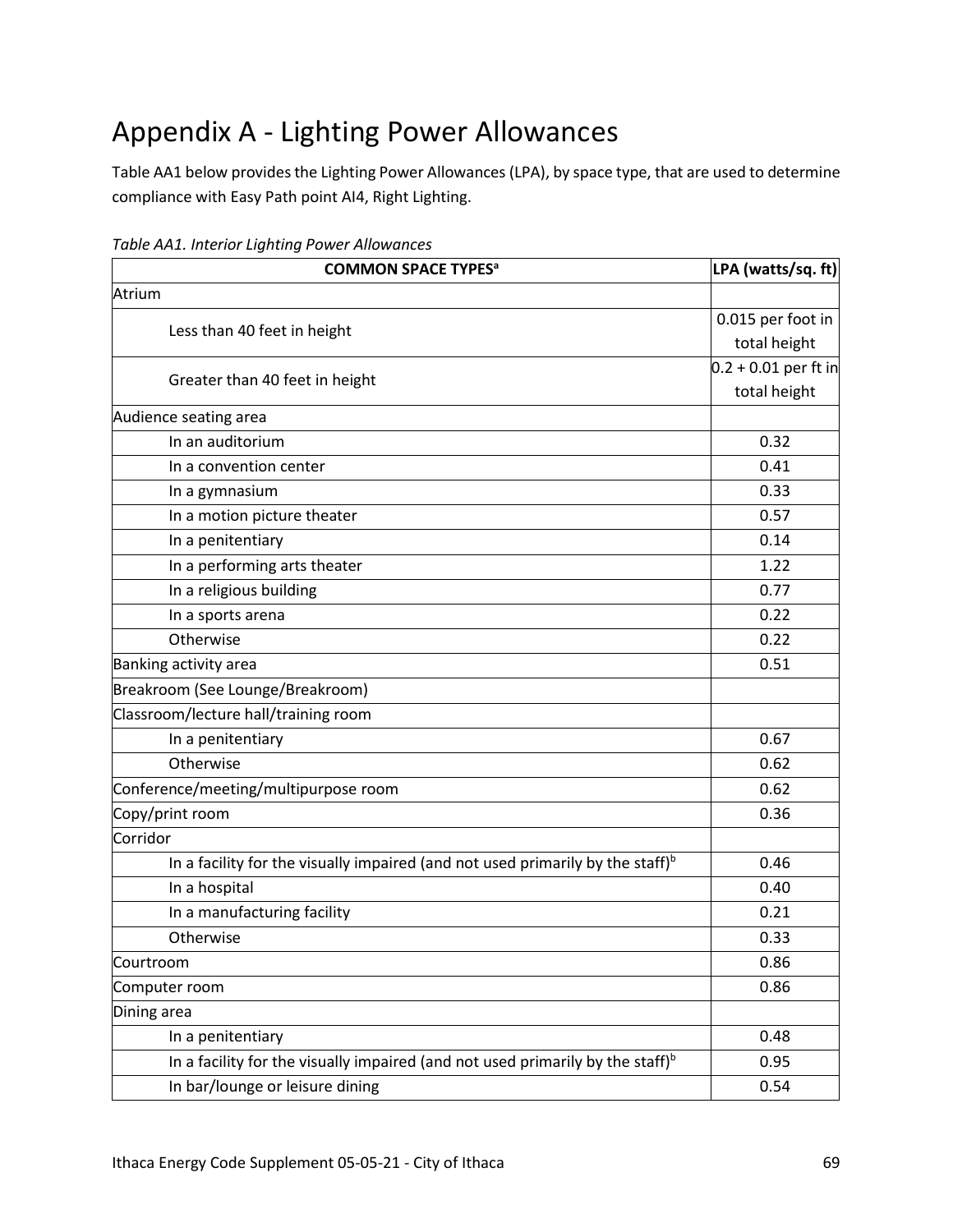| In a cafeteria or fast food dining                                                         | 0.33 |
|--------------------------------------------------------------------------------------------|------|
| In family dining                                                                           | 0.45 |
| Otherwise                                                                                  | 0.33 |
| Electrical/mechanical room                                                                 | 0.48 |
| Emergency vehicle garage                                                                   | 0.28 |
| Food preparation area                                                                      | 0.61 |
| Guest room                                                                                 | 0.24 |
| Laboratory                                                                                 |      |
| In or as a classroom                                                                       | 0.72 |
| Otherwise                                                                                  | 0.91 |
| Laundry/washing area                                                                       | 0.30 |
| Loading dock; interior                                                                     | 0.24 |
| Lobby                                                                                      |      |
| In a facility for the visually impaired (and not used primarily by the staff) <sup>b</sup> | 0.90 |
| For an elevator                                                                            | 0.32 |
| In a hotel                                                                                 | 0.53 |
| In a motion picture theater                                                                | 0.30 |
| In a performing arts theater                                                               | 1.00 |
| Otherwise                                                                                  | 0.45 |
| Locker room                                                                                | 0.38 |
| Lounge/Breakroom                                                                           |      |
| In a healthcare facility                                                                   | 0.46 |
| Otherwise                                                                                  | 0.37 |
| Office                                                                                     |      |
| Enclosed                                                                                   | 0.56 |
| Open plan                                                                                  | 0.49 |
| Parking area                                                                               | 0.10 |
| Pharmacy area                                                                              | 0.84 |
| Restroom                                                                                   |      |
| In a facility for the visually impaired (and not used primarily by the staff) <sup>b</sup> | 0.61 |
| Otherwise                                                                                  | 0.49 |
| Sales area                                                                                 | 0.80 |
| Seating area, general                                                                      | 0.27 |
| Stairway (See space containing stairway)                                                   |      |
| Stairwell                                                                                  | 0.35 |
| Storage room                                                                               | 0.32 |
| Vehicular maintenance area                                                                 | 0.34 |
| Workshop                                                                                   | 0.80 |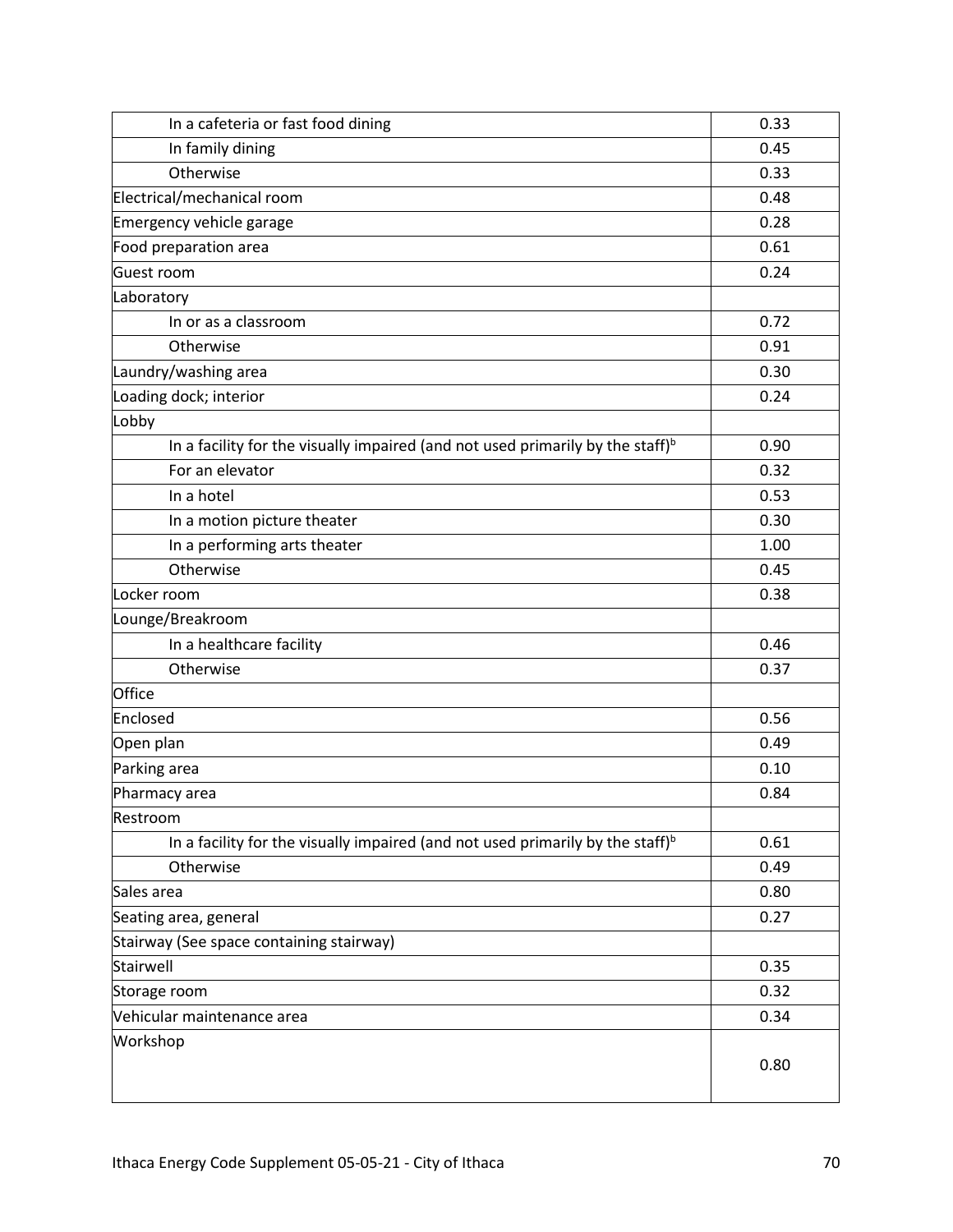| <b>BUILDING TYPE SPECIFIC SPACE TYPES<sup>a</sup></b>                | LPA (watts/sq.ft) |
|----------------------------------------------------------------------|-------------------|
| Facility for the visually impaired <sup>b</sup>                      |                   |
| In a chapel (and not used primarily by the staff)                    | 1.11              |
| In a recreation room (and not used primarily by the staff)           | 1.21              |
| Automotive (See Vehicular Maintenance Area above)                    |                   |
| Convention Center-exhibit space                                      | 0.73              |
| Dormitory-living quarters                                            | 0.19              |
| Fire Station-sleeping quarters                                       | 0.11              |
| Gymnasium/fitness center                                             |                   |
| In an exercise area                                                  | 0.36              |
| In a playing area                                                    | 0.60              |
| Healthcare facility                                                  |                   |
| In an exam/treatment room                                            | 0.83              |
| In an imaging room                                                   | 0.76              |
| In a medical supply room                                             | 0.37              |
| In a nursery                                                         | 0.44              |
| In a nurse's station                                                 | 0.36              |
| In an operating room                                                 | 1.24              |
| In a patient room                                                    | 0.31              |
| In a physical therapy room                                           | 0.46              |
| In a recovery room                                                   | 0.58              |
| Library                                                              |                   |
| In a reading area                                                    | 0.53              |
| In the stacks                                                        | 0.86              |
| Manufacturing facility                                               |                   |
| In a detailed manufacturing area                                     | 0.65              |
| In an equipment room                                                 | 0.37              |
| In an extra high bay area (greater than 50' floor-to-ceiling height) | 0.53              |
| In a high bay area (25-50' floor-to-ceiling height)                  | 0.62              |
| In a low bay area (less than 25' floor-to-ceiling height)            | 0.60              |
| Museum                                                               |                   |
| In a general exhibition area                                         | 0.53              |
| In a restoration room                                                | 0.51              |
| Performing arts theater-dressing room                                | 0.31              |
| Post Office-Sorting Area                                             | 0.47              |
| Religious buildings                                                  |                   |
| In a fellowship hall                                                 | 0.32              |
| In a worship/pulpit/choir area                                       | 0.77              |
| <b>Retail facilities</b>                                             |                   |
| In dressing/fitting room                                             | 0.36              |